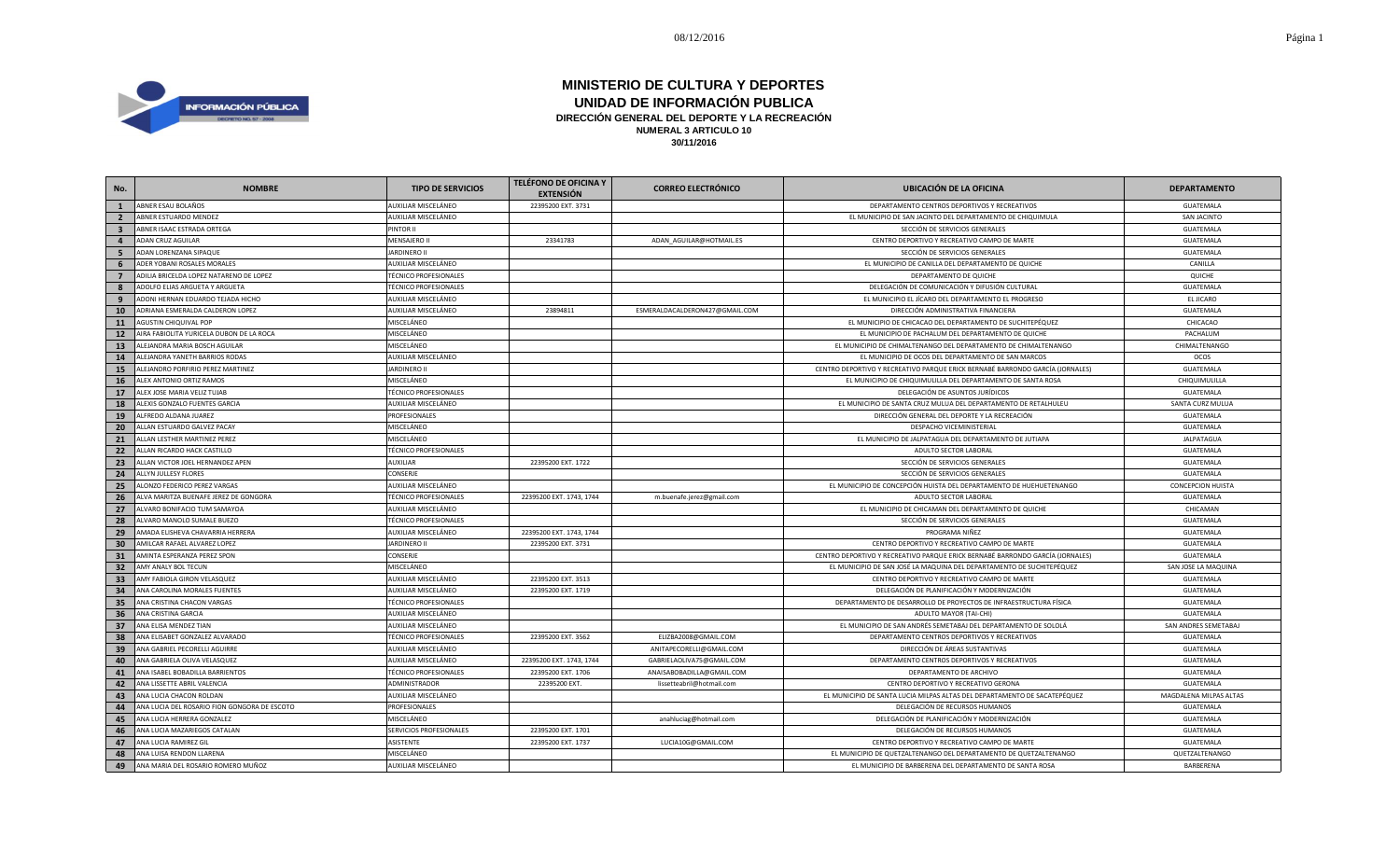

| No. | <b>NOMBRE</b>                               | <b>TIPO DE SERVICIOS</b>               | <b>TELÉFONO DE OFICINA Y</b><br><b>EXTENSIÓN</b> | <b>CORREO ELECTRÓNICO</b>   | <b>UBICACIÓN DE LA OFICINA</b>                                                | <b>DEPARTAMENTO</b>   |
|-----|---------------------------------------------|----------------------------------------|--------------------------------------------------|-----------------------------|-------------------------------------------------------------------------------|-----------------------|
| 50  | ANA MARIA HERNANDEZ ZULETA                  | AUXILIAR MISCELÁNEO                    | 22395200 EXT. 1723                               |                             | DIRECCIÓN DE INFRAESTRUCTURA FÍSICA                                           | GUATEMALA             |
| 51  | ANA MARIA MENDIZABAL CASTILLO DE LOPEZ      | AUXILIAR MISCELÁNEO                    |                                                  |                             | EL MUNICIPIO DE SANTIAGO SACATEPÉQUEZ DEL DEPARTAMENTO DE SACATEPÉQUEZ        | SANTIAGO SACATEPEQUEZ |
| 52  | ANDREA ALEJANDRA GARCIA RODRIGUEZ           | AUXILIAR MISCELÁNEO                    |                                                  |                             | PROGRAMA LUZ                                                                  | GUATEMALA             |
| 53  | ANDREA CRISTINA GIRON BOLAÑOS               | <b>TÉCNICO PROFESIONALES</b>           |                                                  | ACGIRON@VDR.GT              | DIRECCIÓN GENERAL DEL DEPORTE Y LA RECREACIÓN                                 | GUATEMALA             |
| 54  | ANDREA MICKELY DE LEON ROLDAN               | AUXILIAR MISCELÁNEO                    | 22395200 EXT. 2219                               | ANICKEL@HOTMAIL.COM         | DELEGACIÓN DE COMUNICACIÓN Y DIFUSIÓN CULTURAL                                | GUATEMALA             |
| 55  | ANGEL AGUSTIN CANAHUI CAN                   | PINTOR II                              |                                                  |                             | SECCIÓN DE SERVICIOS GENERALES                                                | GUATEMALA             |
| 56  | ANGEL ERICK MALIC SANCHEZ LEIVA             | <b>TÉCNICO PROFESIONALES</b>           |                                                  |                             | CENTRO DEPORTIVO Y RECREATIVO PARQUE ERICK BERNABÉ BARRONDO GARCÍA (JORNALES) | GUATEMALA             |
| 57  | ANGEL ERNESTO ARROYO LOPEZ                  | <b>TÉCNICO PROFESIONALES</b>           |                                                  |                             | DEPARTAMENTO DE SUCHITEPÉQUEZ,                                                | SUCHITEPEQUEZ         |
| 58  | ANGEL GIOVANNI FLORES JAURIA                | CONSERJE                               | 22395200 EXT. 3731                               |                             | CENTRO DEPORTIVO Y RECREATIVO PARQUE ERICK BERNABÉ BARRONDO GARCÍA (JORNALES) | GUATEMALA             |
| 59  | ANGEL MANUEL RIVERA AGUILAR                 | AUXILIAR MISCELÁNEO                    |                                                  |                             | EL MUNICIPIO DE NUEVA CONCEPCIÓN DEL DEPARTAMENTO DE ESCUINTLA                | NUEVA CONCEPCION      |
| 60  | ANGEL OBDELI GARCIA CATALAN                 | VIGILANCIA                             |                                                  |                             | CENTRO DEPORTIVO Y RECREATIVO PARQUE ERICK BERNABÉ BARRONDO GARCÍA (JORNALES) | GUATEMALA             |
| 61  | ANGEL REYNABEL TUYUC XOCOP                  | ENCARGADO DE INFORMÁTICA               |                                                  | angelreynabel@yahoo.com     | DELEGACIÓN DE SISTEMAS INFORMÁTICOS                                           | GUATEMALA             |
| 62  | ANGELA ADELAIDA ORTIZ GALICIA               | CONSERJE                               |                                                  |                             | CENTRO DEPORTIVO Y RECREATIVO PARQUE ERICK BERNABÉ BARRONDO GARCÍA (JORNALES) | GUATEMALA             |
| 63  | ANGELA AMALIA ROSENBERG APARICIO            | <b>TÉCNICO PROFESIONALES</b>           |                                                  |                             | DEPARTAMENTO DE PROGRAMACIÓN SUSTANTIVA                                       | GUATEMALA             |
| 64  | ANGELA ELIZABETH MORALES CRUZ               | AUXILIAR MISCELÁNEO                    | 23634417 / 23333819                              | GELYELIZA.17@GMAIL.COM      | CAPACIDADES ESPECIALES                                                        | GUATEMALA             |
| 65  | ANGELICA MARIA AGUILAR                      | <b>TÉCNICO PROFESIONALES</b>           | 22395200 EXT. 1737                               | ANGELICA.GEGIS@GMAIL.COM    | DELEGACIÓN DE RECURSOS HUMANOS                                                | GUATEMALA             |
| 66  | ANGELICA MARIA GRANADOS GAMEZ               | MISCELÁNEO                             |                                                  |                             | EL MUNICIPIO DE CHINIQUE DEL DEPARTAMENTO DE QUICHE                           | CHINIQUE              |
| 67  | ANIBAL LOPEZ VALDEZ                         | PEÓN VIGILANTE V                       |                                                  |                             | SECCIÓN DE SERVICIOS GENERALES                                                | GUATEMALA             |
| 68  | ANIBAL VALLARDO CHUMIL CHURUNEL             | AUXILIAR MISCELÁNEO                    |                                                  |                             | EL MUNICIPIO DE PANAJACHEL DEL DEPARTAMENTO DE SOLOLÁ                         | PANAJACHEL            |
| 69  | ANTHONY JOSE CANO ROSALES                   | <b>TÉCNICO PROFESIONALES</b>           |                                                  | antonycano990@gmail.com     | PROGRAMA DE INCLUSIÓN Y CONVIVENCIA                                           | GUATEMALA             |
| 70  | ANTONIO GUTIERREZ SABAN                     | AUXILIAR MISCELÁNEO                    |                                                  |                             | EL MUNICIPIO DE JOYABAJ DEL DEPARTAMENTO DE QUICHE                            | <b>JOYABAJ</b>        |
| 71  | ANTONIO TZEP TAMBRIZ                        | VIGILANCIA                             |                                                  |                             | CENTRO DEPORTIVO Y RECREATIVO CAMPOS DEL ROOSEVELT (JORNALES)                 | GUATEMALA             |
| 72  | ARACELLY DEL SOCORRO QUIROZ MEDINA          | <b>TÉCNICO PROFESIONALES</b>           | 22383030                                         | aracelly_quiroz@hotmail.com | CENTRO DEPORTIVO Y RECREATIVO GERONA                                          | GUATEMALA             |
| 73  | AREM ZULAMA MARROQUIN                       | AUXILIAR MISCELÁNEO                    | 22395200 EXT. 3513                               |                             | SERVICIO CÍVICO                                                               | GUATEMALA             |
| 74  | ARMANDO FLORENTIN CHUQUIEJ GONZALEZ         | PINTOR I                               |                                                  |                             | SECCIÓN DE SERVICIOS GENERALES                                                | GUATEMALA             |
| 75  | ARMIN DE JESUS AMARRA ECHEVERRIA            | AUXILIAR MISCELÁNEO                    |                                                  |                             | EL MUNICIPIO DE ACATENANGO DEL DEPARTAMENTO DE CHIMALTENANGO                  | ACATENANGO            |
| 76  | ARNULFO VALERIANO NAVICHOC QUIACAIN         | AUXILIAR MISCELÁNEO                    |                                                  |                             | EL MUNICIPIO DE SAN PEDRO LA LAGUNA DEL DEPARTAMENTO DE SOLOLÁ                | SAN PEDRO LA LAGUNA   |
| 77  | ARTURO MARIN PELAEZ                         | <b>TÉCNICO PROFESIONALES</b>           |                                                  |                             | CENTRO DEPORTIVO Y RECREATIVO PARQUE ERICK BERNABÉ BARRONDO GARCÍA (JORNALES) | GUATEMALA             |
| 78  | ASTRID ELENA REYES ZUÑIGA                   | MISCELÁNEO                             |                                                  | astrid.reyes2020@gmail.com  | PROGRAMA JUVENTUD                                                             | GUATEMALA             |
| 79  | ASTRID LISSETTE SALAZAR SALAZAR             | ASISTENTE DE PRESUPUESTO<br>FINANCIERO | 22395200 EXT. 1709                               | lyssi30@gmail.com           | SECCIÓN DE PRESUPUESTO                                                        | GUATEMALA             |
| 80  | ASTRID MARIA JOAQUINA RIVAS CORZANTES       | AUXILIAR MISCELÁNEO                    |                                                  | astridcorzantes3@gmail.com  | EL MUNICIPIO DE CHIANTLA DEL DEPARTAMENTO DE HUEHUETENANGO                    | CHIANTLA              |
| 81  | AURA DINORA CASTRO GRIJALVA                 | MISCELÁNEO                             |                                                  |                             | EL MUNICIPIO DE YUPILTEPEQUE DEL DEPARTAMENTO DE JUTIAPA                      | YUPILTEPEQUE          |
| 82  | AURA GABRIELA LOPEZ CASTILLO                | TÉCNICO DE ALMACÉN                     |                                                  | auralopez0106@gmail.com     | DELEGACIÓN DE COMUNICACIÓN Y DIFUSIÓN CULTURAL                                | GUATEMALA             |
| 83  | AURA MARINA SOSA CASTILLO DE SOTO           | AUXILIAR DE RECURSOS HUMANOS           | 23341783                                         | AUMSO99@HOTMAIL.COM         | CENTRO DEPORTIVO Y RECREATIVO CAMPO DE MARTE                                  | GUATEMALA             |
| 84  | AURELIA CHOCOJ POP                          | CONSERJE                               | 22395200 EXT. 1702                               | aureliachpp87@gmail.com     | SECCIÓN DE SERVICIOS GENERALES                                                | GUATEMALA             |
| 85  | AYLEEN CLARA ELENA GARCIA ESCOBAR           | MISCELÁNEO                             |                                                  |                             | EL MUNICIPIO DE CATARINA DEL DEPARTAMENTO DE SAN MARCOS                       | CATARINA              |
| 86  | BARBARA IVETTE GARCIA NUÑEZ                 | <b>JEFE</b>                            | 22395200 EXT. 1709                               | BARBARAGARCIANZ@GMAIL.COM   | SECCIÓN DE PRESUPUESTO                                                        | GUATEMALA             |
| 87  | BÁRBARA JORDÁN FLORES-CALDERON              | <b>TÉCNICO PROFESIONALES</b>           |                                                  |                             | DIRECCIÓN DE ÁREAS SUSTANTIVAS                                                | GUATEMALA             |
| 88  | BAYRON FIDEL MARTINEZ VILLATORO             | AUXILIAR MISCELÁNEO                    |                                                  |                             | EL MUNICIPIO DE SAN PEDRO NECTA DEL DEPARTAMENTO DE HUEHUETENANGO             | SAN PEDRO NECTA       |
| 89  | BAYRON JOEL PEREZ GREGORIO                  | VIGILANCIA                             |                                                  |                             | CENTRO DEPORTIVO Y RECREATIVO PARQUE ERICK BERNABÉ BARRONDO GARCÍA (JORNALES) | GUATEMALA             |
| 90  | BAYRON VELARMINO CUTZAL JUTZUY              | MISCELÁNEO                             |                                                  |                             | EL MUNICIPIO DE ZARAGOZA DEL DEPARTAMENTO DE CHIMALTENANGO                    | ZARAGOZA              |
| 91  | BELDING JOSE ROBERTO HERNANDEZ              | AUXILIAR MISCELÁNEO                    |                                                  |                             | ADULTO SECTOR LABORAL                                                         | GUATEMALA             |
| 92  | BERTA GUADALUPE GONZALEZ ALDANA DE PALACIOS | CONSERJE                               |                                                  |                             | CENTRO DEPORTIVO Y RECREATIVO PARQUE ERICK BERNABÉ BARRONDO GARCÍA (JORNALES) | GUATEMALA             |
| 93  | BERTA LUCIA VASQUEZ TUCH DE CHOLOTIO        | <b>TÉCNICO PROFESIONALES</b>           | 22395200 EXT. 1743, 1744                         | blucyvasquez@hotmail.com    | PROGRAMA MUJER                                                                | GUATEMALA             |
| 94  | BILLY ADALBERTO HERNANDEZ MUÑOZ             | MISCELÁNEO                             |                                                  |                             | EL MUNICIPIO DE CHICHE DEL DEPARTAMENTO DE QUICHE                             | CHICHE                |
| 95  | BLANCA ELIZABETH HIGUEROS AGUILAR           | AUXILIAR MISCELÁNEO                    |                                                  |                             | CENTRO DEPORTIVO Y RECREATIVO CAMPO DE MARTE (JORNALES)                       | GUATEMALA             |
| 96  | BLANCA MARILU MAYORGA JIMENEZ               | CONSERJE                               |                                                  |                             | CENTRO DEPORTIVO Y RECREATIVO CAMPO DE MARTE                                  | <b>GUATEMALA</b>      |
| 97  | BLANCA ROSA AMADO FERGUSSON                 | <b>TÉCNICO PROFESIONALES</b>           | 2474-6608                                        | LA11AMADO@HOTMAIL.COM       | CENTRO DEPORTIVO Y RECREATIVO CAMPO DE MARTE                                  | GUATEMALA             |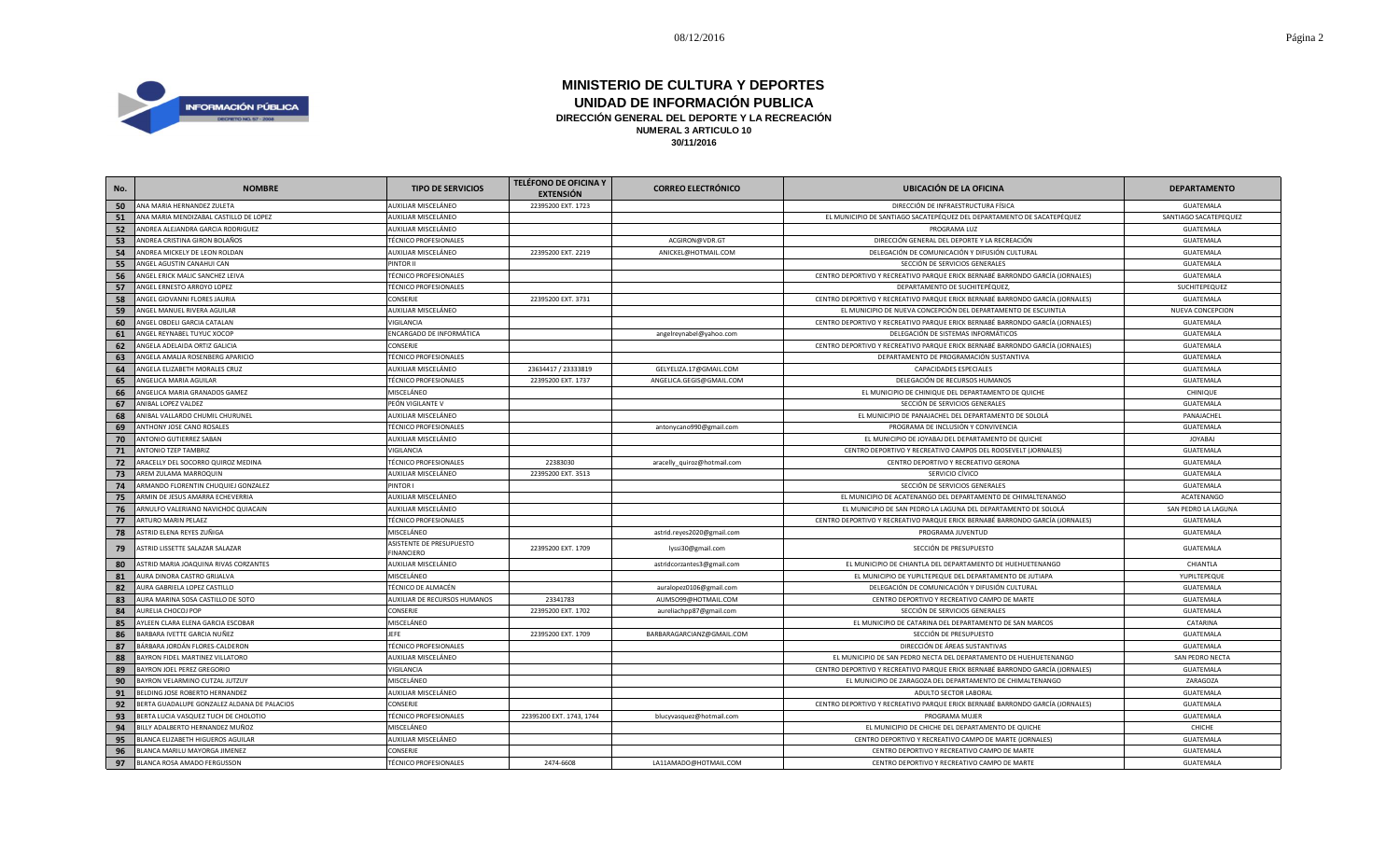

| No. | <b>NOMBRE</b>                                | <b>TIPO DE SERVICIOS</b>     | TELÉFONO DE OFICINA Y<br><b>EXTENSIÓN</b> | <b>CORREO ELECTRÓNICO</b>                                             | <b>UBICACIÓN DE LA OFICINA</b>                                                | <b>DEPARTAMENTO</b>    |
|-----|----------------------------------------------|------------------------------|-------------------------------------------|-----------------------------------------------------------------------|-------------------------------------------------------------------------------|------------------------|
| 98  | BORIS ROLANDO CAMEY LOCON                    | AUXILIAR MISCELÁNEO          | 5921-4925                                 |                                                                       | VENTILLA ÚNICA                                                                | GUATEMALA              |
| 99  | BRANDON JAIRR CRUZ VARGAS                    | <b>TÉCNICO PROFESIONALES</b> |                                           |                                                                       | DEPARTAMENTO DE SACATEPÉQUEZ,                                                 | SACATEPEQUEZ           |
| 100 | BRANDON RAPHAEL ENRIQUEZ ROMERO              | AUXILIAR MISCELÁNEO          |                                           |                                                                       | PROGRAMA JUVENTUD                                                             | GUATEMALA              |
| 101 | BRAULIO AMILCAR MORALES ARELLANA             | <b>TÉCNICO PROFESIONALES</b> |                                           |                                                                       | PROGRAMA LUZ                                                                  | GUATEMALA              |
| 102 | BRAYAN ESTREHICY JIMENEZ RAMIREZ             | AUXILIAR MISCELÁNEO          |                                           |                                                                       | ARTES MUY ESPECIALES                                                          | GUATEMALA              |
| 103 | BRAYAN EXEQUIEL PELLECER ARRIAZA             | CONSERJE                     |                                           |                                                                       | CENTRO DEPORTIVO Y RECREATIVO PARQUE ERICK BERNABÉ BARRONDO GARCÍA (JORNALES) | GUATEMALA              |
| 104 | BRENDA ELIZABETH MOLINA LEONARDO             | <b>TÉCNICO PROFESIONALES</b> |                                           |                                                                       | SERVICIO CÍVICO                                                               | GUATEMALA              |
| 105 | BRENDA MARISOL ORELLANA ORELLANA DE GONZALEZ | <b>JEFE</b>                  | 22395200 EXT. 1740                        | BMORELLANA7@HOTMAIL.COM                                               | SECCIÓN DE TESORERÍA                                                          | GUATEMALA              |
| 106 | BRENDA NOEMI CUYAN CHIROY                    | CONSERJE                     |                                           |                                                                       | CENTRO DEPORTIVO Y RECREATIVO PARQUE ERICK BERNABÉ BARRONDO GARCÍA (JORNALES) | GUATEMALA              |
| 107 | BRENDA VARINIA VIDES SANDOVAL                | <b>TÉCNICO PROFESIONALES</b> |                                           | brendavariniav@gmail.com                                              | DEPARTAMENTO DE PROGRAMACIÓN SUSTANTIVA                                       | GUATEMALA              |
| 108 | BRETSINCLEAR ADAN FELIPE CELADA RODAS        | <b>TÉCNICO PROFESIONALES</b> | 22395200 EXT. 1743, 1744                  | adancelada@hotmail.com                                                | FESTIVALES DEPORTIVOS Y RECREATIVOS                                           | GUATEMALA              |
| 109 | BRYAM ARMANDO ARROYO LIMA                    | AUXILIAR MISCELÁNEO          | 23341783                                  |                                                                       | CENTRO DEPORTIVO Y RECREATIVO CAMPO DE MARTE                                  | GUATEMALA              |
| 110 | BRYAN ALEXEI MORALES LOPEZ                   | <b>TÉCNICO PROFESIONALES</b> | 23894811                                  | BRYANLOPEZ207@GMAIL.COM                                               | SECCIÓN DE ALMACÉN                                                            | <b>GUATEMALA</b>       |
| 111 | BRYANN RICARDO VASQUEZ GUDIEL                | MISCELÁNEO                   |                                           |                                                                       | EL MUNICIPIO DE COMAPA DEL DEPARTAMENTO DE JUTIAPA                            | COMAPA                 |
| 112 | BYRON EFRAIN LÓPEZ SAQUEC                    | PROFESIONALES                |                                           |                                                                       | DEPARTAMENTO DE PROGRAMACIÓN SUSTANTIVA                                       | GUATEMALA              |
| 113 | BYRON ESTUARDO COLINDRES SANTOS              | AUXILIAR MISCELÁNEO          |                                           |                                                                       | CENTRO DEPORTIVO Y RECREATIVO CAMPOS DEL ROOSEVELT (JORNALES)                 | GUATEMALA              |
| 114 | BYRON MANUEL FRANCO GONZALEZ                 | MISCELÁNEO                   |                                           |                                                                       | EL MUNICIPIO DE SANTA ANA DEL DEPARTAMENTO DE PETEN                           | SANTA ANA              |
| 115 | CANDIDA MARIBEL SANTANDREA ESCOBAR           | <b>TÉCNICO PROFESIONALES</b> |                                           |                                                                       | DESPACHO VICEMINISTERIAL                                                      | GUATEMALA              |
| 116 | CARDENO AMILCAR DOMINGO GOMEZ                | AUXILIAR MISCELÁNEO          |                                           |                                                                       | EL MUNICIPIO DE SANTIAGO CHIMALTENANGO DEL DEPARTAMENTO DE HUEHUETENANGO      | SANTIAGO CHIMALTENANGO |
| 117 | CAREN ESCARLETH GUEVARA AVENDAÑO             | CONSERJE                     | 23341783                                  |                                                                       | CENTRO DEPORTIVO Y RECREATIVO CAMPO DE MARTE                                  | <b>GUATEMALA</b>       |
| 118 | CARIN ANA PAOLA DE PAZ GODINEZ DE DONIS      | CONSERJE                     |                                           |                                                                       | CENTRO DEPORTIVO Y RECREATIVO CAMPOS DEL ROOSEVELT (JORNALES)                 | GUATEMALA              |
| 119 | CARLO GIOVANNI LUCAS ALVA                    | AUXILIAR MISCELÁNEO          |                                           |                                                                       | EL MUNICIPIO DE SAN SEBASTIÁN DEL DEPARTAMENTO DE HUEHUETENANGO               | <b>SAN SEBASTIAN</b>   |
| 120 | CARLOS ALBERTO CINTO HERNANDEZ               | <b>TÉCNICO PROFESIONALES</b> | 22395200 EXT. 1743, 1744                  | ccintohernandez@gmail.com                                             | CAPACIDADES ESPECIALES                                                        | GUATEMALA              |
| 121 | CARLOS ALBERTO OLIVA LOPEZ                   | <b>TÉCNICO PROFESIONALES</b> | 22395200 EXT. 1743, 1744                  | carlosolivamcd@gmail.com                                              | FESTIVALES DEPORTIVOS Y RECREATIVOS                                           | GUATEMALA              |
| 122 | CARLOS AUGUSTO MARTINEZ MARTINEZ             | <b>TÉCNICO PROFESIONALES</b> | 22395200 EXT. 2811                        | CAMARTINEZ10@HOTMAIL.COM                                              | SECCIÓN DE INVENTARIOS                                                        | GUATEMALA              |
| 123 | CARLOS DANIEL MUÑOZ TOBAR                    | <b>TÉCNICO PROFESIONALES</b> |                                           |                                                                       | DEPARTAMENTO DE JUTIAPA                                                       | <b>JUTIAPA</b>         |
| 124 | CARLOS DAVID REVOLORIO CORADO                | AUXILIAR MISCELÁNEO          |                                           |                                                                       | EL MUNICIPIO EL ADELANTO DEL DEPARTAMENTO DE JUTIAPA                          | EL ADELANTO            |
| 125 | CARLOS EDMUNDO CHINCHILLA BARRIENTOS         | MISCELÁNEO                   |                                           |                                                                       | EL MUNICIPIO DE SANTA CRUZ DEL QUICHE DEL DEPARTAMENTO DE QUICHE              | SANTA CRUZ DEL QUICHE  |
| 126 | CARLOS EDMUNDO CROCKER CORDOVA               | <b>TÉCNICO PROFESIONALES</b> | 22395200 EXT. 3513                        | carloscrocker@gmail.com                                               | DIRECCIÓN GENERAL DEL DEPORTE Y LA RECREACIÓN                                 | GUATEMALA              |
| 127 | CARLOS ENRIQUE ALONZO FUENTES                | AUXILIAR MISCELÁNEO          |                                           |                                                                       | EL MUNICIPIO DE LA REFORMA DEL DEPARTAMENTO DE SAN MARCOS                     | LA REFORMA             |
| 128 | CARLOS ENRIQUE GRAMAJO CABRERA               | AUXILIAR MISCELÁNEO          | 22395200 EXT. 1750                        |                                                                       | SECCIÓN DE CONTABILIDAD                                                       | GUATEMALA              |
| 129 | CARLOS ENRIQUE HURTADO ARRIAGA               | <b>TÉCNICO PROFESIONALES</b> | 22395200 EXT. 2205                        | CARLOSARRIAGA_7564@HOTMAIL.COM                                        | DELEGACIÓN DE RECURSOS HUMANOS                                                | GUATEMALA              |
| 130 | CARLOS ENRIQUE ORTIZ HERNANDEZ               | AUXILIAR MISCELÁNEO          | 22395200 EXT. 1744                        |                                                                       | DEPARTAMENTO CENTROS DEPORTIVOS Y RECREATIVOS                                 | GUATEMALA              |
| 131 | CARLOS ENRIQUE PER PICHIYA                   | AUXILIAR MISCELÁNEO          |                                           | CARLEN88@GMAIL.COM                                                    | EL MUNICIPIO DE PATZUN DEL DEPARTAMENTO DE CHIMALTENANGO                      | PATZUN                 |
| 132 | CARLOS ENRIQUE TOT CHUB                      | <b>JARDINERO II</b>          |                                           |                                                                       | CENTRO DEPORTIVO Y RECREATIVO PARQUE ERICK BERNABÉ BARRONDO GARCÍA (JORNALES) | GUATEMALA              |
| 133 | CARLOS ENRIQUE US                            | <b>JARDINERO II</b>          | 22395200 EXT. 3731                        |                                                                       | CENTRO DEPORTIVO Y RECREATIVO CAMPO DE MARTE                                  | GUATEMALA              |
| 134 | CARLOS ESTUARDO CATALAN BARREDA              | <b>TÉCNICO PROFESIONALES</b> |                                           |                                                                       | <b>EVENTOS ESPECIALES</b>                                                     | GUATEMALA              |
| 135 | CARLOS GARCIA SICAN                          | PILOTO                       |                                           | floregarcia.lulu@hotmail.com                                          | SECCIÓN DE SERVICIOS GENERALES                                                | GUATEMALA              |
| 136 | CARLOS HUMBERTO GOMEZ JUAREZ                 | CONSERJE                     |                                           |                                                                       | CENTRO DEPORTIVO Y RECREATIVO PARQUE ERICK BERNABÉ BARRONDO GARCÍA (JORNALES) | GUATEMALA              |
| 137 | CARLOS HUMBERTO LOPEZ PEREZ                  | <b>JARDINERO II</b>          | 3731                                      | 22 CALLE B 27-69 ZONA 7 COLONIA 4 DE FEBRERO,<br>GUATEMALA, GUATEMALA | CENTRO DEPORTIVO Y RECREATIVO PARQUE ERICK BERNABÉ BARRONDO GARCÍA (JORNALES) | GUATEMALA              |
| 138 | CARLOS HUMBERTO MENDIZABAL EUCEDA            | AUXILIAR MISCELÁNEO          |                                           | chme2014@hotmail.com                                                  | EL MUNICIPIO DE MAGDALENA MILPAS ALTAS DEL DEPARTAMENTO DE SACATEPÉQUEZ       | MAGDALENA MILPAS ALTAS |
| 139 | CARLOS LEONEL AGUILAR SANTA CRUZ             | ASISTENTE                    | 22395200 EXT. 1747                        | CARLOSAGUI170567@GMAIL.COM                                            | SECCIÓN DE COMPRAS                                                            | GUATEMALA              |
| 140 | CARLOS LEONEL CAMPOSECO CARRERA              | <b>TÉCNICO PROFESIONALES</b> |                                           | carloscamposecoc@gmail.com                                            | DIRECCIÓN DE ÁREAS SUSTANTIVAS                                                | GUATEMALA              |
| 141 | CARLOS LEONEL HERNANDEZ RAMIREZ              | AUXILIAR MISCELÁNEO          |                                           | carlos_orionsport@hotmail.com                                         | EL MUNICIPIO DE SAN PEDRO SACATEPÉQUEZ DEL DEPARTAMENTO DE SAN MARCOS         | SAN PEDRO SACATEPEQUEZ |
| 142 | CARLOS MIGUEL SANCHEZ ORELLANA               | AUXILIAR MISCELÁNEO          |                                           |                                                                       | EL MUNICIPIO DE LAS CRUCES DEL DEPARTAMENTO DE PETEN                          | <b>LAS CRUCES</b>      |
| 143 | CARLOS RENE AVILA BARRERA                    | PROFESIONALES                | 22395200 EXT. 1723                        | CARLOSAVILA200@HOTMAIL.COM                                            | DEPARTAMENTO DE SUPERVISIÓN DE PROYECTOS DE INFRAESTRUCTURA FÍSICA            | GUATEMALA              |
| 144 | CARLOS ROBERTO LOPEZ MENDEZ                  | <b>TÉCNICO PROFESIONALES</b> | 22395200 EXT. 1743, 1744                  | lopezcarlos929@yahoo.com                                              | REINSERCIÓN SOCIAL (INCLUSIÓN Y CONVIVENCIA)                                  | GUATEMALA              |
|     | 145 CARLOS ROBERTO MOLARES LOYO              | AUXILIAR MISCELÁNEO          |                                           |                                                                       | EL MUNICIPIO DE SAN JORGE DEL DEPARTAMENTO DE ZACAPA                          | <b>SAN JORGE</b>       |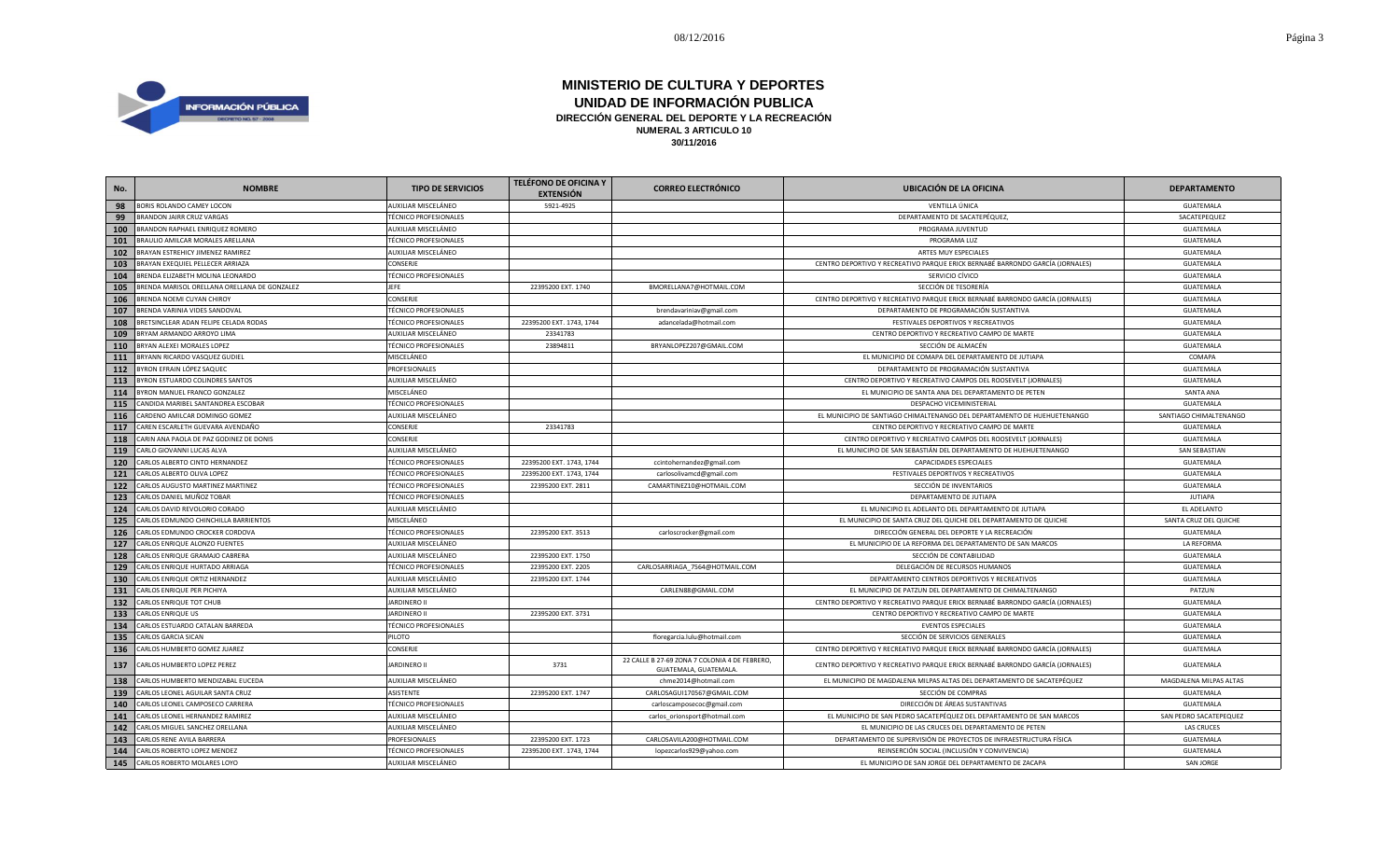

| No. | <b>NOMBRE</b>                               | <b>TIPO DE SERVICIOS</b>     | <b>TELÉFONO DE OFICINA Y</b><br><b>EXTENSIÓN</b> | <b>CORREO ELECTRÓNICO</b>        | <b>UBICACIÓN DE LA OFICINA</b>                                                | <b>DEPARTAMENTO</b>         |
|-----|---------------------------------------------|------------------------------|--------------------------------------------------|----------------------------------|-------------------------------------------------------------------------------|-----------------------------|
| 146 | CARLOS RODOLFO OROZCO BETANCOURTH           | <b>TÉCNICO PROFESIONALES</b> | 22395200 EXT. 3731                               | OROZCOJDR@HOTMAIL.COM            | DEPARTAMENTO DE SUPERVISIÓN DE PROMOTORES DEPORTIVOS Y RECREATIVOS            | GUATEMALA                   |
| 147 | CARLOS RODOLFO RAMIREZ GALVEZ               | AUXILIAR MISCELÁNEO          |                                                  |                                  | EL MUNICIPIO DE OLOPA DEL DEPARTAMENTO DE CHIQUIMULA                          | OLOPA                       |
| 148 | CARLOS WALDEMAR MEZA DIAZ                   | SUBJEFE                      |                                                  | arqcarlosmeza@hotmail.com        | CENTRO DEPORTIVO Y RECREATIVO PARQUE ERICK BERNABÉ BARRONDO GARCÍA (JORNALES) | GUATEMALA                   |
| 149 | CARMEN NOEMI CASTILLO ABADILLO              | CONSERJE                     |                                                  | mitacastillo2015@gmail.com       | CENTRO DEPORTIVO Y RECREATIVO CAMPO DE MARTE (JORNALES)                       | <b>GUATEMALA</b>            |
| 150 | CECILIO XITUMUL TZUL                        | CONSERJE (0000)              |                                                  |                                  | CENTRO DEPORTIVO Y RECREATIVO PARQUE ERICK BERNABÉ BARRONDO GARCÍA            | GUATEMALA                   |
| 151 | CEFERINO CANTE CRUZ                         | <b>JARDINERO II</b>          |                                                  |                                  | CENTRO DEPORTIVO Y RECREATIVO PARQUE ERICK BERNABÉ BARRONDO GARCÍA (JORNALES) | GUATEMALA                   |
| 152 | CELESTINO TZIB SAQUI                        | VIGILANCIA                   |                                                  |                                  | CENTRO DEPORTIVO Y RECREATIVO CAMPO DE MARTI                                  | GUATEMALA                   |
| 153 | CELIA JANETH MENDEZ SILVESTRE               | SECRETARIA                   | 22395200 EXT. 1723                               | celiamendezsilvestre@hotmail.com | SECCIÓN DE COMPRAS                                                            | GUATEMALA                   |
| 154 | <b>CESAR AGUSTO LOPEZ CIFUENTES</b>         | MISCELÁNEO                   |                                                  |                                  | EL MUNICIPIO DE CAJOLA DEL DEPARTAMENTO DE QUETZALTENANGO                     | CAJOLA                      |
| 155 | CESAR ALEJANDRO ALVAREZ MARTINEZ            | <b>TÉCNICO PROFESIONALES</b> |                                                  |                                  | CENTRO DEPORTIVO Y RECREATIVO PARQUE ERICK BERNABÉ BARRONDO GARCÍA (JORNALES) | GUATEMALA                   |
| 156 | CESAR AUGUSTO CASTILLO MOLINA               | <b>JARDINERO II</b>          |                                                  |                                  | CENTRO DEPORTIVO Y RECREATIVO PARQUE ERICK BERNABÉ BARRONDO GARCÍA (JORNALES) | GUATEMALA                   |
| 157 | CESAR AUGUSTO LIQUES GAITAN                 | CONDUCCIÓN DE VEHÍCULOS      |                                                  |                                  | SECCIÓN DE SERVICIOS GENERALES                                                | GUATEMALA                   |
| 158 | CESAR ENRIQUE RUANO ARANA                   | AUXILIAR MISCELÁNEO          |                                                  |                                  | EL MUNICIPIO DE TECPAN GUATEMALA DEL DEPARTAMENTO DE CHIMALTENANGO            | <b>TECPAN</b>               |
| 159 | CESAR OTONIEL CACAO COY                     | AUXILIAR MISCELÁNEO          |                                                  |                                  | EL MUNICIPIO DE IXCAN DEL DEPARTAMENTO DE QUICHE                              | <b>IXCAN</b>                |
| 160 | CHARLES MICHEL LEGRAND ACEITUNO             | MISCELÁNEO                   |                                                  |                                  | EL MUNICIPIO DE OSTUNCALCO DEL DEPARTAMENTO DE QUETZALTENANGO                 | OSTUNCALCO                  |
| 161 | CHRISTIAN AMILCAR CORADO ESCOBAR            | <b>TÉCNICO PROFESIONALES</b> |                                                  |                                  | CENTRO DEPORTIVO Y RECREATIVO PARQUE ERICK BERNABÉ BARRONDO GARCÍA (JORNALES) | <b>GUATEMALA</b>            |
| 162 | CHRISTIAN ANDRE SEMPE CASTILLO              | ASISTENTE                    | 22395200 EXT. 3562                               | christiansempe85@gmail.com       | DELEGACIÓN DE RECURSOS HUMANOS                                                | GUATEMALA                   |
| 163 | CHRISTIAN ISAIAS CHAVARRIA ZULETA           | AUXILIAR MISCELÁNEO          |                                                  |                                  | EL MUNICIPIO DE GRANADOS DEL DEPARTAMENTO DE BAJA VERAPAZ                     | <b>GRANADOS</b>             |
| 164 | CINDY GABRIELA ALARCON CASTILLO             | MISCELÁNEO                   |                                                  |                                  | EL MUNICIPIO DE AGUA BLANCA DEL DEPARTAMENTO DE JUTIAPA                       | AGUA BRANCA                 |
| 165 | CINTIA EVANELI IPIÑA CRUZ                   | AUXILIAR MISCELÁNEO          |                                                  |                                  | EL MUNICIPIO DE LOS AMATES DEL DEPARTAMENTO DE IZABAL                         | <b>LOS AMATES</b>           |
| 166 | CLAUDIA ABIGAIL VILLALTA ROSALES            | AUXILIAR MISCELÁNEO          |                                                  |                                  | DEPARTAMENTO DE PROGRAMACIÓN SUSTANTIVA                                       | GUATEMALA                   |
| 167 | CLAUDIA AZUCENA MELGAR CABRERA              | CONSERJE                     |                                                  |                                  | CENTRO DEPORTIVO Y RECREATIVO CAMPOS DEL ROOSEVELT (JORNALES)                 | GUATEMALA                   |
| 168 | CLAUDIA GERTRUDIS CASTILLO TAHUITE          | AUXILIAR MISCELÁNEO          |                                                  |                                  | EL MUNICIPIO DE SAN PEDRO SACATEPÉQUEZ DEL DEPARTAMENTO DE GUATEMALA          | SAN PEDRO SACATEPEQUEZ      |
| 169 | CLAUDIA MARINA CHICHE GONZALEZ DE VILLAGRAN | CONSERJE                     |                                                  | sstefanivillagran@yahoo.es       | SECCIÓN DE SERVICIOS GENERALES                                                | GUATEMALA                   |
| 170 | CLAUDIA MARLENY BO SOBERANIS                | MISCELÁNEO                   |                                                  |                                  | EL MUNICIPIO DE SAN LUIS DEL DEPARTAMENTO DE PETEN                            | <b>SAN LUIS</b>             |
| 171 | CLAUDIA ROXANA ARANA ORTIZ                  | <b>TÉCNICO PROFESIONALES</b> | 22395200 EXT. 1743                               | CLAUROXY1406@HOTMAIL.COM         | DELEGACIÓN DE PLANIFICACIÓN Y MODERNIZACIÓN                                   | GUATEMALA                   |
| 172 | CLEIDY YANIRA GONZALEZ ORELLANA             | AUXILIAR MISCELÁNEO          | 22395200 EXT. 1722                               |                                  | SECCIÓN DE INVENTARIOS                                                        | GUATEMALA                   |
| 173 | CLIFFORD ALEXIS GUTIERREZ CHARLTON          | DELEGADO DE COMUNICACIÓN     |                                                  | cliffordgutierrezch@yahoo.com    | DELEGACIÓN DE COMUNICACIÓN Y DIFUSIÓN CULTURAL                                | GUATEMALA                   |
| 174 | CONRADO PEREZ HERNANDEZ                     | <b>JARDINERO II</b>          | 22395200 EXT. 3731                               |                                  | CENTRO DEPORTIVO Y RECREATIVO PARQUE ERICK BERNABÉ BARRONDO GARCÍA (JORNALES) | GUATEMALA                   |
| 175 | CORALIA LARISSA VASQUEZ PINELO              | <b>DIRECTOR</b>              | 22395200 EXT. 1719                               |                                  | DIRECCIÓN DE INFRAESTRUCTURA FÍSICA                                           | GUATEMALA                   |
| 176 | CRISTHIAN GEOVANNY MENDEZ ILLESCAS          | MISCELÁNEO                   |                                                  |                                  | EL MUNICIPIO DE FRAY BARTOLOMÉ DE LAS CASAS DEL DEPARTAMENTO DE ALTA VERAPAZ  | FRAY BARTOLOME DE LAS CASAS |
| 177 | CRISTHOPHER JOSE RAMIREZ ALDANA             | AUXILIAR MISCELÁNEO          |                                                  |                                  | EL MUNICIPIO DE SAN JACINTO DEL DEPARTAMENTO DE CHIQUIMULA                    | SAN JACINTO                 |
| 178 | CRISTIAN ALBERTO URRUTIA ALVAREZ            | <b>TÉCNICO PROFESIONALES</b> | 22395200 EXT. 1743, 1744                         |                                  | PELOTA MAYA (JUEGOS AUTÓCTONOS Y TRADICIONALES)                               | GUATEMALA                   |
| 179 | <b>CRISTIAN FERMIN LIMA</b>                 | JEFE DE SECCIÓN DE ALMACÉN   | 23894811                                         | CLIMA@VDR.GT                     | SECCIÓN DE ALMACÉN                                                            | GUATEMALA                   |
| 180 | CRISTIAN GEOVANI ESCOBAR MEDIO              | AUXILIAR MISCELÁNEO          |                                                  |                                  | EL MUNICIPIO DE TIQUISATE DEL DEPARTAMENTO DE ESCUINTLA                       | TIQUISATE                   |
| 181 | CRISTIAN NICANOR CHAY SOP                   | AUXILIAR MISCELÁNEO          |                                                  |                                  | EL MUNICIPIO DE SANTO TOMAS LA UNIÓN DEL DEPARTAMENTO DE SUCHITEPÉQUEZ        | SANTO TOMAS LA UNION        |
| 182 | CRISTIAN OMAR CUNIL MUÑOZ                   | AUXILIAR MISCELÁNEO          |                                                  |                                  | EL MUNICIPIO DE SAN ANDRÉS DEL DEPARTAMENTO DE PETEN                          | <b>SAN ANDRES</b>           |
| 183 | CRUZ ARIAS CABRERA                          | <b>JARDINERO II</b>          |                                                  |                                  | CENTRO DEPORTIVO Y RECREATIVO GERONA                                          | GUATEMALA                   |
| 184 | DAISY ARELY MENDOZA                         | VIGILANCIA                   |                                                  |                                  | CENTRO DEPORTIVO Y RECREATIVO PARQUE ERICK BERNABÉ BARRONDO GARCÍA (JORNALES) | GUATEMALA                   |
| 185 | DAISY PAOLA CO PEREZ                        | CONSERJE                     |                                                  |                                  | CENTRO DEPORTIVO Y RECREATIVO CAMPOS DEL ROOSEVELT (JORNALES)                 | <b>GUATEMALA</b>            |
| 186 | DAMAN NATHANAEL LEBOLD YOXON                | <b>TÉCNICO PROFESIONALES</b> |                                                  |                                  | DESPACHO VICEMINISTERIAL                                                      | GUATEMALA                   |
| 187 | DANIA JUDITH BA BECERRA                     | <b>TÉCNICO PROFESIONALES</b> |                                                  |                                  | DEPARTAMENTO DE SUPERVISIÓN DE PROMOTORES DEPORTIVOS Y RECREATIVOS            | GUATEMALA                   |
| 188 | DANIEL ALBERTO CABRERA CRUZ                 | <b>TÉCNICO PROFESIONALES</b> |                                                  |                                  | DEPARTAMENTO DE ZACAPA                                                        | ZACAPA                      |
| 189 | DANIEL ANTONIO BARRERA PAYES                | AUXILIAR MISCELÁNEO          |                                                  |                                  | EL MUNICIPIO DE SANTA CATARINA MITA DEL DEPARTAMENTO DE JUTIAPA               | SANTA CATARINA MITA         |
| 190 | DANIEL AUGUSTO VILLEDA MARTINEZ             | <b>TÉCNICO PROFESIONALES</b> |                                                  |                                  | DEPARTAMENTO DE SUPERVISIÓN DE PROMOTORES DEPORTIVOS Y RECREATIVOS            | GUATEMALA                   |
| 191 | DANIEL CHIVALAN GUANIJA                     | PILOTO                       |                                                  | dannielchivalan@hotmail.es       | SECCIÓN DE SERVICIOS GENERALES                                                | GUATEMALA                   |
| 192 | DANIEL LISANDRO MALDONADO RALON             | <b>TÉCNICO PROFESIONALES</b> | 22395200 EXT. 1743, 1744                         | danimalr@hotmail.com             | FESTIVALES DEPORTIVOS Y RECREATIVOS                                           | GUATEMALA                   |
| 193 | DANIEL RICARDO OLIVA RUANO                  | PROCURADOR JURÍDICO          | 22395200 EXT. 1720                               | DANIELOLIVARUANO@GMAIL.COM       | DELEGACIÓN DE ASUNTOS JURÍDICOS                                               | GUATEMALA                   |
| 194 | DANILO ANTONIO JUAREZ VILLALTA              | AUXILIAR MISCELÁNEO          |                                                  |                                  | CENTRO DEPORTIVO Y RECREATIVO PARQUE ERICK BERNABÉ BARRONDO GARCÍA (JORNALES) | GUATEMALA                   |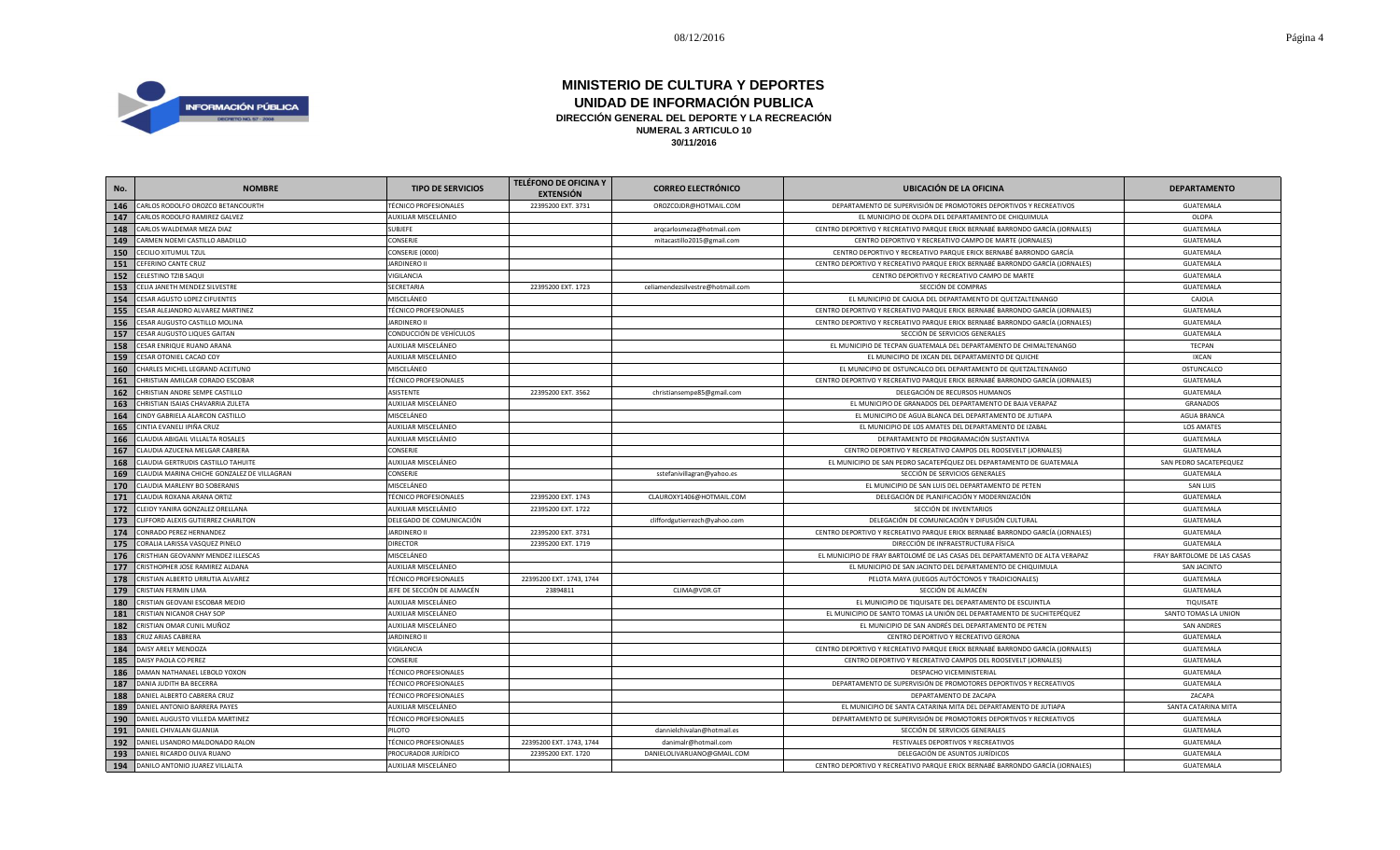

| No. | <b>NOMBRE</b>                                | <b>TIPO DE SERVICIOS</b>           | <b>TELÉFONO DE OFICINA Y</b><br><b>EXTENSIÓN</b> | <b>CORREO ELECTRÓNICO</b>        | <b>UBICACIÓN DE LA OFICINA</b>                                                | <b>DEPARTAMENTO</b>         |
|-----|----------------------------------------------|------------------------------------|--------------------------------------------------|----------------------------------|-------------------------------------------------------------------------------|-----------------------------|
| 195 | DANILO DANIEL CLAROS MONROY                  | AUXILIAR MISCELÁNEO                | 22395200 EXT. 1743, 1744                         |                                  | CAPACIDADES ESPECIALES                                                        | GUATEMALA                   |
| 196 | DANY OBED ROSALES TURCIOS                    | PEÓN VIGILANTE V                   |                                                  | obedrt@hotmai.com                | SECCIÓN DE SERVICIOS GENERALES                                                | GUATEMALA                   |
| 197 | DARLY BEATRIZ CONTRERAS TENAS DE VASQUEZ     | MISCELÁNEO                         |                                                  |                                  | EL MUNICIPIO DE ATESCATEMPA DEL DEPARTAMENTO DE JUTIAPA                       | ATESCATEMPA                 |
| 198 | DARLYN PAOLA HERNANDEZ ESTRADA               | AUXILIAR MISCELÁNEO                |                                                  |                                  | EL MUNICIPIO DE SAN JUAN ALOTENANGO DEL DEPARTAMENTO DE SACATEPÉQUEZ          | <b>JOCOTENANGO</b>          |
| 199 | DARYN MARIA ELIZA CASTILLO GONZALEZ          | AUXILIAR MISCELÁNEO                |                                                  |                                  | EL MUNICIPIO DE IXTAHUACAN DEL DEPARTAMENTO DE HUEHUETENANGO                  | <b>IXTAHUACAN</b>           |
| 200 | DAVID ANTONIO TUN AJCIBINAC                  | AUXILIAR MISCELÁNEO                |                                                  |                                  | EL MUNICIPIO DE SAN LUCAS TOLIMAN DEL DEPARTAMENTO DE SOLOLÁ                  | SAN LUCAS TOLIMAN           |
| 201 | DAVID ARNOLDO PAIZ GIRON                     | AUXILIAR MISCELÁNEO                | 22395200 EXT. 1743, 1744                         |                                  | PROGRAMA NIÑEZ                                                                | GUATEMALA                   |
| 202 | DAVID ARTURO DE LEON CIFUENTES               | AUXILIAR MISCELÁNEO                |                                                  |                                  | EL MUNICIPIO DE SIBILIA DEL DEPARTAMENTO DE QUETZALTENANGO                    | SIBILIA                     |
| 203 | DEBRIS JOSSIMAR HENRY LIZAMA                 | <b>TÉCNICO PROFESIONALES</b>       |                                                  |                                  | PROGRAMA ADULTO SECTOR LABORAL                                                | GUATEMALA                   |
| 204 | DELI MILTON CUMES TUBIN                      | <b>DIBUJANTE</b>                   |                                                  | dmcumes@gmail.com                | DEPARTAMENTO DE DESARROLLO DE PROYECTOS DE INFRAESTRUCTURA FÍSICA             | GUATEMALA                   |
| 205 | DEYSI IRACEMA BOCANEGRA BOCANEGRA DE VASQUEZ | SECRETARIA                         | 2474-6608                                        | BOCANEGRABOCANEGRA1980@GMAIL.COM | CENTRO DEPORTIVO Y RECREATIVO PARQUE ERICK BERNABÉ BARRONDO GARCÍA            | GUATEMALA                   |
| 206 | DIANA LUCIA CHAMALE BLANCO                   | <b>PROFESIONALES</b>               |                                                  | diluchb@gmail.com                | DELEGACIÓN DE RECURSOS HUMANOS                                                | GUATEMALA                   |
| 207 | DIANA LUCIA VELA FLORES                      | ASISTENTE                          | 22395200 EXT. 1740                               | DIANALUCIA324@GMAIL.COM          | SECCIÓN DE TESORERÍA                                                          | GUATEMALA                   |
| 208 | DIEGO ANDRES QUAN AREVALO                    | <b>TÉCNICO PROFESIONALES</b>       |                                                  |                                  | DEPARTAMENTO DE CHIMALTENANGO                                                 | CHIMALTENANGO               |
| 209 | DIEGO OTTONIEL PEREZ OCHOA                   | AUXILIAR MISCELÁNEO                |                                                  |                                  | EL MUNICIPIO DE SAN LORENZO DEL DEPARTAMENTO DE SAN MARCOS                    | SAN LORENZO                 |
| 210 | DINORA ONDINA SALGUERO RUANO                 | MISCELÁNEO                         |                                                  |                                  | EL MUNICIPIO DE MOYUTA DEL DEPARTAMENTO DE JUTIAPA                            | MOYUTA                      |
| 211 | DINORA SCARLETTE ROJAS REYES                 | <b>TÉCNICO PROFESIONALES</b>       |                                                  |                                  | DELEGACIÓN DE ASUNTOS JURÍDICOS                                               | GUATEMALA                   |
| 212 | DIONICIO URIAZ GIRON                         | VIGILANCIA                         |                                                  |                                  | CENTRO DEPORTIVO Y RECREATIVO CAMPO DE MARTE                                  | GUATEMALA                   |
| 213 | DOLMAN ESTUARDO DE LEON MERIDA               | AUXILIAR MISCELÁNEO                |                                                  |                                  | EL MUNICIPIO DE SAN CRISTÓBAL CUCHO DEL DEPARTAMENTO DE SAN MARCOS            | SAN RAFAEL PIE DE LA CUESTA |
| 214 | DOLORES YANIRA GONZALES LOPEZ                | SECRETARIA                         | 22395200 EXT. 1708                               | YANIRA.GONZALES@HOTMAIL.COM      | DEPARTAMENTO FINANCIERO                                                       | GUATEMALA                   |
| 215 | DOMINGO GUTIERREZ HERNANDEZ                  | <b>JARDINERO II</b>                |                                                  |                                  | CENTRO DEPORTIVO Y RECREATIVO PARQUE ERICK BERNABÉ BARRONDO GARCÍA (JORNALES) | GUATEMALA                   |
| 216 | DONNER ORLANDO GARCIA RODAS                  | <b>TÉCNICO PROFESIONALES</b>       |                                                  |                                  | PROGRAMA LUZ                                                                  | GUATEMALA                   |
| 217 | DONOBAN JOSUE ARREAGA TELLO                  | AUXILIAR MISCELÁNEO                |                                                  |                                  | EL MUNICIPIO DE SAN JUAN ATITAN DEL DEPARTAMENTO DE HUEHUETENANGO             | <b>SAN JUAN ATITAN</b>      |
| 218 | DORA ESTEFANY DE LA CRUZ VASQUEZ             | MISCELÁNEO                         |                                                  |                                  | EL MUNICIPIO DE GUAZACAPAN DEL DEPARTAMENTO DE SANTA ROSA                     | GUAZACAPAN                  |
| 219 | DORA LILIANA RODRIGUEZ ALBUREZ               | <b>TÉCNICO PROFESIONALES</b>       | 22395200 EXT. 1743, 1744                         | dorisrodriguezalburez@yahoo.com  | ADULTO MAYOR (TAI-CHI)                                                        | GUATEMALA                   |
| 220 | DORA MAGALI CRISPIN GODINEZ DE CABALLEROS    | CONSERJE                           |                                                  |                                  | CENTRO DEPORTIVO Y RECREATIVO GERONA                                          | GUATEMALA                   |
| 221 | DORA MIRTALA DONADO MENDOZA DE MANCIA        | <b>PROFESIONALES</b>               | 22383030                                         | MIRTHADONADO2003@YAHOO.COM       | CENTRO DEPORTIVO Y RECREATIVO GERONA                                          | GUATEMALA                   |
| 222 | DORA PATRICIA MORENO LOPEZ                   | AUXILIAR MISCELÁNEO                |                                                  |                                  | CENTRO DEPORTIVO Y RECREATIVO PARQUE ERICK BERNABÉ BARRONDO GARCÍA (JORNALES) | GUATEMALA                   |
| 223 | DORINA DINORA FLORES ROBLERO                 | AUXILIAR MISCELÁNEO                |                                                  |                                  | EL MUNICIPIO DE LA BLANCA DEL DEPARTAMENTO DE SAN MARCOS                      | LA BLANCA                   |
| 224 | DORIS RAQUEL ARRIAZA SANABRIA                | AUXILIAR MISCELÁNEO                |                                                  |                                  | EL MUNICIPIO DE MORAZÁN DEL DEPARTAMENTO EL PROGRESO                          | MORAZAN                     |
| 225 | DOUGLAS HUMBERTO VASQUEZ PRADO               | <b>TÉCNICO PROFESIONALES</b>       |                                                  |                                  | PROGRAMA JUVENTUD                                                             | GUATEMALA                   |
| 226 | <b>DOUGLAS TECUN MORALES</b>                 | <b>TÉCNICO PROFESIONALES</b>       | 22395200 EXT. 1743, 1744                         | douglastecunmorales@yahoo.com    | FESTIVALES DEPORTIVOS Y RECREATIVOS                                           | GUATEMALA                   |
| 227 | DULCE SAYONARA LOPEZ CARTAGENA               | <b>TÉCNICO PROFESIONALES</b>       | 22395200 EXT. 1743, 1744                         | dslc90@hotmail.com               | REINSERCIÓN SOCIAL (INCLUSIÓN Y CONVIVENCIA)                                  | GUATEMALA                   |
| 228 | EDER MANOLO HERNANDEZ PEREN                  | VIGILANCIA                         |                                                  |                                  | CENTRO DEPORTIVO Y RECREATIVO CAMPO DE MARTE                                  | GUATEMALA                   |
| 229 | EDGAR ABRAHAM JAYES SUMALE                   | CONSERJE                           |                                                  |                                  | CENTRO DEPORTIVO Y RECREATIVO GERONA                                          | GUATEMALA                   |
| 230 | <b>EDGAR ANTONIO LEMUS</b>                   | SUBDELEGADO DE RECURSOS<br>HUMANOS |                                                  |                                  | DELEGACIÓN DE RECURSOS HUMANOS                                                | GUATEMALA                   |
| 231 | EDGAR BRENNER SOLIZ ALVAREZ                  | MISCELÁNEO                         |                                                  |                                  | EL MUNICIPIO DE CUYOTENANGO DEL DEPARTAMENTO DE SUCHITEPÉQUEZ                 | CUYOTENANGO                 |
| 232 | EDGAR CLODOMIRO AREVALO SANCHEZ              | ALBAÑIL V                          |                                                  |                                  | SECCIÓN DE SERVICIOS GENERALES                                                | GUATEMALA                   |
| 233 | EDGAR CUQUEJ JERONIMO                        | PILOTO                             |                                                  | eortiz@vdr.gt                    | SECCIÓN DE SERVICIOS GENERALES                                                | GUATEMALA                   |
| 234 | EDGAR DAGOBERTO ROMERO CARRANZA              | PILOTO                             |                                                  |                                  | SECCIÓN DE SERVICIOS GENERALES                                                | GUATEMALA                   |
| 235 | EDGAR DONATO MONTERROSO ESCOBAR              | AUXILIAR MISCELÁNEO                |                                                  |                                  | EL MUNICIPIO DE COLOMBA                                                       | COLOMBA                     |
| 236 | EDGAR EMILIO RECINOS OLIVARES                | <b>TÉCNICO PROFESIONALES</b>       |                                                  |                                  | ADULTO MAYOR (ADULTO MAYOR)                                                   | GUATEMALA                   |
| 237 | EDGAR FERNANDO POP TIUL                      | CONSERJE                           |                                                  |                                  | CENTRO DEPORTIVO Y RECREATIVO GERONA                                          | GUATEMALA                   |
| 238 | EDGAR GUSTAVO REYES                          | PROFESIONALES                      |                                                  |                                  | FESTIVALES DEPORTIVOS Y RECREATIVOS                                           | GUATEMALA                   |
| 239 | EDGAR JOSE BARBERENA MENCOS                  | <b>TÉCNICO PROFESIONALES</b>       | 22395200 EXT. 3731                               |                                  | DEPARTAMENTO DE SUPERVISIÓN DE PROMOTORES DEPORTIVOS Y RECREATIVOS            | GUATEMALA                   |
| 240 | EDGAR RENE DE LEON NAJARRO                   | MISCELÁNEO                         |                                                  |                                  | EL MUNICIPIO DE SAN ANTONIO DEL DEPARTAMENTO DE SUCHITEPÉQUEZ                 | SAN ANTONIO                 |
| 241 | EDGAR ROBERTO RUANO RODRIGUEZ                | <b>TÉCNICO PROFESIONALES</b>       | 22395200 EXT. 1743, 1744                         |                                  | <b>EVENTOS ESPECIALES</b>                                                     | GUATEMALA                   |
| 242 | EDGAR ROLANDO ORTIZ ARGUETA                  | <b>TÉCNICO PROFESIONALES</b>       | 22395200 EXT. 1722                               | EDGARRORTIZ@YAHOO.COM            | SECCIÓN DE SERVICIOS GENERALES                                                | GUATEMALA                   |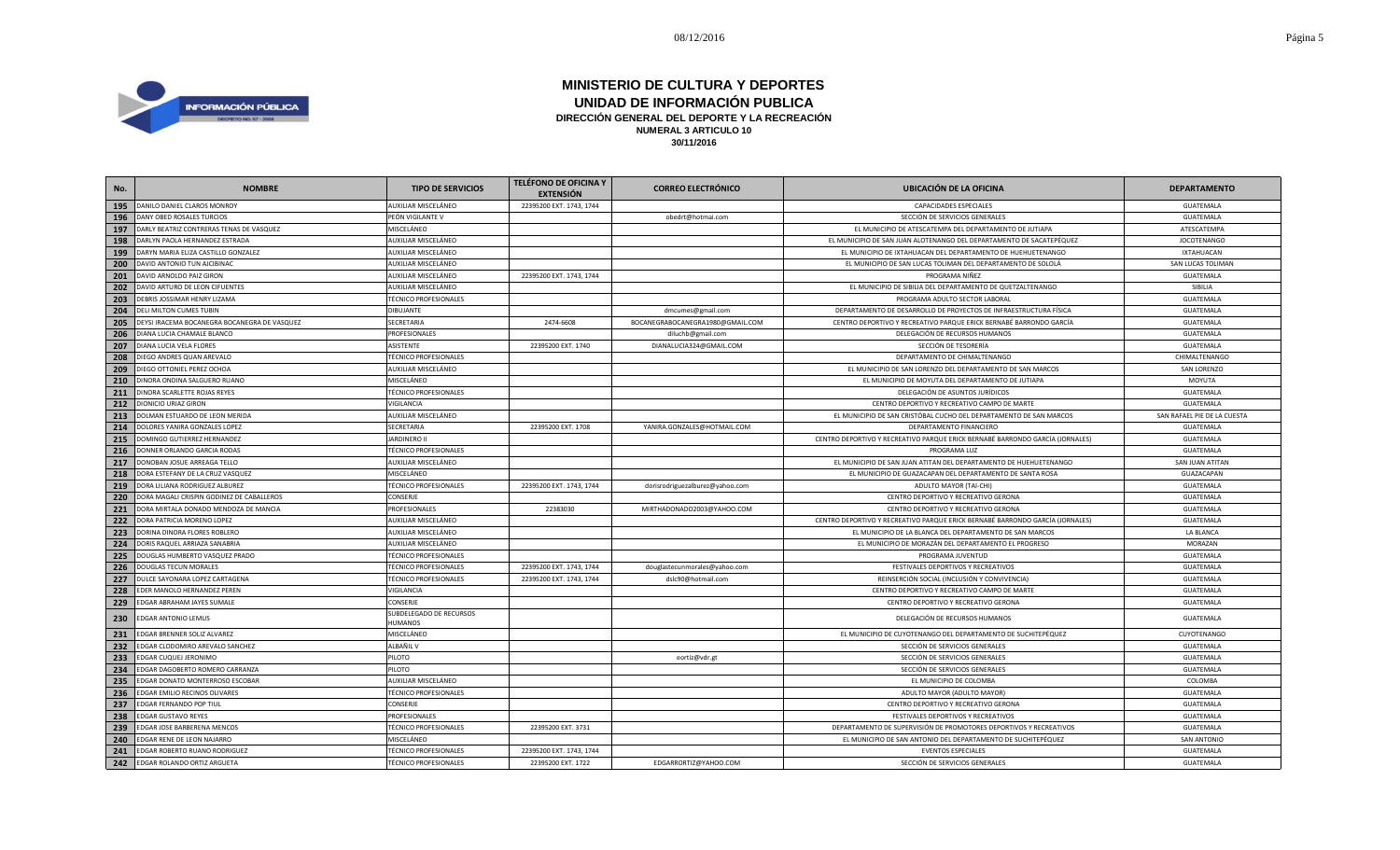

| No. | <b>NOMBRE</b>                       | <b>TIPO DE SERVICIOS</b>     | <b>TELÉFONO DE OFICINA Y</b><br><b>EXTENSIÓN</b> | <b>CORREO ELECTRÓNICO</b>     | <b>UBICACIÓN DE LA OFICINA</b>                                                | <b>DEPARTAMENTO</b>     |
|-----|-------------------------------------|------------------------------|--------------------------------------------------|-------------------------------|-------------------------------------------------------------------------------|-------------------------|
| 243 | EDGAR YOVANY PUAC ZABALA            | AUXILIAR MISCELÁNEO          |                                                  |                               | EL MUNICIPIO DE SAN JUAN LA LAGUNA DEL DEPARTAMENTO DE SOLOLÁ                 | SAN JUAN LA LAGUNA      |
| 244 | EDNA ESTHEFANI PEREZ ESTRADA        | SECRETARIA                   | 22395200 EXT. 3577                               | ESTHEFANI.ESTRADA@GMAIL.COM   | DELEGACIÓN DE PLANIFICACIÓN Y MODERNIZACIÓN                                   | GUATEMALA               |
| 245 | EDNER DONAEL GIRON PEREZ            | MISCELÁNEO                   |                                                  |                               | EL MUNICIPIO DE TACANA DEL DEPARTAMENTO DE SAN MARCOS                         | <b>TACANA</b>           |
| 246 | EDUARDO LUIS DOMINGUEZ DE LA CRUZ   | MISCELÁNEO                   |                                                  |                               | EL MUNICIPIO DE COBÁN DEL DEPARTAMENTO DE ALTA VERAPAZ                        | COBAN                   |
| 247 | EDUARDO RAFAEL SANCHEZ PAZ          | AUXILIAR MISCELÁNEO          |                                                  |                               | EL MUNICIPIO DE TECULUTAN DEL DEPARTAMENTO DE ZACAPA                          | TECULUTAN               |
| 248 | EDVIN AUGUSTO VASQUEZ MORAN         | AUXILIAR MISCELÁNEO          |                                                  |                               | EL MUNICIPIO PUERTO SAN JOSÉ DEL DEPARTAMENTO DE ESCUINTLA                    | PUERTO DE SAN JOSE      |
| 249 | EDVIN ESTUARDO LOPEZ RAMIREZ        | AUXILIAR MISCELÁNEO          |                                                  |                               | EL MUNICIPIO DE SAN PEDRO PÍNULA DEL DEPARTAMENTO DE JALAPA                   | SAN PEDRO PINULA        |
| 250 | EDWIN ANTONIO SALDIVAR BONILLA      | <b>TÉCNICO PROFESIONALES</b> |                                                  | saldinboni@outlook.com        | DELEGACIÓN DE PLANIFICACIÓN Y MODERNIZACIÓN                                   | GUATEMALA               |
| 251 | EDWIN BUSBELI CHITIC CHITIC         | AUXILIAR MISCELÁNEO          |                                                  |                               | EL MUNICIPIO DE SAN MARTIN JILOTEPEQUE DEL DEPARTAMENTO DE CHIMALTENANGO      | SAN MARTIN JILOTEPEQUE  |
| 252 | EDWIN DANIEL VILLELA ORELLANA       | <b>TÉCNICO PROFESIONALES</b> | 22395200 EXT. 1743, 1744                         | edvo1979@hotmail.com          | ADULTO SECTOR LABORAL                                                         | GUATEMALA               |
| 253 | EDWIN ERASMO GARCIA GOMEZ           | MISCELÁNEO                   |                                                  |                               | EL MUNICIPIO DE SAN MARTIN SACATEPÉQUEZ DEL DEPARTAMENTO DE QUETZALTENANGO    | SAN MARTIN SACATEPEQUEZ |
| 254 | EDWIN OTONIEL CASTILLO GUTIERREZ    | PEÓN VIGILANTE V             |                                                  |                               | CENTRO DEPORTIVO Y RECREATIVO GERONA                                          | GUATEMALA               |
| 255 | EILYN YARIMA ARRIOLA                | MISCELÁNEO                   |                                                  | yarima_arriola@hotmail.com    | CENTRO DEPORTIVO Y RECREATIVO PARQUE ERICK BERNABÉ BARRONDO GARCÍA            | GUATEMALA               |
| 256 | ELDER MANUEL ACEYTUNO TERCERO       | <b>TÉCNICO PROFESIONALES</b> | 22395200 EXT. 1743, 1744                         |                               | PELOTA MAYA (JUEGOS AUTÓCTONOS Y TRADICIONALES)                               | GUATEMALA               |
| 257 | ELDER OSVELI SANTOS HERNANDEZ       | MISCELÁNEO                   |                                                  |                               | EL MUNICIPIO DE SAN JOSÉ PÍNULA DEL DEPARTAMENTO DE GUATEMALA                 | SAN JOSE PINULA         |
| 258 | ELDER VILVO QUECHE                  | AUXILIAR MISCELÁNEO          |                                                  |                               | EL MUNICIPIO DE SAN ANTONIO PALOPO DEL DEPARTAMENTO DE SOLOLÁ                 | SAN ANTONIO PALOPO      |
| 259 | ELEODORO CRUZ DIAZ GONZALEZ         | AUXILIAR MISCELÁNEO          |                                                  | dpedrotelesforo@yahoo.es      | EL MUNICIPIO DE SAN MIGUEL IXTAHUACAN DEL DEPARTAMENTO DE SAN MARCOS          | SAN MIGUEL IXTAHUACAN   |
| 260 | ELIAS DE LA CRUZ ICAL               | AUXILIAR MISCELÁNEO          |                                                  |                               | EL MUNICIPIO DE CHAHAL DEL DEPARTAMENTO DE ALTA VERAPAZ                       | CHAHAL                  |
| 261 | ELIAS TOMAS ALVAREZ POPOL           | MISCELÁNEO                   |                                                  |                               | EL MUNICIPIO EL TEJAR DEL DEPARTAMENTO DE CHIMALTENANGO                       | SAN ANDRES ITZAPA       |
| 262 | ELIDA MEDRANO MUÑOZ DE CHAVARRIA    | CONSERJE                     |                                                  | eldilsa846@hotmail.com        | SECCIÓN DE SERVICIOS GENERALES                                                | GUATEMALA               |
| 263 | ELIER ADEMIR BARRERA VALENZUELA     | PILOTO                       |                                                  | eliervalenz@gmail.com         | SECCIÓN DE SERVICIOS GENERALES                                                | GUATEMALA               |
| 264 | ELIESER ALEXANDER CANAHUI ROBINSON  | <b>TÉCNICO PROFESIONALES</b> | 22395200 EXT. 1743, 1744                         |                               | PELOTA MAYA (JUEGOS AUTÓCTONOS Y TRADICIONALES)                               | GUATEMALA               |
| 265 | ELIO IVAN PACHECO VASQUEZ           | AUXILIAR MISCELÁNEO          |                                                  |                               | EL MUNICIPIO DE USUMATLAN DEL DEPARTAMENTO DE ZACAPA                          | <b>USUMATLAN</b>        |
| 266 | ELIO SANTIAGO DE LEON PEREZ         | PEÓN VIGILANTE V             |                                                  |                               | CENTRO DEPORTIVO Y RECREATIVO GERONA                                          | GUATEMALA               |
| 267 | ELIZABETH EUGENIA NAJERA BELCHES    | <b>TÉCNICO PROFESIONALES</b> | 22395200 EXT. 1743, 1744                         | angelinnegallardo@gmail.com   | ADULTO MAYOR (GIMNASIA RÍTMICA)                                               | GUATEMALA               |
| 268 | ELODY MAYBELLI LIGORRIA RAMIREZ     | <b>TÉCNICO PROFESIONALES</b> |                                                  |                               | DELEGACIÓN DE RECURSOS HUMANOS                                                | GUATEMALA               |
| 269 | ELSA BERNARDA OROZCO FUENTES        | PROFESIONALES                | 22395200 EXT. 1706                               | EOROZCOF@GMAIL.COM            | DEPARTAMENTO DE ARCHIVO                                                       | GUATEMALA               |
| 270 | ELSA LIZETH ALVARADO GARCIA         | AUXILIAR MISCELÁNEO          | 22395200 EXT. 1743, 1744                         |                               | PROGRAMA NIÑEZ                                                                | GUATEMALA               |
| 271 | ELSA LORENA CAMEY PARDO             | <b>SUBDIRECTOR</b>           | 22395200 EXT. 1706                               | LORENA.COMEY@YAHOO.COM        | DIRECCIÓN DE ÁREAS SUSTANTIVAS                                                | GUATEMALA               |
| 272 | ELVA CONSUELO DIAZ HERRERA DE ORTIZ | AUXILIAR MISCELÁNEO          |                                                  |                               | EL MUNICIPIO DE SAN JOSÉ LA ARADA DEL DEPARTAMENTO DE CHIQUIMULA              | SAN JOSE LA ARADA       |
| 273 | ELVA CRISTINA TELLO GOMEZ           | <b>TÉCNICO PROFESIONALES</b> |                                                  |                               | DEPARTAMENTO DE CHIQUIMULA                                                    | CHIQUIMULA              |
| 274 | ELVINS DORIAN PAZ HERNANDEZ         | AUXILIAR MISCELÁNEO          |                                                  |                               | EL MUNICIPIO DE JOCOTAN DEL DEPARTAMENTO DE CHIQUIMULA                        | <b>JOCOTAN</b>          |
| 275 | ELVIRA COC CAAL                     | <b>TÉCNICO PROFESIONALES</b> | 22306963                                         | ELVY_1987@HOTMAIL.COM         | DIRECCION DE INFRAESTRUCTURA FISICA                                           | GUATEMALA               |
| 276 | ELVIRA DEL CARMEN LOPEZ SAGASTUME   | TÉCNICO PROFESIONALES        |                                                  | sagastumeelvi@gmail.com       | DELEGACION DE RECURSOS HUMANOS                                                | GUATEMALA               |
| 277 | ELVIS JHOAO SIAN TALA               | <b>TÉCNICO PROFESIONALES</b> | 22395200 EXT. 1743, 1744                         | elvis22gt@hotmail.com         | ADULTO SECTOR LABORAL                                                         | GUATEMALA               |
| 278 | ELZY ROZMERY CASTRO HERNANDEZ       | AUXILIAR MISCELÁNEO          |                                                  |                               | EL MUNICIPIO DE SAN PEDRO JOCOPILAS DEL DEPARTAMENTO DE QUICHE                | SAN PEDRO JOCOPILAS     |
| 279 | EMERSON GABRIEL ESCOBAR GARCIA      | AUXILIAR MISCELÁNEO          |                                                  |                               | EL MUNICIPIO DE SAN MATEO DEL DEPARTAMENTO DE QUETZALTENANGO                  | SAN MATEO               |
| 280 | EMILIO DE JESUS MORATAYA MORATAYA   | PILOTO                       |                                                  | emiliojm51@hotmail.com        | SECCION DE SERVICIOS GENERALES                                                | GUATEMALA               |
| 281 | <b>EMILIO DOMINGUEZ PEREZ</b>       | VIGILANTE                    | 22383030                                         | emiliodominguez1940@gmail.com | CENTRO DEPORTIVO Y RECREATIVO GERONA                                          | GUATEMALA               |
| 282 | EMILIO RAFAEL CARBALLO GOMEZ        | AUXILIAR DE BODEGA           |                                                  |                               | CENTRO DEPORTIVO Y RECREATIVO PARQUE ERICK BERNABE BARRONDO GARCIA (JORNALES) | GUATEMALA               |
| 283 | EMILY PAOLA CALDERON AGUILAR        | AUXILIAR MISCELÁNEO          |                                                  |                               | CENTRO DEPORTIVO Y RECREATIVO PARQUE ERICK BERNABE BARRONDO GARCIA (JORNALES) | GUATEMALA               |
| 284 | EMMANUEL ZAPETA VASQUEZ             | AUXILIAR MISCELÁNEO          |                                                  |                               | EL MUNICIPIO DE ZUNIL DEL DEPARTAMENTO DE QUETZALTENANGO                      | ZUNIL                   |
| 285 | ENOE NOEMI AIRAM MOLINA GARCIA      | AUXILIAR MISCELÁNEO          |                                                  |                               | DIRECCION DE INFRAESTRUCTURA FISICA                                           | GUATEMALA               |
| 286 | ENORINDA MARROQUIN VALENZUELA       | AUXILIAR MISCELÁNEO          | 22395200 EXT. 1743, 1744                         |                               | FESTIVALES DEPORTIVOS Y RECREATIVOS                                           | GUATEMALA               |
| 287 | ENRIQUE COTZOJAY CURUP              | MISCELÁNEO                   |                                                  |                               | EL MUNICIPIO DE SAN RAYMUNDO DEL DEPARTAMENTO DE GUATEMALA                    | SAN RAYMUNDO            |
| 288 | ENRIQUE DOMINGO PAIZ HURTADO        | AUXILIAR MISCELÁNEO          |                                                  |                               | EL MUNICIPIO DE JACALTENANGO DEL DEPARTAMENTO DE HUEHUETENANGO                | <b>JACALTENANGO</b>     |
| 289 | ENRIQUE ISAI SUCHI LOPEZ            | AUXILIAR MISCELÁNEO          |                                                  |                               | EL MUNICIPIO DE SAN MARTIN ZAPOTITLAN DEL DEPARTAMENTO DE RETALHULEU          | SAN MARTIN ZAPOTITLAN   |
| 290 | ERICK ARMANDO DE LA ROSA NORIEGA    | ASISTENTE                    |                                                  | erixitodelarosa@gmail.com     | DELEGACION DE RECURSOS HUMANOS                                                | <b>GUATEMALA</b>        |
| 291 | ERICK GILBERTO GRAMAJO MORALES      | AUXILIAR MISCELÁNEO          |                                                  |                               | CENTRO DEPORTIVO Y RECREATIVO CAMPO DE MARTE                                  | GUATEMALA               |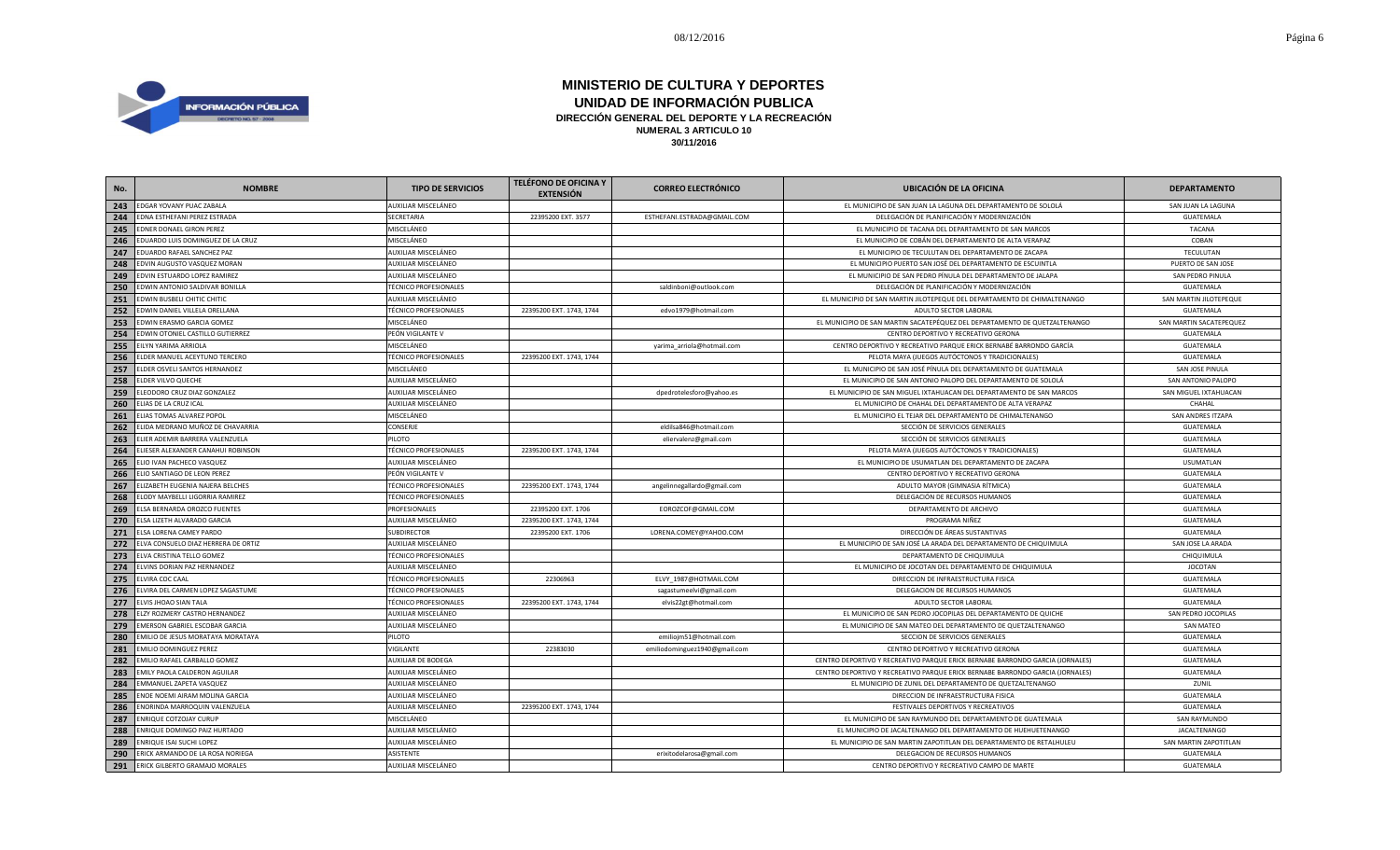

| No. | <b>NOMBRE</b>                                   | <b>TIPO DE SERVICIOS</b>     | <b>TELÉFONO DE OFICINA Y</b><br><b>EXTENSIÓN</b> | <b>CORREO ELECTRÓNICO</b>   | <b>UBICACIÓN DE LA OFICINA</b>                                                | <b>DEPARTAMENTO</b>               |
|-----|-------------------------------------------------|------------------------------|--------------------------------------------------|-----------------------------|-------------------------------------------------------------------------------|-----------------------------------|
| 292 | ERICK GIOVANNI BETHANCOURT MENDEZ               | <b>TÉCNICO PROFESIONALES</b> |                                                  |                             | <b>EVENTOS ESPECIALES</b>                                                     | GUATEMALA                         |
| 293 | ERICK ROBERTO MIRANDA CHONAY                    | <b>TÉCNICO PROFESIONALES</b> | 22383030                                         | erickmiranda@hotmail.com    | CENTRO DEPORTIVO Y RECREATIVO GERONA                                          | <b>GUATEMALA</b>                  |
| 294 | ERICK RODOLFO CASTAÑON PEREZ                    | AUXILIAR MISCELÁNEO          |                                                  |                             | PROGRAMA LUZ                                                                  | SAN PEDRO SACATEPEQUEZ SAN MARCOS |
| 295 | ERICK RODYERI GARCIA ROLDAN                     | AUXILIAR MISCELÁNEO          |                                                  |                             | EL MUNICIPIO DE MASAGUA DEL DEPARTAMENTO DE ESCUINTLA                         | MASAGUA                           |
| 296 | ERICKA CAROLINA PICHILLA CALAN DE GONZALEZ      | VIGILANCIA                   |                                                  |                             | CENTRO DEPORTIVO Y RECREATIVO CAMPOS DEL ROOSEVELT (JORNALES)                 | GUATEMALA                         |
| 297 | ERICKA LETICIA REYNA HERRERA DE MAYEN           | PROFESIONALES                |                                                  |                             | DIRECCION GENERAL DEL DEPORTE Y LA RECREACION                                 | <b>GUATEMALA</b>                  |
| 298 | ERIKA MARIZOL ARGUETA MOLINA                    | ASISTENTE                    |                                                  | chesnardavid77@hotmail.com  | DEPARTAMENTO DE CONTROL DE PROYECTOS DE INFRAESTRUCTURA FISICA                | GUATEMALA                         |
| 299 | ERMINIA PALMA ALVAREZ                           | CONSERJE                     | 22395200 EXT. 3731                               |                             | CENTRO DEPORTIVO Y RECREATIVO PARQUE ERICK BERNABE BARRONDO GARCIA (JORNALES) | GUATEMALA                         |
| 300 | ERVIN EDUARDO SEGURA PINEDA                     | PEÓN VIGILANTE V             |                                                  |                             | CENTRO DEPORTIVO Y RECREATIVO GERONA                                          | GUATEMALA                         |
| 301 | ERVIN FRANCISCO JEREZ RAMIREZ                   | <b>TÉCNICO PROFESIONALES</b> |                                                  |                             | DEPARTAMENTO DE QUETZALTENANGO                                                | QUETZALTENANGO                    |
| 302 | ERWIN ARTURO CAAL MAY                           | AUXILIAR MISCELÁNEO          |                                                  |                             | EL MUNICIPIO DE SANTA CATALINA LA TINTA DEL DEPARTAMENTO DE ALTA VERAPAZ      | SANTA CATALINA LA TINTA           |
| 303 | ERWIN CRISTOBAL MULUL CASTRO                    | <b>TÉCNICO PROFESIONALES</b> | 22395200 EXT. 1743, 1744                         |                             | PELOTA MAYA (JUEGOS AUTOCTONOS Y TRADICIONALES)                               | GUATEMALA                         |
| 304 | ERWIN SAUL CAHUEC AC                            | AUXILIAR MISCELÁNEO          |                                                  |                             | EL MUNICIPIO DE PURULHA DEL DEPARTAMENTO DE BAJA VERAPAZ                      | PURULHA                           |
| 305 | ESDRAS ALEXANDER ALEMAN AMADO                   | AUXILIAR                     |                                                  | esdrasaleman13@hotmail.com  | DEPARTAMENTO ADMINISTRATIVO                                                   | GUATEMALA                         |
| 306 | ESLY MAGALY MARROQUIN JUAREZ                    | SECRETARIA                   | 23341783                                         | ESLY.MAGALY79@GMAIL.COM     | CENTRO DEPORTIVO Y RECREATIVO CAMPO DE MARTE                                  | GUATEMALA                         |
| 307 | ESLY MERCEDES FIGUEROA VILLEDA DE LOBOS         | <b>PROFESIONALES</b>         | 2474-6608                                        | LOBOSFI@HOTMAIL.COM         | CENTRO DEPORTIVO Y RECREATIVO PARQUE ERICK BERNABE BARRONDO GARCIA            | GUATEMALA                         |
| 308 | ESTEBAN GILBERTO MONTERROSO ESCOBAR             | <b>JARDINERO II</b>          | 22395200 EXT. 3731                               |                             | CENTRO DEPORTIVO Y RECREATIVO CAMPOS DEL ROOSEVELT (JORNALES)                 | GUATEMALA                         |
| 309 | <b>ESTEBAN OVALLE VELIZ</b>                     | <b>JARDINERO II</b>          | 22395200 EXT. 3731                               |                             | CENTRO DEPORTIVO Y RECREATIVO PARQUE ERICK BERNABE BARRONDO GARCIA (JORNALES) | GUATEMALA                         |
| 310 | ESTUARDO ADOLFO BELTETON CHACON                 | <b>TÉCNICO PROFESIONALES</b> |                                                  | belteton_2@hotmail.com      | CENTRO DEPORTIVO Y RECREATIVO CAMPOS DEL ROOSEVELT                            | <b>GUATEMALA</b>                  |
| 311 | ESVIN RENE MOLINA VILLAGRAN                     | AUXILIAR MISCELÁNEO          | 22395200 EXT. 1744                               |                             | DEPARTAMENTO DE PROGRAMACION SUSTANTIVA                                       | <b>GUATEMALA</b>                  |
| 312 | EUFEMIO ISAAC ACEYTUNO GIRON                    | AUXILIAR MISCELÁNEO          |                                                  |                             | EL MUNICIPIO DE SACAPULAS DEL DEPARTAMENTO DE QUICHE                          | SACAPULAS                         |
| 313 | EVA JUDITH GRANADOS JUAREZ DE TIPAZ             | ENCARGADA DE PLANIFICACIÓN   |                                                  | evajudithgj@gmail.com       | DEPARTAMENTO DE PROGRAMACION SUSTANTIVA                                       | GUATEMALA                         |
| 314 | EVELIN JUDITH MARTINEZ GARCIA                   | AUXILIAR MISCELÁNEO          |                                                  |                             | EL MUNICIPIO DE LA LIBERTAD DEL DEPARTAMENTO DE HUEHUETENANGO                 | LA LIBERTAD                       |
| 315 | EVELYN DALILA DURAN ABREGO                      | <b>TÉCNICO PROFESIONALES</b> | 22395200 EXT. 1706                               | EVELYN_DURAN26@YAHOO.ES     | DIRECCION GENERAL DEL DEPORTE Y LA RECREACION                                 | <b>GUATEMALA</b>                  |
| 316 | EVELYN MARGIT LOPEZ SICAL                       | <b>ASISTENTE</b>             | 22395200 EXT. 1708                               | EVELOP2007@GMAIL.COM        | DEPARTAMENTO ADMINISTRATIVO                                                   | GUATEMALA                         |
| 317 | EVELYN PATRICIA GIRON MAYEN DE DEL VALLE        | <b>DIRECTOR</b>              |                                                  | EVDELVALLE2000@YAHOO.ES     | DIRECCION ADMINISTRATIVA FINANCIERA                                           | GUATEMALA                         |
| 318 | EVELYN VANESSA SICAJA RODRIGUEZ                 | <b>CONSERJE</b>              |                                                  |                             | CENTRO DEPORTIVO Y RECREATIVO GERONA                                          | GUATEMALA                         |
| 319 | EVELYN VICTORIA VINOS LOPEZ                     | AUXILIAR MISCELÁNEO          |                                                  |                             | CENTRO DEPORTIVO Y RECREATIVO CAMPOS DEL ROOSEVELT (JORNALES)                 | GUATEMALA                         |
| 320 | EVELYN YADIRA GONZALEZ CISNEROS                 | MISCELÁNEO                   |                                                  |                             | EL MUNICIPIO DE TACANA DEL DEPARTAMENTO DE SAN MARCOS                         | TACANA                            |
| 321 | EVER ABIMAEL HILARIO SAZO                       | PROFESIONALES                |                                                  |                             | DEPARTAMENTO DE SUPERVISION DE PROMOTORES DEPORTIVOS Y RECREATIVOS            | GUATEMALA                         |
| 322 | FABIOLA LISSET VASQUEZ LOPEZ                    | CONSERJE                     |                                                  |                             | DESPACHO VICEMINISTERIAL                                                      | GUATEMALA                         |
| 323 | FARAON MALDONADO ESTRADA                        | PROFESIONALES                | 22395200 EXT. 1744                               |                             | DEPARTAMENTO DE PROGRAMACION SUSTANTIVA                                       | GUATEMALA                         |
| 324 | FELIPE NOJ SURUY                                | CONSERJE                     |                                                  |                             | CENTRO DEPORTIVO Y RECREATIVO CAMPOS DEL ROOSEVELT (JORNALES)                 | GUATEMALA                         |
| 325 | FELIX ALFONSO MACDONALD SARMIENTO               | <b>TÉCNICO PROFESIONALES</b> |                                                  |                             | CENTRO DEPORTIVO Y RECREATIVO PARQUE ERICK BERNABE BARRONDO GARCIA (JORNALES) | GUATEMALA                         |
| 326 | FERNANDO ANTULIO FERNANDEZ HIDALGO              | MISCELÁNEO                   |                                                  |                             | EL MUNICIPIO DE LA ESPERANZA DEL DEPARTAMENTO DE QUETZALTENANGO               | LA ESPERANZA                      |
| 327 | FERNANDO DE LA ROSA AVILA                       | AUXILIAR MISCELÁNEO          | 2474-6608                                        |                             | CENTRO DEPORTIVO Y RECREATIVO CAMPOS DEL ROOSEVELT (JORNALES)                 | GUATEMALA                         |
| 328 | FERNANDO SEBASTIAN FRANCISCO                    | AUXILIAR MISCELÁNEO          |                                                  |                             | EL MUNICIPIO DE SAN MIGUEL ACATAN DEL DEPARTAMENTO DE HUEHUETENANGO           | SAN MIGUEL ACATAN                 |
| 329 | FLOR DE MARIA CASTELLANOS SAGASTUME             | AUXILIAR MISCELÁNEO          |                                                  | florcastellanos32@gmail.com | SECCION DE COMPRAS                                                            | GUATEMALA                         |
| 330 | FLOR DE MARIA SURQUE CHIROY                     | AUXILIAR MISCELÁNEO          |                                                  |                             | EL MUNICIPIO DE SAN ANTONIO AGUAS CALIENTES DEL DEPARTAMENTO DE SACATEPEQUEZ  | <b>JOCOTENANGO</b>                |
| 331 | FLOR MARIXA DE LEON AGUILAR DE ALECIO           | MISCELÁNEO                   |                                                  |                             | EL MUNICIPIO DE EL RODEO DEL DEPARTAMENTO DE SAN MARCOS                       | EL RODEO                          |
| 332 | FLORENCIA LORENA XUM YOJ                        | MISCELÁNEO                   |                                                  |                             | EL MUNICIPIO DE SAMAYAC DEL DEPARTAMENTO DE SUCHITEPEQUEZ                     | SAMAYAC                           |
| 333 | FRANCISCA MARINA CORNEJO LANZA DE FINER         | PROFESIONALES                |                                                  |                             | DIRECCION DE AREAS SUSTANTIVAS                                                | GUATEMALA                         |
| 334 | FRANCISCA MARISOL VALENZUELA MANSILLA DE MADRID | <b>TÉCNICO PROFESIONALES</b> | 22395200 EXT. 1700                               | MARISOL-10-VALE@YAHOO.OM    | DIRECCION GENERAL DEL DEPORTE Y LA RECREACION                                 | GUATEMALA                         |
| 335 | FRANCISCO EFRAIN COTTOM SOTO                    | <b>TÉCNICO PROFESIONALES</b> |                                                  | FEPSOTO@GMAIL.COM           | DELEGACION DE COMUNICACION Y DIFUSION CULTURAL                                | GUATEMALA                         |
| 336 | FRANCISCO JAVIER LUCERO DEL AGUILA              | <b>TÉCNICO PROFESIONALES</b> |                                                  |                             | SECCION DE CONTABILIDAD                                                       | GUATEMALA                         |
| 337 | FRANCISCO JAVIER OCHOA LOPEZ                    | AUXILIAR MISCELÁNEO          |                                                  |                             | ARTES MUY ESPECIALES                                                          | <b>GUATEMALA</b>                  |
| 338 | FRANCISCO MONTEJO FRANCISCO                     | AUXILIAR MISCELÁNEO          |                                                  |                             | EL MUNICIPIO DE SAN JUAN IXCOY DEL DEPARTAMENTO DE HUEHUETENANGO              | SAN JUAN IXCOY                    |
| 339 | FRANCISCO MORALES ZACARIAS                      | <b>JARDINERO II</b>          |                                                  |                             | CENTRO DEPORTIVO Y RECREATIVO PARQUE ERICK BERNABE BARRONDO GARCIA (JORNALES) | <b>GUATEMALA</b>                  |
| 340 | FRANCISCO OBISPO OXLAJ PEREZ                    | <b>JARDINERO II</b>          |                                                  |                             | SECCION DE SERVICIOS GENERALES                                                | <b>GUATEMALA</b>                  |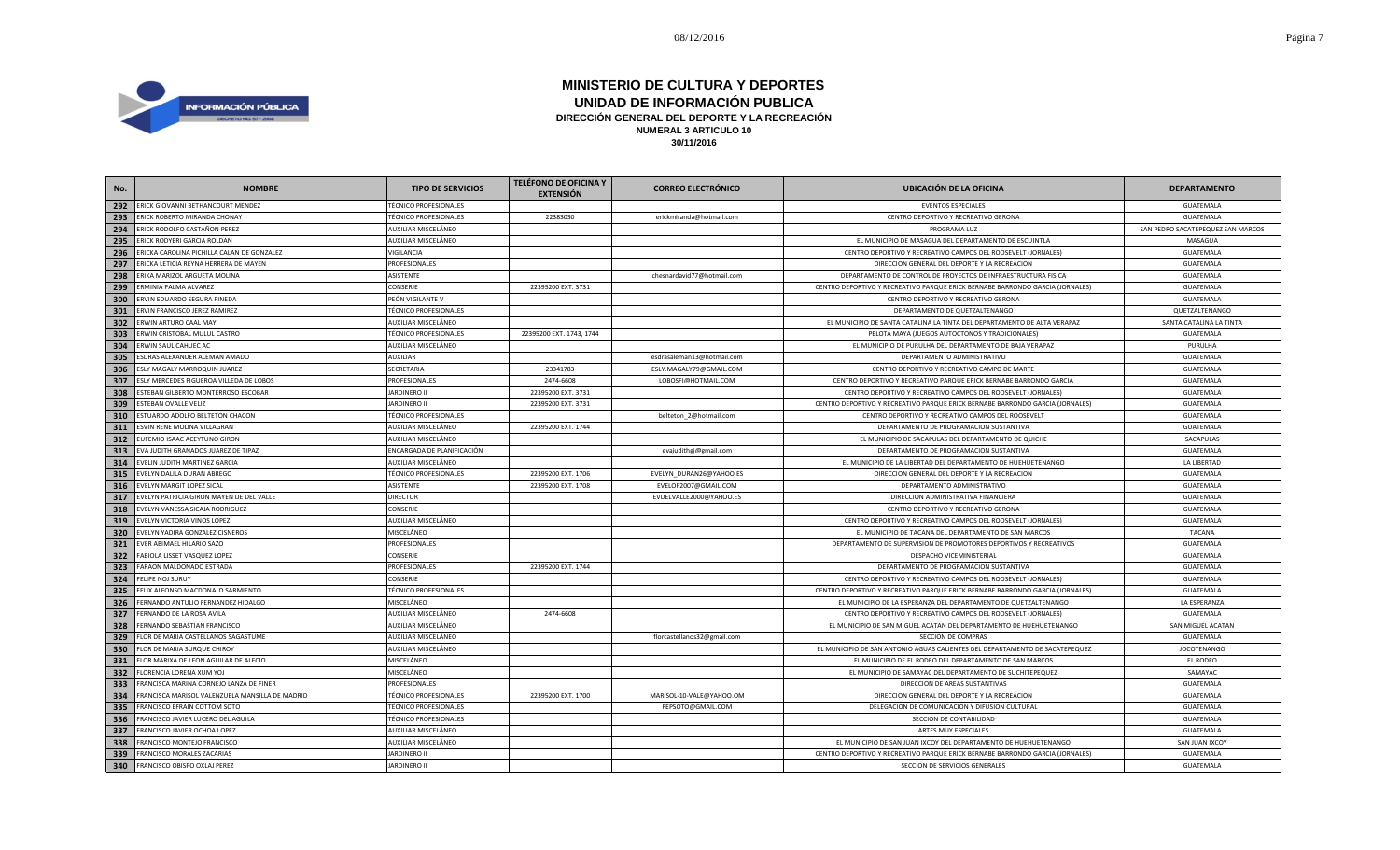

| No. | <b>NOMBRE</b>                               | <b>TIPO DE SERVICIOS</b>     | <b>TELÉFONO DE OFICINA Y</b><br><b>EXTENSIÓN</b> | <b>CORREO ELECTRÓNICO</b>       | <b>UBICACIÓN DE LA OFICINA</b>                                                | <b>DEPARTAMENTO</b>       |
|-----|---------------------------------------------|------------------------------|--------------------------------------------------|---------------------------------|-------------------------------------------------------------------------------|---------------------------|
| 341 | FRANKLIN EMMANUEL ARRIOLA LANDAVERDE        | <b>TÉCNICO PROFESIONALES</b> |                                                  |                                 | DEPARTAMENTO DE BAJA VERAPAZ                                                  | SALAMA                    |
| 342 | <b>FREDY ADUVIEL GARCIA AGUILAR</b>         | AUXILIAR MISCELÁNEO          |                                                  |                                 | EL MUNICIPIO DE COLOTENANGO DEL DEPARTAMENTO DE HUEHUETENANGO                 | COLOTENANGO               |
| 343 | FREDY ANTONIO FIGUEROA GALVEZ               | <b>DELEGADO INTERINO</b>     | 22395200 EXT. 1720                               | FREDYFIGUEROA.GALVEZ@GMAIL.COM  | DELEGACION DE ASUNTOS JURICOS                                                 | GUATEMALA                 |
| 344 | FREDY BARTOLO GONZALEZ Y GONZALEZ           | AUXILIAR MISCELÁNEO          |                                                  |                                 | EL MUNICIPIO DE SOLOLA DEL DEPARTAMENTO DE SOLOLA                             | SOLOLA                    |
| 345 | FREDY ESTUARDO CAAL                         | AUXILIAR MISCELÁNEO          |                                                  |                                 | MIMOS RECREATIVOS                                                             | GUATEMALA                 |
| 346 | FREDY FRANCISCO ACAN ALONZO                 | AUXILIAR MISCELÁNEO          |                                                  |                                 | EL MUNICIPIO DE SANTA APOLONIA DEL DEPARTAMENTO DE CHIMALTENANGO              | SANTA APOLONIA            |
| 347 | FREDY LORENZO GONZALEZ GARCIA               | CONSERJE                     |                                                  |                                 | SECCION DE SERVICIOS GENERALES                                                | GUATEMALA                 |
| 348 | FREDY NEGREROS CARIAS                       | CONDUCCIÓN DE VEHÍCULOS      |                                                  |                                 | SECCION DE SERVICIOS GENERALES                                                | GUATEMALA                 |
| 349 | FRIDA AMARILIS VILLATORO CALDERON DE SANTOS | AUXILIAR MISCELÁNEO          |                                                  |                                 | EL MUNICIPIO DE NUEVO SAN CARLOS DEL DEPARTAMENTO DE RETALHULEU               | <b>NUEVO SAN CARLOS</b>   |
| 350 | GABRIELA BEATRIS MELENDEZ FLORES            | CONSERJE                     |                                                  |                                 | SECCION DE SERVICIOS GENERALES                                                | GUATEMALA                 |
| 351 | GASPAR OLIVIO ESCOBAR ASICONA               | AUXILIAR MISCELÁNEO          |                                                  |                                 | EL MUNICIPIO DE CHAJUL DEL DEPARTAMENTO DE QUICHE                             | CHAJUL                    |
| 352 | GENARA ARANA BARILLAS                       | VIGILANCIA                   |                                                  |                                 | CENTRO DEPORTIVO Y RECREATIVO PARQUE ERICK BERNABE BARRONDO GARCIA (JORNALES) | GUATEMALA                 |
| 353 | GERBER OVIDIO GARCIA MEJIA                  | AUXILIAR MISCELÁNEO          |                                                  |                                 | EL MUNICIPIO DE CAMOTAN DEL DEPARTAMENTO DE CHIQUIMULA                        | CAMOTAN                   |
| 354 | <b>GERMAINE GAMBOA FLORES</b>               | <b>TÉCNICO PROFESIONALES</b> |                                                  |                                 | CENTRO DEPORTIVO Y RECREATIVO CAMPOS DEL ROOSEVELT                            | GUATEMALA                 |
| 355 | GERSON ALEXANDER BOC CONCOHA                | AUXILIAR MISCELÁNEO          | 22395200 EXT. 1722                               |                                 | SECCION DE CONTABILIDAD                                                       | GUATEMALA                 |
| 356 | GERSON DANIEL RAMOS CASTILLO                | <b>TÉCNICO PROFESIONALES</b> |                                                  |                                 | CENTRO DEPORTIVO Y RECREATIVO PARQUE ERICK BERNABE BARRONDO GARCIA (JORNALES) | GUATEMALA                 |
| 357 | GERSON EMILIO LOPEZ VASQUEZ                 | AUXILIAR MISCELÁNEO          |                                                  |                                 | EL MUNICIPIO DE SAN ANTONIO SACATEPEQUEZ DEL DEPARTAMENTO DE SAN MARCOS       | SAN ANTONIO SACATEPEQUEZ  |
| 358 | GERSON HAMID CONTRERAS GUDIEL               | AUXILIAR MISCELÁNEO          |                                                  |                                 | EL MUNICIPIO DE MATAQUESCUINTLA DEL DEPARTAMENTO DE JALAPA                    | MATAQUESCUINTLA           |
| 359 | GERSON ISAAC ARRIAZA PRADO                  | PILOTO                       |                                                  | silorae@hotmail.com             | SECCION DE SERVICIOS GENERALES                                                | GUATEMALA                 |
| 360 | GERSON JOSUE ILLESCAS GOMEZ                 | <b>TÉCNICO PROFESIONALES</b> |                                                  |                                 | DEPARTAMENTO CENTROS DEPORTIVOS Y RECREATIVOS                                 | GUATEMALA                 |
| 361 | <b>GERSON RENE FLORES CABRERA</b>           | <b>TÉCNICO PROFESIONALES</b> | 22395200 EXT. 2219                               | CAMARA1COMUNICA@GMAIL.COM       | DELEGACION DE COMUNICACION Y DIFUSION CULTURAL                                | GUATEMALA                 |
| 362 | GILBER JONAN DIAZ ALVARADO                  | MISCELÁNEO                   |                                                  |                                 | EN MUNICIPIO DE SAN ANDRES SAJCABAJA DEL DEPARTAMENTO DE QUICHE               | SAN ANDRES SAJCABAJA      |
| 363 | GILBERTO ORLANDO MERIDA AVILA               | <b>TÉCNICO PROFESIONALES</b> |                                                  |                                 | DEPARTAMENTO DE TOTONICAPAN,                                                  | <b>TOTONICAPAN</b>        |
| 364 | GIOVANI NICOLAS MENCHU PUAC                 | AUXILIAR MISCELÁNEO          |                                                  |                                 | EL MUNICIPIO DE SAN FRANCISCO EL ALTO DEL DEPARTAMENTO DE TOTONICAPAN         | SAN FRANCISCO EL ALTO     |
| 365 | GLADIS MARIZOL RODRIGUEZ DIAS               | <b>TÉCNICO PROFESIONALES</b> |                                                  |                                 | DEPARTAMENTO CENTROS DEPORTIVOS Y RECREATIVOS                                 | GUATEMALA                 |
| 366 | GLADYS ELIZABETH LORENZO RAMOS DE PEREZ     | AUXILIAR MISCELÁNEO          |                                                  |                                 | EL MUNICIPIO DE HUITE DEL DEPARTAMENTO DE ZACAPA                              | HUITE                     |
| 367 | GLADYS ETELVINA GOMEZ SOTO                  | MISCELÁNEO                   |                                                  | gladysgomez.ramirez@hotmail.com | CENTRO DEPORTIVO Y RECREATIVO PARQUE ERICK BERNABE BARRONDO GARCIA            | GUATEMALA                 |
| 368 | GLADYS MARIANA LAPARRA CIFUENTES            | AUXILIAR MISCELÁNEO          |                                                  |                                 | ARTES MUY ESPECIALES                                                          | GUATEMALA                 |
| 369 | GLENDA MARCELINA GONZALEZ ALVAREZ           | CONSERJE                     | 5921-4925 / 3495-8327                            |                                 | CENTRO DEPORTIVO Y RECREATIVO CAMPOS DEL ROOSEVELT (JORNALES)                 | GUATEMALA                 |
| 370 | GLENDY ARELY REQUENA GOMEZ DE PEREZ         | <b>TÉCNICO PROFESIONALES</b> |                                                  |                                 | DIRECCION DE AREAS SUSTANTIVAS                                                | <b>SAN MARCOS</b>         |
| 371 | GLENDY BEATRIZ SANCHEZ Y SANCHEZ DE HERRERA | AUXILIAR MISCELÁNEO          |                                                  |                                 | EL MUNICIPIO EL ASINTAL DEL DEPARTAMENTO DE RETALHULEU                        | EL ASINTAL                |
| 372 | GLENDY ELIZABETH LOPEZ JIMENEZ              | CONSERJE                     |                                                  |                                 | CENTRO DEPORTIVO Y RECREATIVO PARQUE ERICK BERNABE BARRONDO GARCIA (JORNALES) | GUATEMALA                 |
| 373 | GLORIA MARIBEL POLANCO ESCOBAR DE ELIAS     | <b>CONSERJE</b>              | 2474-6608                                        |                                 | SECCION DE SERVICIOS GENERALES                                                | <b>GUATEMALA</b>          |
| 374 | <b>GLORIA PATRICIA REYES ROSALES</b>        | CONSERJE                     |                                                  |                                 | DIRECCION GENERAL DEL DEPORTE Y LA RECREACION                                 | <b>GUATEMALA</b>          |
| 375 | GLORIA TERESA CRUZ DE PAZ DE SANCHEZ        | AUXILIAR MISCELÁNEO          | 22395200 EXT. 1743                               |                                 | DIRECCION DE INFRAESTRUCTURA FISICA                                           | GUATEMALA                 |
| 376 | GLORIA VALENZUELA QUIÑONEZ                  | <b>CONSERJE</b>              |                                                  |                                 | SECCION DE SERVICIOS GENERALES                                                | GUATEMALA                 |
| 377 | GRISELDA ARGENTINA MORALES QUIÑONEZ         | <b>AUXILIAR</b>              |                                                  | GRISSMITA@YAHOO.COM             | DEPARTAMENTO DE PLANIFICACION DE PROYECTOS DE INFRAESTRUCTURA FISICA          | GUATEMALA                 |
| 378 | GUADALUPE NATIVIDAD CUX HERRERA             | AUXILIAR MISCELÁNEO          |                                                  |                                 | EL MUNICIPIO DE SAN ANDRES XECUL DEL DEPARTAMENTO DE TOTONICAPAN              | SAN ADRES XECUL           |
| 379 | GUILLERMO MARTINEZ CORTEZ                   | AUXILIAR MISCELÁNEO          |                                                  |                                 | PROGRAMA LUZ                                                                  | MAZATENANGO               |
| 380 | GUILLERMO PEDRO MENDOZA MENDOZA             | PROCURADOR JURÍDICO          | 22395200 EXT. 1720                               | GUILLERY52@HOTMAIL.COM          | DELEGACION DE ASUNTOS JURICOS                                                 | GUATEMALA                 |
| 381 | GUSTAVO ADOLFO MAYEN LEMUS                  | AUXILIAR MISCELÁNEO          |                                                  |                                 | EL MUNICIPIO DE JUTIAPA DEL DEPARTAMENTO DE JUTIAPA                           | <b>JALPATAGUA</b>         |
| 382 | GUSTAVO ADOLFO MUÑOZ MORALES                | AUXILIAR MISCELÁNEO          |                                                  |                                 | EL MUNICIPIO DE PUEBLO NUEVO VIÑAS DEL DEPARTAMENTO DE SANTA ROSA             | PUEBLO NUEVO VIÑAS        |
| 383 | GUSTAVO ADOLFO ORTEGA CORDOVA               | ENCARGADO DE PRESUPUESTO     |                                                  | GUSTAVO_OC19@HOTMAIL.COM        | DEPARTAMENTO DE PROGRAMACION SUSTANTIVA                                       | GUATEMALA                 |
| 384 | GUSTAVO FEDERICO CIFUENTES CASTELLANOS      | <b>TÉCNICO PROFESIONALES</b> | 22395200 EXT. 1743, 1744                         | mishgustavo@yahoo.com           | REINSERCION SOCIAL (INCLUSION Y CONVIVENCIA)                                  | GUATEMALA                 |
| 385 | <b>GUSTAVO RENE CALDERON</b>                | PILOTO                       |                                                  | gustavocalderon923@gmail.com    | SECCION DE SERVICIOS GENERALES                                                | GUATEMALA                 |
| 386 | HAMILTON ARTEMIO ORTIZ TELLO                | AUXILIAR MISCELÁNEO          |                                                  |                                 | EL MUNICIPIO DE TODOS SANTOS CUCHUMATAN DEL DEPARTAMENTO DE HUEHUETENANGO     | <b>TODOS SANTOS</b>       |
| 387 | HANSEL AAORON REYES NORIEGA                 | MISCELÁNEO                   |                                                  |                                 | EL MUNICIPIO DE ZACUALPA DEL DEPARTAMENTO DE QUICHE                           | ZACUALPA                  |
| 388 | HARRY ADONAY CHAVEZ GIRON                   | AUXILIAR MISCELÁNEO          |                                                  |                                 | EL MUNICIPIO DE ESQUIPULAS DEL DEPARTAMENTO DE CHIQUIMULA                     | <b>ESQUIPULAS</b>         |
| 389 | HEBER DANIEL CRUZ VIELMAN                   | AUXILIAR MISCELÁNEO          |                                                  |                                 | EL MUNICIPIO DE SAN AGUSTIN ACASAGUASTLAN DEL DEPARTAMENTO EL PROGRESO        | SAN AGUSTIN ACASAGUASTLAN |
|     |                                             |                              |                                                  |                                 |                                                                               |                           |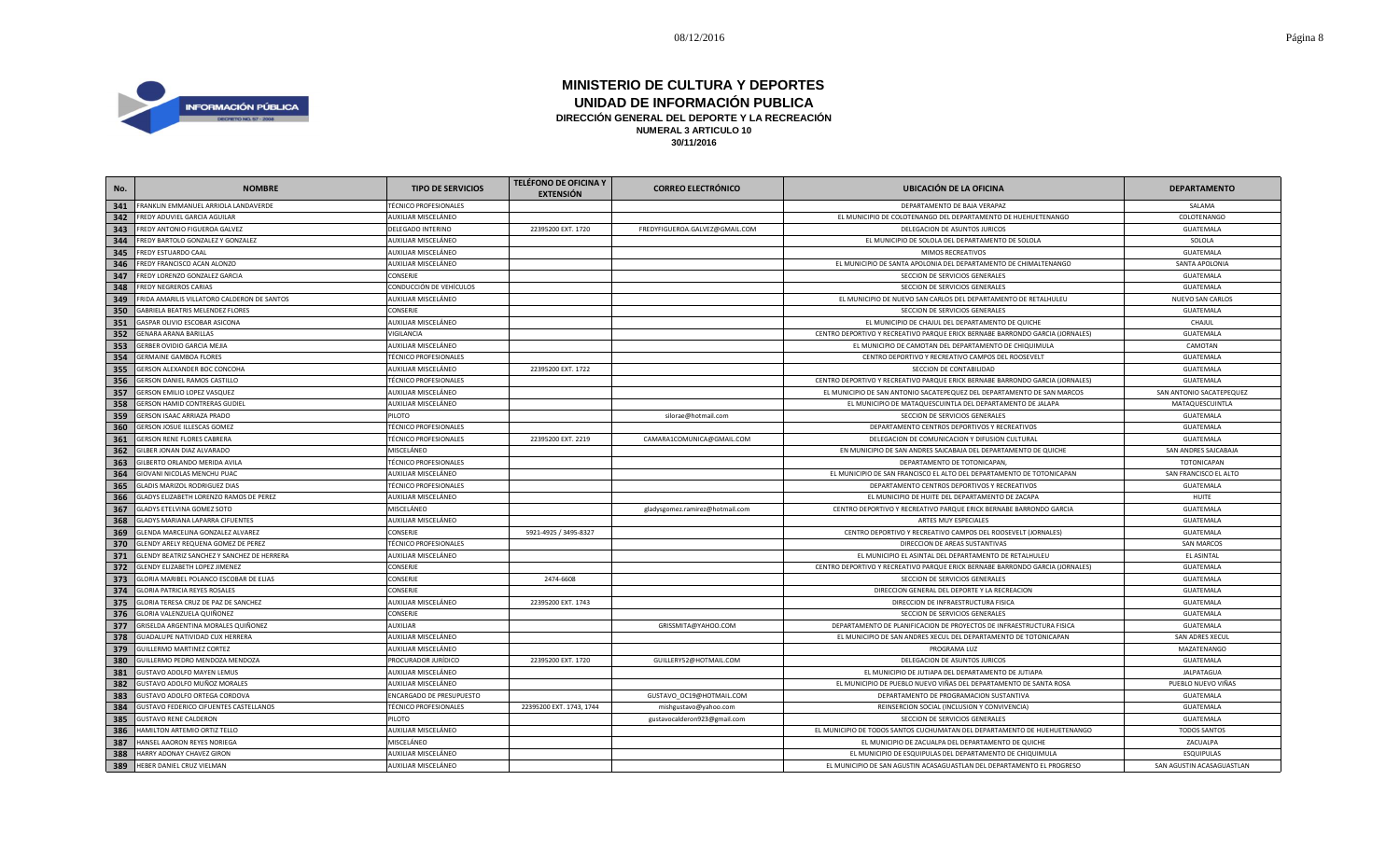

| No. | <b>NOMBRE</b>                                | <b>TIPO DE SERVICIOS</b>     | <b>TELÉFONO DE OFICINA Y</b><br><b>EXTENSIÓN</b> | <b>CORREO ELECTRÓNICO</b>   | <b>UBICACIÓN DE LA OFICINA</b>                                                | <b>DEPARTAMENTO</b>    |
|-----|----------------------------------------------|------------------------------|--------------------------------------------------|-----------------------------|-------------------------------------------------------------------------------|------------------------|
| 390 | HECTOR ANTONIO PAR CUTZ                      | JEFE                         | 22395200 EXT. 1723                               | HECTORPARC@GMAIL.COM        | DEPARTAMENTO DE SUPERVISION DE PROYECTOS DE INFRAESTRUCTURA FISICA            | GUATEMALA              |
| 391 | HECTOR EDUARDO GARCIA LEMUS                  | PROFESIONALES                |                                                  | hector215@gmail.com         | CENTRO DEPORTIVO Y RECREATIVO GERONA                                          | GUATEMALA              |
| 392 | <b>HECTOR FROILAN PEREZ</b>                  | AUXILIAR MISCELÁNEO          |                                                  |                             | CENTRO DEPORTIVO Y RECREATIVO PARQUE ERICK BERNABE BARRONDO GARCIA (JORNALES) | GUATEMALA              |
| 393 | HECTOR ROLANDO GARCIA PEREZ                  | MISCELÁNEO                   |                                                  |                             | EL MUNICIPIO DE SAN LORENZO DEL DEPARTAMENTO DE SUCHITEPEQUEZ                 | SAN LORENZO            |
| 394 | HEIDY MARIBEL GONZALEZ ALVAREZ               | CONSERJE                     |                                                  |                             | SECCION DE SERVICIOS GENERALES                                                | <b>GUATEMALA</b>       |
| 395 | HEIDY ROSMERY RIVAS LIMA                     | AUXILIAR MISCELÁNEO          |                                                  |                             | EL MUNICIPIO DE CHISEC DEL DEPARTAMENTO DE ALTA VERAPAZ                       | CHISEC                 |
| 396 | HEIDY YADIRA COLINDRES GONZALEZ              | <b>TÉCNICO PROFESIONALES</b> |                                                  |                             | DEPARTAMENTO DE GUATEMALA                                                     | <b>GUATEMALA</b>       |
| 397 | HELEN ARELI ASENCIO FLORES                   | SECRETARIA                   | 22395200 EXT. 3731                               | HARELY-03@HOTMAIL.COM       | DIRECCION DE AREAS SUSTANTIVAS                                                | GUATEMALA              |
| 398 | HELEN VERONICA GALDAMEZ SOSA                 | AUXILIAR MISCELÁNEO          | 22395200 EXT. 3731                               | HELENGALDAMEZ@HOTMAIL.COM   | CENTRO DEPORTIVO Y RECREATIVO PARQUE ERICK BERNABE BARRONDO GARCIA (JORNALES) | GUATEMALA              |
| 399 | HELEODORO ANTONIO JUAREZ GOMEZ               | <b>TÉCNICO PROFESIONALES</b> |                                                  |                             | DELEGACION DE COMUNICACION Y DIFUSION CULTURAL                                | GUATEMALA              |
| 400 | HELMUN FRANCISCO MORALES MENDEZ              | <b>TÉCNICO PROFESIONALES</b> | 22395200 EXT. 1723                               | HFMM1984@GMAIL.COM          | DEPARTAMENTO DE DESARROLLO DE PROYECTOS DE INFRAESTRUCTURA FISICA             | GUATEMALA              |
| 401 | HENDREEKSSON RAFAEL PEREZ MAICA              | MISCELÁNEO                   |                                                  |                             | EL MUNICIPIO DE SAN ADRES ITZAPA DEL DEPARTAMENTO DE CHIMALTENANGO            | SAN ANDRES ITZAPA      |
| 402 | HENRRY ALEXANDER DE LOS SANTOS MUTZ          | AUXILIAR MISCELÁNEO          |                                                  |                             | EL MUNICIPIO DE LANQUIN DEL DEPARTAMENTO DE ALTA VERAPAZ                      | LANQUIN                |
| 403 | HENRY ALBERT SALUCIO RODRIGUEZ               | AUXILIAR MISCELÁNEO          |                                                  |                             | EL MUNICIPIO DE PATATAN DEL DEPARTAMENTO DE HUEHUETENANGO                     | PETATAN                |
| 404 | HENRY EDUARDO MANCHAME CRUZ                  | ASISTENTE                    |                                                  | heduardo1989219@gmail.com   | DEPARTAMENTO DE PROGRAMACION SUSTANTIVA                                       | <b>GUATEMALA</b>       |
| 405 | HENRY GABRIEL SABAN SAY                      | AUXILIAR MISCELÁNEO          |                                                  |                             | EL MUNICIPIO DE SANTO DOMINGO XENACOJ DEL DEPARTAMENTO DE SACATEPEQUEZ        | SANTO DOMINGO XENACOJ  |
| 406 | HENRY OMAR MAZARIEGOS JUAREZ                 | PROFESIONALES                | 23341783                                         | henryom@hotmail.com         | CENTRO DEPORTIVO Y RECREATIVO CAMPO DE MARTE                                  | GUATEMALA              |
| 407 | HERBERT FEDERICO FIGUEROA ARBIZU             | PROFESIONALES                |                                                  |                             | DIRECCION GENERAL DEL DEPORTE Y LA RECREACION                                 | GUATEMALA              |
| 408 | HERLINDA ELIZABETH PORTILLO LOPEZ            | AUXILIAR MISCELÁNEO          |                                                  | lynda_trans@hotmail.com     | EL MUNICIPIO DE PUERTO BARRIOS DEL DEPARTAMENTO DE IZABAL                     | <b>PUERTO BARRIOS</b>  |
| 409 | HERMAN ARTURO SANCHEZ DAVILA                 | <b>JARDINERO II</b>          |                                                  |                             | CENTRO DEPORTIVO Y RECREATIVO CAMPOS DEL ROOSEVELT (JORNALES)                 | GUATEMALA              |
| 410 | HERNAN RAMIREZ PEREZ                         | MISCELÁNEO                   |                                                  |                             | EL MUNICIPIO DE IXCAN DEL DEPARTAMENTO DE QUICHE                              | <b>IXCAN</b>           |
| 411 | HOSBIN OZIEL POLANCO SOTO                    | AUXILIAR MISCELÁNEO          | 22395200 EXT. 3513                               |                             | MIMOS RECREATIVOS                                                             | <b>GUATEMALA</b>       |
| 412 | HUGO ALEXANDER FARFAN HERNANDEZ              | AUXILIAR MISCELÁNEO          |                                                  |                             | EL MUNICIPIO DE ORATORIO DEL DEPARTAMENTO DE SANTA ROSA                       | <b>ORATORIO</b>        |
| 413 | HUGO EDUARDO MELGAR DE LEON                  | <b>JARDINERO II</b>          |                                                  |                             | CENTRO DEPORTIVO Y RECREATIVO PARQUE ERICK BERNABE BARRONDO GARCIA (JORNALES) | GUATEMALA              |
| 414 | HUGO ENRIQUE CHO MAS                         | AUXILIAR MISCELÁNEO          |                                                  |                             | EL MUNICIPIO DE SAN ANTONIO ILOTENANGO DEL DEPARTAMENTO DE QUICHE             | SAN ANTONIO ILOTENANGO |
| 415 | HUGO LEONEL AREVALO CASTELLANOS              | <b>TÉCNICO PROFESIONALES</b> |                                                  |                             | DELEGACION DE RECURSOS HUMANOS                                                | GUATEMALA              |
| 416 | HUGO LEONEL ARRIOLA HERRERA                  | AUXILIAR MISCELÁNEO          |                                                  |                             | EL MUNICIPIO DE SANARATE DEL DEPARTAMENTO EL PROGRESO                         | SANARATE               |
| 417 | HUGO ROLANDO CHOC SALAM                      | ALBAÑIL V                    |                                                  |                             | SECCION DE SERVICIOS GENERALES                                                | GUATEMALA              |
| 418 | ILDA RAQUEL CASTILLO DIAZ DE GARCIA          | AUXILIAR MISCELÁNEO          | 22395200 EXT. 3513                               |                             | ADULTO MAYOR (TAI-CHI)                                                        | GUATEMALA              |
| 419 | INGRID YESENIA CAMEY ORDOÑEZ                 | ASISTENTE                    |                                                  | cameyingrid@gmail.com       | SECCION DE TESORERIA                                                          | GUATEMALA              |
| 420 | IRENE DE JESUS MORALES PEREZ                 | AUXILIAR MISCELÁNEO          |                                                  |                             | EL MUNICIPIO DE SAN BENITO DEL DEPARTAMENTO DE PETEN                          | SAN BENITO             |
| 421 | IRENE LISSETTE GALVEZ LEON                   | AUXILIAR MISCELÁNEO          | 22395200 EXT. 1708                               |                             | DEPARTAMENTO DE ARCHIVO                                                       | GUATEMALA              |
| 422 | IRIS CAROLINA COJ SANIC                      | <b>CONSERJE</b>              |                                                  |                             | SECCION DE SERVICIOS GENERALES                                                | <b>GUATEMALA</b>       |
| 423 | IRMA CATALINA MIRANDA GOMEZ                  | AUXILIAR MISCELÁNEO          | 2474-6608                                        |                             | CENTRO DEPORTIVO Y RECREATIVO PARQUE ERICK BERNABE BARRONDO GARCIA (JORNALES) | <b>GUATEMALA</b>       |
| 424 | IRMA CLARISA VALENZUELA NAVICHOQUE           | <b>TÉCNICO PROFESIONALES</b> |                                                  |                             | DELEGACION DE RECURSOS HUMANOS                                                | <b>GUATEMALA</b>       |
| 425 | IRMA LETICIA GODINEZ CONTRERAS               | CONSERJE                     |                                                  |                             | CENTRO DEPORTIVO Y RECREATIVO PARQUE ERICK BERNABE BARRONDO GARCIA (JORNALES) | GUATEMALA              |
| 426 | IRMA YOLANDA RAMIREZ LOPEZ DE GARCIA         | <b>CONSERJE</b>              |                                                  |                             | CENTRO DEPORTIVO Y RECREATIVO CAMPO DE MARTE (JORNALES)                       | GUATEMALA              |
| 427 | <b>IRMA YOLANDA RAMOS</b>                    | <b>ASISTENTE</b>             |                                                  | irmyo23@hotmail.com         | DELEGACION DE RECURSOS HUMANOS                                                | GUATEMALA              |
| 428 | ISAI SACALXOT CHAJ                           | <b>ASISTENTE</b>             |                                                  |                             | DEPARTAMENTO DE DESARROLLO DE PROYECTOS DE INFRAESTRUCTURA FISICA             | GUATEMALA              |
| 429 | <b>IVAN RAMIRO BUC SAJVIN</b>                | AUXILIAR MISCELÁNEO          |                                                  |                             | EL MUNICIPIO DE SANTA CATARINA PALOPO DEL DEPARTAMENTO DE SOLOLA              | SANTA CATARINA PALOPO  |
| 430 | IZABEL CAROLINA ASCHEMBREMER PEREZ           | ASISTENTE                    |                                                  |                             | SECCION DE SERVICIOS GENERALES                                                | GUATEMALA              |
| 431 | JACKELIN PAOLA PEREZ ESTRADA                 | MISCELÁNEO                   |                                                  |                             | PROGRAMA DE INCLUSION Y CONVIVENCIA                                           | GUATEMALA              |
| 432 | JACKELINE ALEJANDRA GALINDO GARCIA           | AUXILIAR MISCELÁNEO          |                                                  |                             | DIRECCION GENERAL DEL DEPORTE Y LA RECREACION                                 | GUATEMALA              |
| 433 | JACOBO ISRAEL AGUILAR                        | <b>JARDINERO II</b>          |                                                  |                             | CENTRO DEPORTIVO Y RECREATIVO PARQUE ERICK BERNABE BARRONDO GARCIA (JORNALES) | GUATEMALA              |
| 434 | JAIME ESTUARDO POSADAS PORTILLO              | AUXILIAR MISCELÁNEO          |                                                  |                             | EL MUNICIPIO DE CONCEPCION LAS MINAS DEL DEPARTAMENTO DE CHIQUIMULA           | CONCEPCION LAS MINAS   |
| 435 | JAIRO ORLANDO IXTAMALIC SOCOREC              | <b>TÉCNICO PROFESIONALES</b> |                                                  |                             | CENTRO DEPORTIVO Y RECREATIVO PARQUE ERICK BERNABE BARRONDO GARCIA (JORNALES) | GUATEMALA              |
| 436 | JANIA EDITH MORALES VELASQUEZ                | AUXILIAR MISCELÁNEO          |                                                  |                             | EL MUNICIPIO DE COMITANCILLO DEL DEPARTAMENTO DE SAN MARCOS                   | COMITANCILLO           |
| 437 | JANICE YADIRA DE MATA MINAS                  | <b>TÉCNICO PROFESIONALES</b> |                                                  |                             | <b>EVENTOS ESPECIALES</b>                                                     | <b>GUATEMALA</b>       |
| 438 | JAQUELIN DEL CARMEN VILLATORO TELLO DE RIVAS | <b>TÉCNICO PROFESIONALES</b> |                                                  | jcarmenvillatello@gmail.com | DELEGACION DE RECURSOS HUMANOS                                                | <b>GUATEMALA</b>       |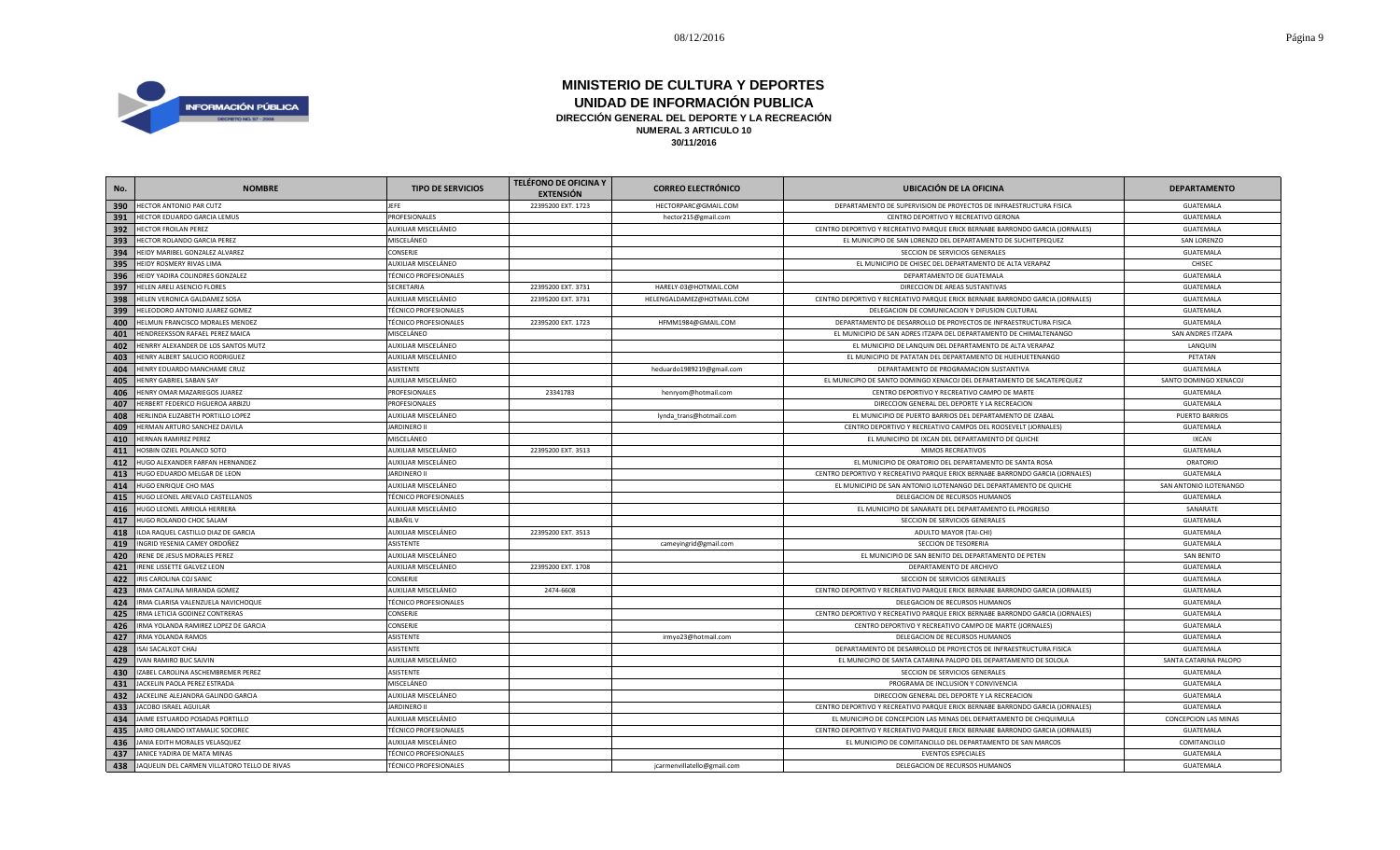

| No. | <b>NOMBRE</b>                           | <b>TIPO DE SERVICIOS</b>                   | <b>TELÉFONO DE OFICINA Y</b><br><b>EXTENSIÓN</b> | <b>CORREO ELECTRÓNICO</b>    | <b>UBICACIÓN DE LA OFICINA</b>                                                | <b>DEPARTAMENTO</b>   |
|-----|-----------------------------------------|--------------------------------------------|--------------------------------------------------|------------------------------|-------------------------------------------------------------------------------|-----------------------|
| 439 | JAQUELINE CRISTINA RAMIREZ LOPEZ        | AUXILIAR MISCELÁNEO                        |                                                  |                              | PROGRAMA LUZ                                                                  | MIXCO                 |
| 440 | JAVIER VENTURA MENDOZA PUZUL            | AUXILIAR MISCELÁNEO                        |                                                  |                              | EL MUNICIPIO DE SAN MARCOS LA LAGUNA DEL DEPARTAMENTO DE SOLOLA               | SAN MARCOS LA LAGUNA  |
| 441 | JEANNETTE QUIÑONEZ                      | ASISTENTE                                  |                                                  | jeannettemmcc@yahoo.com      | CENTRO DEPORTIVO Y RECREATIVO CAMPOS DEL ROOSEVELT                            | <b>GUATEMALA</b>      |
| 442 | JEFFREY ROMEO SAMAYOA OLIVA             | MISCELÁNEO                                 |                                                  |                              | EL MUNICIPIO DE ESTANZUELA DEL DEPARTAMENTO DE ZACAPA                         | ESTANZUELA            |
| 443 | JENNIFER JUDITH CASTELLANOS             | <b>TÉCNICO PROFESIONALES</b>               |                                                  |                              | DELEGACION DE COMUNICACION Y DIFUSION CULTURAL                                | GUATEMALA             |
| 444 | JENNY DANIELLA SOTO LOPEZ               | CONSERJE                                   |                                                  |                              | CENTRO DEPORTIVO Y RECREATIVO CAMPO DE MARTE (JORNALES)                       | GUATEMALA             |
| 445 | JEPZER FEDERICO DIAZ SAMAYOA            | <b>TÉCNICO PROFESIONALES</b>               |                                                  | jepzerdiaz1@gmail.com        | CENTRO DEPORTIVO Y RECREATIVO PARQUE ERICK BERNABE BARRONDO GARCIA (JORNALES) | GUATEMALA             |
| 446 | <b>IESIKA ODILIA PROM PARADA</b>        | AUXILIAR MISCELÁNEO                        |                                                  |                              | EL MUNICIPIO DE MELCHOR DE MENCOS DEL DEPARTAMENTO DE PETEN                   | MELCHOR DE MENCOS     |
| 447 | JESSICA BETSABE BOLAÑOS LOPEZ           | <b>TÉCNICO PROFESIONALES</b>               | 22395200 EXT. 1743, 1744                         | jessicabbolaños@gmail.com    | PROGRAMA NIÑEZ                                                                | GUATEMALA             |
| 448 | <b>IESSICA MARGOTH LEMUS DIAZ</b>       | AUXILIAR MISCELÁNEO                        |                                                  |                              | EL MUNICIPIO DE SAN JUAN ERMITA DEL DEPARTAMENTO DE CHIQUIMULA                | SAN JUAN ERMITA       |
| 449 | JESUS GEREMIAS PEREZ ZEPEDA             | PEÓN VIGILANTE V                           |                                                  |                              | CENTRO DEPORTIVO Y RECREATIVO GERONA                                          | <b>GUATEMALA</b>      |
| 450 | JHENNY ISABEL ORELLANA COQUE            | <b>TÉCNICO PROFESIONALES</b>               |                                                  |                              | DIRECCION GENERAL DEL DEPORTE Y LA RECREACION                                 | GUATEMALA             |
| 451 | JHONATAN ALEXANDER GARCIA MAYEN         | ASISTENTE                                  | 22395200 EXT. 1747                               | jalexander.garciam@gmail.com | SECCION DE COMPRAS                                                            | GUATEMALA             |
| 452 | JHONSON ANIBAL CHEN OSORIO              | AUXILIAR MISCELÁNEO                        |                                                  |                              | EL MUNICIPIO DE SAN JERONIMO DEL DEPARTAMENTO DE BAJA VERAPAZ                 | SAN JERONIMO          |
| 453 | JOBITA SADAI BARRIOS LOPEZ DE HERNANDEZ | MISCELÁNEO                                 |                                                  |                              | EL MUNICIPIO DE ESQUIPULAS PALO GORDO DEL DEPARTAMENTO DE SAN MARCOS          | ESQUIPULAS PALO GORDO |
| 454 | JOEL CRUZ DE LA CRUZ                    | VIGILANCIA                                 |                                                  |                              | CENTRO DEPORTIVO Y RECREATIVO CAMPO DE MARTE                                  | GUATEMALA             |
| 455 | JOHAN FERNANDO MONZON HERNANDEZ         | <b>TÉCNICO PROFESIONALES</b>               |                                                  | jfernandomonzonh@gmail.com   | DELEGACION DE RECURSOS HUMANOS                                                | GUATEMALA             |
| 456 | JONATAN DAVID BARRIOS PEREZ             | <b>TÉCNICO PROFESIONALES</b>               | 22395200 EXT. 2811                               | BARRIOS.094@GMAIL.COM        | DELEGACION DE SISTEMAS INFORMATICOS                                           | GUATEMALA             |
| 457 | JORGE EDUARDO CERMEÑO PIVARAL           | AUXILIAR MISCELÁNEO                        |                                                  |                              | CENTRO DEPORTIVO Y RECREATIVO PARQUE ERICK BERNABE BARRONDO GARCIA            | <b>MIXCO</b>          |
| 458 | JORGE GIOVANNI MURCIA SANDOVAL          | TÉCNICO DE ALMACÉN                         | 23894811                                         |                              | SECCION DE ALMACEN                                                            | GUATEMALA             |
| 459 | JORGE HUMBERTO RIVAS CERNA              | MISCELÁNEO                                 |                                                  |                              | EL MUNICIPIO DE PASACO DEL DEPARTAMENTO DE JUTIAPA                            | PASACO                |
| 460 | JORGE ISRAEL LOPEZ MEDINA               | AUXILIAR MISCELÁNEO                        |                                                  |                              | EL MUNICIPIO DE SANTA CRUZ VERAPAZ DEL DEPARTAMENTO DE ALTA VERAPAZ           | SANTA CRUZ VERAPAZ    |
| 461 | JORGE LUIS GALEANO ESTEBAN              | PROFESIONALES                              |                                                  |                              | DEPARTAMENTO DE JALAPA                                                        | <b>JALAPA</b>         |
| 462 | JORGE LUIS LOPEZ VELASQUEZ              | MISCELÁNEO                                 |                                                  |                              | EL MUNICIPIO DE SIPACAPA DEL DEPARTAMENTO DE SAN MARCOS                       | SIPACAPA              |
| 463 | JORGE MARIO ILLESCAS GRIJALVA           | PROFESIONALES                              |                                                  |                              | <b>GRUPO PIRAMIDE</b>                                                         | GUATEMALA             |
| 464 | JORGE OMAR MORALES OVANDO               | JEFE INTERINO                              | 22395200 EXT. 1723                               | OMARMORALES.MCD@GMAIL.COM    | DEPARTAMENTO DE DESARROLLO DE PROYECTOS DE INFRAESTRUCTURA FISICA             | GUATEMALA             |
| 465 | JORGE RAFAEL LEIVA VASQUEZ              | <b>EVALUADOR DE TERRENOS</b>               |                                                  | jrvaralejo@gmail.com         | DEPARTAMENTO DE PLANIFICACION DE PROYECTOS DE INFRAESTRUCTURA FISICA          | GUATEMALA             |
| 466 | JOSE ALBERTO JIMENEZ                    | <b>TÉCNICO PROFESIONALES</b>               | 22395200 EXT. 1743, 1744                         | slowjaj80@hotmail.com        | PROGRAMA NIÑEZ                                                                | <b>GUATEMALA</b>      |
| 467 | JOSE ALEJANDRO PALOMO LOPEZ             | ASISTENTE                                  | 22395200 EXT. 1709                               | JOSE_ALEJANDRO@HOTMAIL.ES    | SECCION DE PRESUPUESTO                                                        | GUATEMALA             |
| 468 | JOSE ALFREDO PANIAGUA LOPEZ             | <b>TÉCNICO PROFESIONALES</b>               |                                                  | japlalga@yahoo.com           | SECCION DE SERVICIOS GENERALES                                                | GUATEMALA             |
| 469 | JOSE ALFREDO SANCHEZ LOPEZ              | CONSERJE                                   |                                                  |                              | CENTRO DEPORTIVO Y RECREATIVO PARQUE ERICK BERNABE BARRONDO GARCIA (JORNALES) | GUATEMALA             |
| 470 | JOSE ANTELMO URIAZ GIRON                | VIGILANCIA                                 |                                                  |                              | CENTRO DEPORTIVO Y RECREATIVO CAMPO DE MARTE                                  | GUATEMALA             |
| 471 | JOSE ANTONIO PINEDA MORAN               | MISCELÁNEO                                 |                                                  |                              | EL MUNICIPIO DEL CHAL DEL DEPARTAMENTO DE PETEN                               | EL CHAL               |
| 472 | JOSE BENITO LEON GODOY                  | CONSERJE                                   |                                                  | JOSELEONA1971@HOTMAIL.COM    | CENTRO DEPORTIVO Y RECREATIVO CAMPO DE MARTE (JORNALES)                       | <b>GUATEMALA</b>      |
| 473 | JOSE CANDELARIO CRUZ DE LA CRUZ         | VIGILANCIA                                 |                                                  |                              | CENTRO DEPORTIVO Y RECREATIVO CAMPO DE MARTE                                  | <b>GUATEMALA</b>      |
| 474 | JOSE CARLOS VELASCO ZACARIAS            | AUXILIAR MISCELÁNEO                        |                                                  |                              | PROGRAMA MIGRANTE                                                             | MALACATAN             |
| 475 | JOSE DANILO CAMPOS OLIVA                | ENCARGADO DE ESTUDIOS DE MEDIO<br>AMBIENTE | 22395200 EXT.                                    | JDCAMPOSO@GMAIL.COM          | DIRECCION DE INFRAESTRUCTURA FISICA                                           | GUATEMALA             |
| 476 | JOSE DANILO GARCIA TZUN                 | <b>TÉCNICO PROFESIONALES</b>               |                                                  |                              | DEPARTAMENTO DE IZABAL                                                        | <b>IZABAL</b>         |
| 477 | JOSE DARWING PEREZ ESTRADA              | PROFESIONALES                              | 22395200 EXT. 1723                               | DARWINGESTRADA2@GMAIL.COM    | DEPARTAMENTO DE DESARROLLO DE PROYECTOS DE INFRAESTRUCTURA FISICA             | <b>GUATEMALA</b>      |
| 478 | JOSE DOMINGO POLANCO SARCEÑO            | <b>JARDINERO II</b>                        |                                                  |                              | CENTRO DEPORTIVO Y RECREATIVO PARQUE ERICK BERNABE BARRONDO GARCIA (JORNALES) | GUATEMALA             |
| 479 | JOSE FERNANDO MOLLINEDO DIAZ            | PROFESIONALES                              |                                                  |                              | DIRECCION GENERAL DEL DEPORTE Y LA RECREACION                                 | <b>GUATEMALA</b>      |
| 480 | JOSE FILIBERTO PEREZ BOLAÑOS            | CONSERJE                                   |                                                  | perezmarina03@gmail.com      | CENTRO DEPORTIVO Y RECREATIVO CAMPO DE MARTE (JORNALES)                       | GUATEMALA             |
| 481 | JOSE FREDY CUC CULUM                    | AUXILIAR MISCELÁNEO                        |                                                  |                              | EL MUNICIPIO DE SAN PABLO LA LAGUNA DEL DEPARTAMENTO DE SOLOLA                | SAN PABLO LA LAGUNA   |
| 482 | JOSE LUIS ARNOLDO OVALLE MARTINEZ       | <b>TÉCNICO PROFESIONALES</b>               |                                                  |                              | DIRECCION DE AREAS SUSTANTIVAS                                                | GUATEMALA             |
| 483 | JOSE MANUEL ILLESCAS RODRIGUEZ          | ASISTENTE ADMINISTRATIVO II                |                                                  | MALLESCAR@ICLOUD.COM         | CENTRO DEPORTIVO Y RECREATIVO GERONA                                          | <b>GUATEMALA</b>      |
| 484 | JOSE MANUEL VASQUEZ ZAMORA              | <b>TÉCNICO PROFESIONALES</b>               | 22395200 EXT. 3731                               |                              | DEPARTAMENTO DE SUPERVISION DE PROMOTORES DEPORTIVOS Y RECREATIVOS            | GUATEMALA             |
| 485 | JOSE MARIA GONZALEZ LIMA                | VIGILANCIA                                 |                                                  |                              | CENTRO DEPORTIVO Y RECREATIVO PARQUE ERICK BERNABE BARRONDO GARCIA (JORNALES) | GUATEMALA             |
| 486 | JOSE MARIA TALE LUX                     | <b>JARDINERO II</b>                        |                                                  |                              | CENTRO DEPORTIVO Y RECREATIVO PARQUE ERICK BERNABE BARRONDO GARCIA (JORNALES) | <b>GUATEMALA</b>      |
|     |                                         |                                            |                                                  |                              |                                                                               |                       |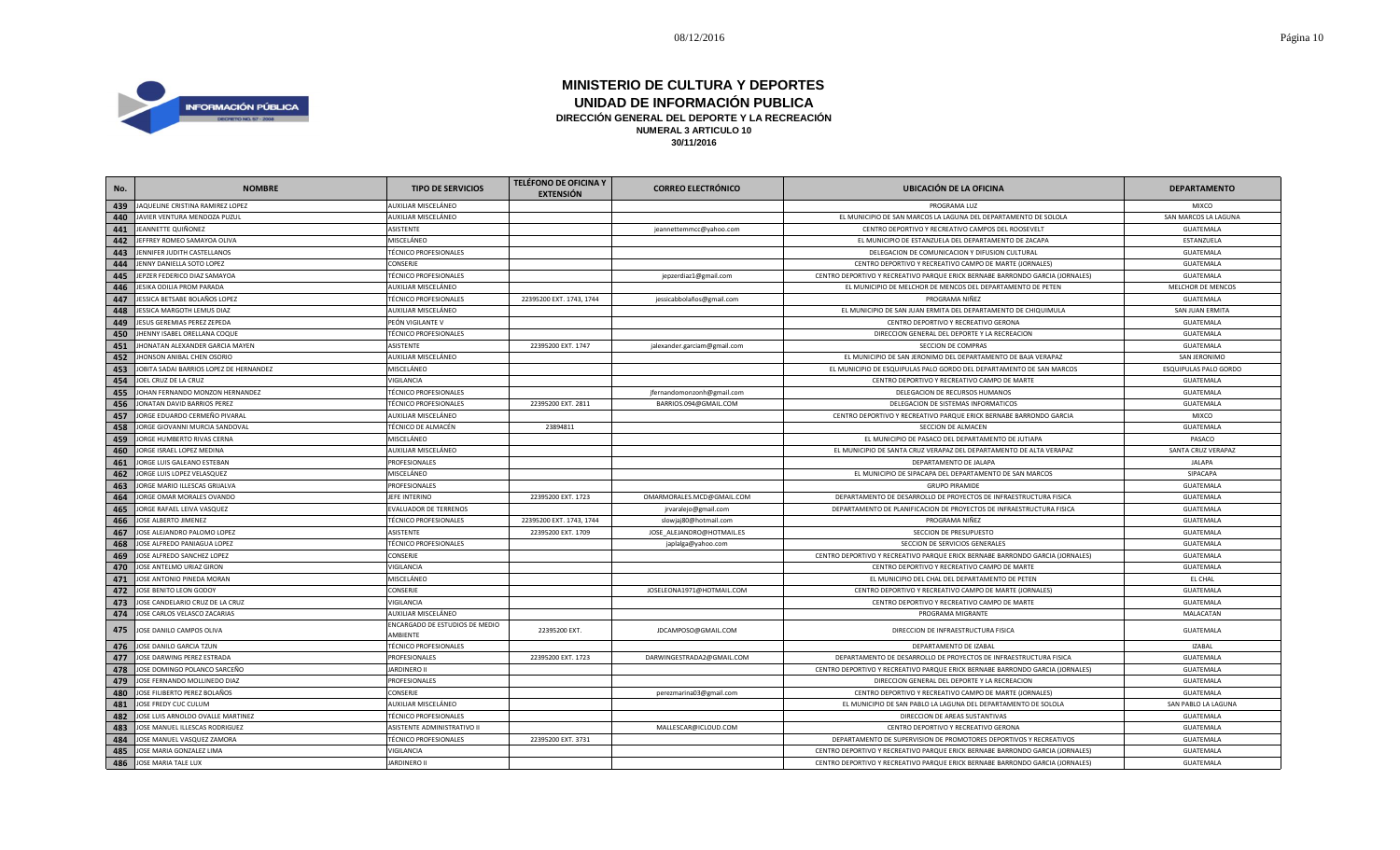

| No. | <b>NOMBRE</b>                             | <b>TIPO DE SERVICIOS</b>     | <b>TELÉFONO DE OFICINA Y</b><br><b>EXTENSIÓN</b> | <b>CORREO ELECTRÓNICO</b>   | <b>UBICACIÓN DE LA OFICINA</b>                                                | <b>DEPARTAMENTO</b>       |
|-----|-------------------------------------------|------------------------------|--------------------------------------------------|-----------------------------|-------------------------------------------------------------------------------|---------------------------|
| 487 | JOSE MAURICIO SOLORZANO MONTERROSO        | JEFE DE CENTROS DEPORTIVOS   |                                                  | jmsolorzano2009@yahoo.com   | DEPARTAMENTO CENTROS DEPORTIVOS Y RECREATIVOS                                 | GUATEMALA                 |
| 488 | JOSE MIGUEL ALCAZAR RIOS                  | PROFESIONALES                | 22395200 EXT. 1738                               | JMALCAZAR.STI@GMAIL.COM     | DELEGACION DE RECURSOS HUMANOS                                                | GUATEMALA                 |
| 489 | JOSÉ ROBERTO ZUÑIGA RUIZ                  | PROFESIONALES                |                                                  |                             | DIRECCION DE AREAS SUSTANTIVAS                                                | GUATEMALA                 |
| 490 | JOSE SAMUEL COCO DIAZ                     | SUPERVISOR DE PROYECTOS      | 22395200 EXT. 1723                               | samcoco78@yahoo.com         | DEPARTAMENTO DE CONTROL DE PROYECTOS DE INFRAESTRUCTURA FISICA                | GUATEMALA                 |
| 491 | JOSE VICTOR DUARTE CASTILLO               | MISCELÁNEO                   |                                                  |                             | EL MUNICIPIO DE PARRAMOS DEL DEPARTAMENTO DE CHIMALTENANGO                    | PARRAMOS                  |
| 492 | JOSE VICTOR ESPAÑA MAYORGA                | ASCENSORISTA                 |                                                  |                             | SECCION DE SERVICIOS GENERALES                                                | GUATEMALA                 |
| 493 | JOSEFA ESTELA LUIS ISMALEJ                | AUXILIAR MISCELÁNEO          |                                                  |                             | EL MUNICIPIO DE CUBULCO DEL DEPARTAMENTO DE BAJA VERAPAZ                      | CULBULCO                  |
| 494 | <b>IOSELYN CORINA MORALES ESCOBAR</b>     | AUXILIAR MISCELÁNEO          |                                                  |                             | DEPARTAMENTO DE SUPERVISION DE PROMOTORES DEPORTIVOS Y RECREATIVOS            | GUATEMALA                 |
| 495 | JOSELYN NOHEMI ROMPICH CABRERA            | AUXILIAR MISCELÁNEO          |                                                  |                             | DEPARTAMENTO DE PROGRAMACION SUSTANTIVA                                       | GUATEMALA                 |
| 496 | <b>IOSSELINE FABIOLA BARRIOS PEREZ</b>    | ASISTENTE                    | 22395200 EXT. 1740                               | FABILITA1994@GMAIL.COM      | SECCION DE TESORERIA                                                          | GUATEMALA                 |
| 497 | JOSSELINE MARIELA MONZON                  | AUXILIAR MISCELÁNEO          | 22395200 EXT. 1706                               |                             | CENTRO DEPORTIVO Y RECREATIVO CAMPOS DEL ROOSEVELT (JORNALES)                 | GUATEMALA                 |
| 498 | JOSSELYN GABRIELA HARRISON PEREZ          | AUXILIAR MISCELÁNEO          | 22395200 EXT. 23341783                           | SECREADMONCM@GMAIL.COM      | CENTRO DEPORTIVO Y RECREATIVO CAMPO DE MARTE                                  | GUATEMALA                 |
| 499 | JOSSELYN ROXANA TANCHEZ MORAN             | AUXILIAR MISCELÁNEO          | 22395200 EXT. 1723                               | JOSSELYNTANCHEZ@HOTMAIL.COM | DIRECCION DE INFRAESTRUCTURA FISICA                                           | GUATEMALA                 |
| 500 | JOSUE ALEXANDER CONOZ SET                 | CONSERJE                     |                                                  |                             | CENTRO DEPORTIVO Y RECREATIVO PARQUE ERICK BERNABE BARRONDO GARCIA (JORNALES) | GUATEMALA                 |
| 501 | JOSUE AUDIEL PEREZ VELIZ                  | AUXILIAR MISCELÁNEO          |                                                  |                             | EL MUNICIPIO DE SAN RAFAEL LAS FLORES DEL DEPARTAMENTO DE SANTA ROSA          | SAN RAFAEL LAS FLORES     |
| 502 | JOSUE BALTAZAR TZOY PEREZ                 | MISCELÁNEO                   |                                                  |                             | EL MUNICIPIO DE GENOVA DEL DEPARTAMENTO DE QUETZALTENANGO                     | <b>GENOVA</b>             |
| 503 | <b>IOSUE EFRAIN GONZALEZ QUICHE</b>       | MISCELÁNEO                   |                                                  |                             | EL MUNICIPIO DE SANTA LUCIA UTATLAN DEL DEPARTAMENTO DE SOLOLA                | SANTA LUCIA UTATLAN       |
| 504 | <b>IOSUE ESTEBAN ACEYTUNO GIRON</b>       | AUXILIAR MISCELÁNEO          |                                                  |                             | EL MUNICIPIO DE SAN BARTOLOME JOCOTENANGO DEL DEPARTAMENTO DE QUICHE          | SAN BARTOLOME JOCOTENANGO |
| 505 | OSUE MARIO ROLANDO GALVEZ ALVAREZ         | <b>TÉCNICO PROFESIONALES</b> |                                                  |                             | CENTRO DEPORTIVO Y RECREATIVO CAMPO DE MARTE                                  | GUATEMALA                 |
| 506 | JOSUE MIGUEL CALEL MEJIA                  | AUXILIAR MISCELÁNEO          |                                                  |                             | EL MUNICIPIO DE SUMPANGO DEL DEPARTAMENTO DE SACATEPEQUEZ                     | SUMPANGO                  |
| 507 | JOSYMAR BRAYAN DOMINGUEZ PEREZ            | AUXILIAR MISCELÁNEO          |                                                  |                             | EL MUNICIPIO DE TAJUMULCO DEL DEPARTAMENTO DE SAN MARCOS                      | TAJUMULTO                 |
| 508 | IUAN ADONIS IXCOY OXLAJ                   | MISCELÁNEO                   |                                                  |                             | EL MUNICIPIO DE PUEBLO NUEVO DEL DEPARTAMENTO DE SUCHITEPEQUEZ                | PUEBLO NUEVO              |
| 509 | <b>IUAN ALBERTO MAYEN LOPEZ</b>           | PILOTO                       |                                                  | yahanamayen.5@gmail.com     | SECCION DE SERVICIOS GENERALES                                                | GUATEMALA                 |
| 510 | IUAN ANTONIO PINZON RAMIREZ               | <b>TÉCNICO PROFESIONALES</b> |                                                  |                             | CENTRO DEPORTIVO Y RECREATIVO CAMPO DE MARTE                                  | GUATEMALA                 |
| 511 | <b>IUAN ANTONIO URIAS GIRON</b>           | VIGILANCIA                   |                                                  |                             | CENTRO DEPORTIVO Y RECREATIVO CAMPO DE MARTE                                  | GUATEMALA                 |
| 512 | JUAN CARLOS CARRILLO ARGUETA              | AUXILIAR MISCELÁNEO          |                                                  |                             | EL MUNICIPIO DE CUILCO DEL DEPARTAMENTO DE HUEHUETENANGO                      | CUILCO                    |
| 513 | JUAN CARLOS VARGAS IBOY                   | ALBAÑIL V                    |                                                  |                             | SECCION DE SERVICIOS GENERALES                                                | GUATEMALA                 |
| 514 | <b>IUAN CHOX AJTZALAM</b>                 | AUXILIAR MISCELÁNEO          |                                                  | saviolajuanchox@gmail.com   | EL MUNICIPIO DE SANTA CATARINA IXTAHUACAN DEL DEPARTAMENTO DE SOLOLA          | SANTA CATARINA IXTAHUACAN |
| 515 | JUAN FERNANDO LAZARO MUX                  | <b>TÉCNICO PROFESIONALES</b> |                                                  |                             | CENTRO DEPORTIVO Y RECREATIVO PARQUE ERICK BERNABE BARRONDO GARCIA (JORNALES) | GUATEMALA                 |
| 516 | UAN FRANCISCO CASTRO                      | ASISTENTE                    |                                                  | francissaco@gmail.com       | SECCION DE INVENTARIOS                                                        | GUATEMALA                 |
| 517 | <b>IUAN FRANCISCO CHANG ANTILLON</b>      | AUXILIAR MISCELÁNEO          |                                                  |                             | EL MUNICIPIO DE COATEPEQUE DEL DEPARTAMENTO DE QUETZALTENANGO                 | COATEPEQUE                |
| 518 | UAN FRANCISCO COQUIX SISAY                | AUXILIAR MISCELÁNEO          |                                                  |                             | ARTES MUY ESPECIALES                                                          | GUATEMALA                 |
| 519 | IUAN FRANCISCO MORALES FLORES             | <b>TÉCNICO PROFESIONALES</b> | 23894811                                         | MJUAN4300@GMAIL.COM         | SECCION DE ALMACEN                                                            | GUATEMALA                 |
| 520 | IUAN ISMAEL VALLEJOS RONQUILLO            | MISCELÁNEO                   |                                                  |                             | EL MUNICIPIO EL PROGRESO DEL DEPARTAMENTO DE JUTIAPA                          | EL PROGRESO               |
| 521 | IUAN JOSE ARAGON CABRERA                  | <b>JARDINERO II</b>          | 22395200 EXT. 3731                               |                             | CENTRO DEPORTIVO Y RECREATIVO CAMPOS DEL ROOSEVELT (JORNALES)                 | GUATEMALA                 |
| 522 | IUAN JOSE CARDENAS LOPEZ                  | MISCELÁNEO                   |                                                  |                             | EL MUNICIPIO DE PASTORES DEL DEPARTAMENTO DE SACATEPEQUEZ                     | PASTORES                  |
| 523 | IUAN JOSE COMPARINI GONZALEZ              | <b>TÉCNICO PROFESIONALES</b> | 22395200 EXT. 1744                               |                             | PELOTA MAYA (JUEGOS AUTOCTONOS Y TRADICIONALES)                               | GUATEMALA                 |
| 524 | JUAN JOSE LOPEZ MOTA                      | <b>TÉCNICO PROFESIONALES</b> | 22395200 EXT. 3731                               | JUANJOL@GMAIL.COM           | DEPARTAMENTO DE SUPERVISION DE PROMOTORES DEPORTIVOS Y RECREATIVOS            | GUATEMALA                 |
| 525 | JUAN JOSE VASQUEZ PEREZ                   | <b>JARDINERO II</b>          |                                                  |                             | CENTRO DEPORTIVO Y RECREATIVO PARQUE ERICK BERNABE BARRONDO GARCIA (JORNALES) | GUATEMALA                 |
| 526 | JUAN JUAN GASPAR                          | AUXILIAR MISCELÁNEO          |                                                  |                             | EL MUNICIPIO DE SAN SEBASTIAN COATAN DEL DEPARTAMENTO DE HUEHUETENANGO        | SAN SEBASTIAN             |
| 527 | JUAN MANUEL FISCAL GARCIA                 | <b>TÉCNICO PROFESIONALES</b> | 22395200 EXT. 1743, 1744                         | fiscal_21@yahoo.com         | PROGRAMA NIÑEZ                                                                | GUATEMALA                 |
| 528 | JUAN OJOT XIOC                            | VIGILANCIA                   |                                                  |                             | CENTRO DEPORTIVO Y RECREATIVO CAMPOS DEL ROOSEVELT (JORNALES)                 | GUATEMALA                 |
| 529 | IUAN OTTONIEL IXCAMPARIJ SALANIC          | AUXILIAR MISCELÁNEO          |                                                  |                             | EL MUNICIPIO DE SANTA LUCIA LA REFORMA DEL DEPARTAMENTO DE TOTONICAPAN        | SANTA LUCIA LA REFORMA    |
| 530 | IUAN PABLO CONTRERAS LOPEZ                | <b>DIRECTOR</b>              |                                                  |                             | DIRECCION GENERAL DEL DEPORTE Y LA RECREACION                                 | GUATEMALA                 |
| 531 | UAN QUEJ ICHICH                           | MISCELÁNEO                   |                                                  |                             | EL MUNICIPIO DE TAMAHU DEL DEPARTAMENTO DE ALTA VERAPAZ                       | <b>TAMAHU</b>             |
| 532 | IUAN SANTIAGO MAXIA BAL                   | AUXILIAR MISCELÁNEO          |                                                  |                             | EL MUNICIPIO DE SANTA CRUZ BALANYA DEL DEPARTAMENTO DE CHIMALTENANGO          | SANTA CRUZ BALANYA        |
| 533 | IUAN ZAQUEO SAQUIC PANJOJ                 | AUXILIAR MISCELÁNEO          |                                                  |                             | EN EL MUNICIPIO DE CHICHICASTENANGO DEL DEPARTAMENTO DE QUICHE                | CHICHICASTENANGO          |
| 534 | JUANA GARCIA PARADA                       | CONSERJE                     |                                                  |                             | CENTRO DEPORTIVO Y RECREATIVO GERONA                                          | GUATEMALA                 |
| 535 | JUDITH MARIA DE LOS ANGELES ALVARADO SOZA | <b>TÉCNICO PROFESIONALES</b> |                                                  |                             | PROGRAMA MUJER                                                                | GUATEMALA                 |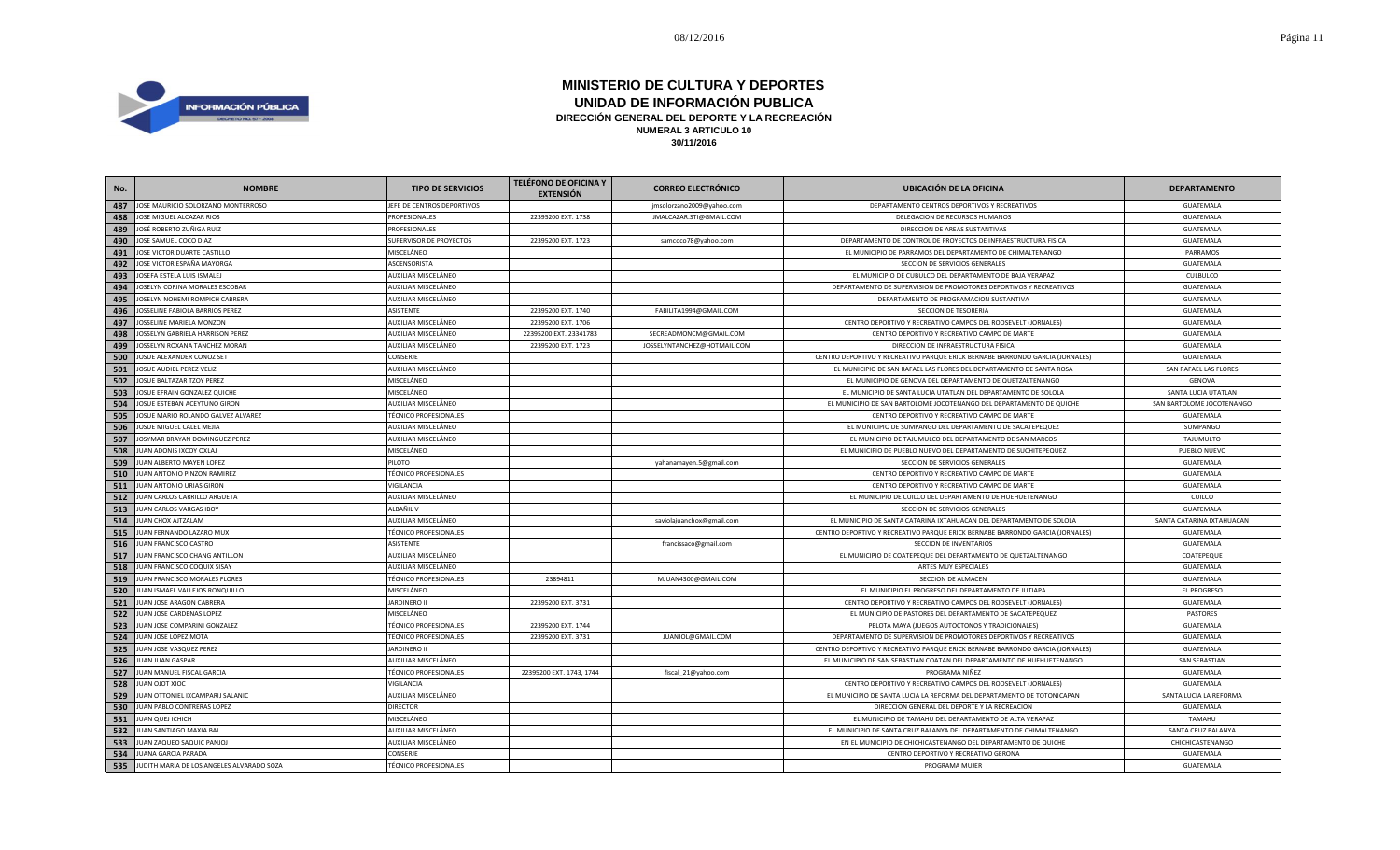

| No. | <b>NOMBRE</b>                                    | <b>TIPO DE SERVICIOS</b>                      | <b>TELÉFONO DE OFICINA Y</b><br><b>EXTENSIÓN</b> | <b>CORREO ELECTRÓNICO</b>        | <b>UBICACIÓN DE LA OFICINA</b>                                                | <b>DEPARTAMENTO</b> |
|-----|--------------------------------------------------|-----------------------------------------------|--------------------------------------------------|----------------------------------|-------------------------------------------------------------------------------|---------------------|
|     | 536 JULIA NOLBERTA GARCIA BATZ                   | CONSERJE                                      |                                                  | garciajulia852@gmail.com         | CENTRO DEPORTIVO Y RECREATIVO GERONA                                          | GUATEMALA           |
| 537 | JULIAN LOPEZ COCHE                               | <b>JARDINERO II</b>                           |                                                  |                                  | CENTRO DEPORTIVO Y RECREATIVO PARQUE ERICK BERNABE BARRONDO GARCIA (JORNALES) | GUATEMALA           |
| 538 | JULIO ADONIAS CHAVEZ GONZALES                    | AUXILIAR MISCELÁNEO                           |                                                  |                                  | EL MUNICIPIO DE HUITAN DEL DEPARTAMENTO DE QUETZALTENANGO                     | <b>HUITAN</b>       |
| 539 | JULIO ARNULFO MORALES LOPEZ                      | <b>TÉCNICO PROFESIONALES</b>                  |                                                  | arnulfo1953-lopez@hotmail.com    | CENTRO DEPORTIVO Y RECREATIVO GERONA                                          | GUATEMALA           |
| 540 | JULIO CESAR ARRIOLA POZ                          | <b>TÉCNICO PROFESIONALES</b>                  |                                                  |                                  | DEPARTAMENTO DE RETALHULEU                                                    | RETALHULEU          |
| 541 | JULIO CESAR ORTIZ BARRIOS                        | <b>TÉCNICO PROFESIONALES</b>                  | 2474-6608                                        |                                  | CENTRO DEPORTIVO Y RECREATIVO PARQUE ERICK BERNABE BARRONDO GARCIA            | GUATEMALA           |
| 542 | JULIO CESAR PAZ ORTIZ                            | <b>TÉCNICO PROFESIONALES</b>                  |                                                  |                                  | SECCION DE SERVICIOS GENERALES                                                | GUATEMALA           |
| 543 | JULIO ENRIQUE MORALES                            | JEFE DE INVENTARIOS                           | 22395200 EXT. 2811                               | INSTELECMO@GMAIL.COM             | SECCION DE INVENTARIOS                                                        | GUATEMALA           |
| 544 | JULIO RENE SURET HERNANDEZ                       | <b>JARDINERO II</b>                           |                                                  |                                  | CENTRO DEPORTIVO Y RECREATIVO CAMPO DE MARTE (JORNALES)                       | GUATEMALA           |
| 545 | JULIO VICTOR HERRERA XILOJ                       | AUXILIAR MISCELÁNEO                           |                                                  |                                  | EL MUNICIPIO DE EL PALMAR DEL DEPARTAMENTO DE QUETZALTENANGO                  | <b>EL PALMAR</b>    |
| 546 | JUVENTINO LOPEZ AMBROCIO                         | AUXILIAR MISCELÁNEO                           |                                                  |                                  | EL MUNICIPIO DE SAN GASPAR IXCHIL DEL DEPARTAMENTO DE HUEHUETENANGO           | SAN GASPAR IXCHII   |
| 547 | KAN GREGOR PATRICIO BUC FELIPE                   | MISCELÁNEO                                    |                                                  |                                  | EL MUNICIPIO DE SAN JUAN CHAMELCO DEL DEPARTAMENTO DE ALTA VERAPAZ            | SAN JUAN CHAMELCO   |
| 548 | KAREN JUDITH SANDOVAL CALVO                      | <b>TÉCNICO PROFESIONALES</b>                  |                                                  | navidea854@hotmail.com           | <b>VENTILLA UNICA</b>                                                         | GUATEMALA           |
| 549 | KAREN LYSBETH REYES SANDOVAL                     | <b>TÉCNICO PROFESIONALES</b>                  | 22395200 EXT. 1743, 1744                         |                                  | ADULTO MAYOR (GIMNASIA RITMICA)                                               | GUATEMALA           |
| 550 | KAREN NOEMI MARTINEZ PINEDA                      | AUXILIAR MISCELÁNEO                           |                                                  |                                  | ARTES MUY ESPECIALES                                                          | GUATEMALA           |
| 551 | KARINA CELESTE LEONARDO YAT                      | AUXILIAR MISCELÁNEO                           |                                                  | celeste_karyn@hotmail.com        | EL MUNICIPIO DE SAN PEDRO CARCHA DEL DEPARTAMENTO DE ALTA VERAPAZ             | SAN PEDRO CARCHA    |
| 552 | KARLA ALEXANDRA PACHECO GARCIA                   | MISCELÁNEO                                    |                                                  | alexandra_garcia1007@hotmail.com | CENTRO DEPORTIVO Y RECREATIVO PARQUE ERICK BERNABE BARRONDO GARCIA            | GUATEMALA           |
| 553 | KARLA CRISTINA CHAVARRIA CHAVARRY                | AUXILIAR MISCELÁNEO                           |                                                  |                                  | DEPARTAMENTO DE IMPLEMENTACION DEPORTIVA                                      | GUATEMALA           |
| 554 | KARLA ESTEBANA SURET HERNANDEZ DE CARDONA        | SECRETARIA                                    | 2474-6608                                        |                                  | CENTRO DEPORTIVO Y RECREATIVO PARQUE ERICK BERNABE BARRONDO GARCIA (JORNALES) | GUATEMALA           |
| 555 | KARLA MARIELA PACHECO GONZALEZ                   | DIRECTORA ADMINISTRATIVA<br><b>FINANCIERA</b> |                                                  | KMPG35@HOTMAIL.COM               | DEPARTAMENTO ADMINISTRATIVO                                                   | GUATEMALA           |
| 556 | KARLA MIGDALIA AZUCENA LIMA POP                  | AUXILIAR MISCELÁNEO                           |                                                  |                                  | EL MUNICIPIO DE SANTA MARIA CAHABON DEL DEPARTAMENTO DE ALTA VERAPAZ          | SANTA MARIA CAHABON |
| 557 | KARLA YANIRA CARTAGENA BARRIENTOS                | <b>TÉCNICO PROFESIONALES</b>                  |                                                  |                                  | DEPARTAMENTO DE SUPERVISION DE PROMOTORES DEPORTIVOS Y RECREATIVOS            | GUATEMALA           |
| 558 | KARMEN LYCASTA HERNANDEZ BARRIENTOS DE SOBERANIS | <b>TÉCNICO PROFESIONALES</b>                  |                                                  |                                  | PROGRAMA LUZ                                                                  | COBAN               |
| 559 | KATHERINE VICTORIA DAYANNE GARCIA BARRIENTOS     | AUXILIAR MISCELÁNEO                           |                                                  |                                  | CENTRO DEPORTIVO Y RECREATIVO CAMPO DE MARTE (JORNALES)                       | GUATEMALA           |
| 560 | KATHLEEN SOHAMY SALAZAR GIRON DE GIRON           | <b>TÉCNICO PROFESIONALES</b>                  |                                                  |                                  | DEPARTAMENTO DE SUPERVISION DE PROMOTORES DEPORTIVOS Y RECREATIVOS            | GUATEMALA           |
| 561 | KEIKLYN MARINE BAUTISTA MIRANDA                  | AUXILIAR MISCELÁNEO                           |                                                  |                                  | EL MUNICIPIO DE AYUTLA DEL DEPARTAMENTO DE SAN MARCOS                         | AYUTLA              |
| 562 | KENNIA DE LOS ANGELES MONZON LOPEZ               | AUXILIAR MISCELÁNEO                           |                                                  |                                  | PROGRAMA LUZ                                                                  | <b>JUTIAPA</b>      |
| 563 | KENNY RAUL VALDEZ CARCAMO                        | <b>TÉCNICO PROFESIONALES</b>                  |                                                  |                                  | DEPARTAMENTO DE EL PROGRESO                                                   | <b>EL PROGRESO</b>  |
| 564 | KENNY RIGOBERTO CABRERA VELIZ                    | AUXILIAR MISCELÁNEO                           |                                                  |                                  | EL MUNICIPIO DE MORALES DEL DEPARTAMENTO DE IZABAL                            | <b>MORALES</b>      |
| 565 | KENZETT SEBASTIAN PEREZ RODRIGUEZ                | <b>JARDINERO II</b>                           |                                                  |                                  | CENTRO DEPORTIVO Y RECREATIVO PARQUE ERICK BERNABE BARRONDO GARCIA (JORNALES) | GUATEMALA           |
| 566 | KERLIN MIGDAEL LOPEZ SANCHEZ                     | AUXILIAR MISCELÁNEO                           |                                                  |                                  | EL MUNICIPIO DE SANTA BARBARA DEL DEPARTAMENTO DE HUEHUETENANGO               | SANTA BARBARA       |
| 567 | KEVIN ALEJANDRO HERRERA ZAVALA                   | AUXILIAR MISCELÁNEO                           | 22395200 EXT. 1743, 1744                         | ALE21H2AVALA@HOTMAIL.COM         | ADULTO SECTOR LABORAL                                                         | GUATEMALA           |
| 568 | KEVIN ALEJANDRO JOLON DIEMECKE                   | AUXILIAR MISCELÁNEO                           |                                                  | kevindiemecke@gmail.com          | EL MUNICIPIO DE VILLA NUEVA DEL DEPARTAMENTO DE GUATEMALA                     | VILLA NUEVA         |
| 569 | KEVIN ALEXANDER BOROR GARCIA                     | AUXILIAR MISCELÁNEO                           |                                                  |                                  | DEPARTAMENTO DE PROGRAMACION SUSTANTIVA                                       | GUATEMALA           |
| 570 | KEVIN ANTHONY REJOPACHI PIVARAL                  | AUXILIAR DE RECURSOS HUMANOS                  | 22395200 EXT. 1737                               | KEVIN.A6REJO@GMAIL.COM           | DELEGACION DE RECURSOS HUMANOS                                                | GUATEMALA           |
| 571 | KEVIN ARMAND ROJAS SANTA CRUZ                    | AUXILIAR MISCELÁNEO                           |                                                  |                                  | DEPARTAMENTO DE PROGRAMACION SUSTANTIVA                                       | GUATEMALA           |
| 572 | KEVIN BRYAN HERNANDEZ GONZALES                   | <b>JARDINERO II</b>                           |                                                  |                                  | CENTRO DEPORTIVO Y RECREATIVO CAMPO DE MARTE                                  | GUATEMALA           |
| 573 | KEVIN FABRICIO LEIVA SALGADO                     | MISCELÁNEO                                    |                                                  |                                  | EL MUNICIPIO DE CHAMPERICO DEL DEPARTAMENTO DE RETALHULEU                     | CHAMPERICO          |
| 574 | KEVIN OMAR PAZ LOPEZ                             | AUXILIAR MISCELÁNEO                           | 22395200 EXT. 1743, 1744                         |                                  | ADULTO SECTOR LABORAL                                                         | GUATEMALA           |
| 575 | KIMBERLIM YUNIXA ARCHILA DEL CID                 | AUXILIAR MISCELÁNEO                           |                                                  |                                  | CENTRO DEPORTIVO Y RECREATIVO CAMPOS DEL ROOSEVELT (JORNALES)                 | GUATEMALA           |
| 576 | KIMBERLY ESTER BALTAZAR MARTINEZ                 | AUXILIAR MISCELÁNEO                           |                                                  |                                  | EL MUNICIPIO DE SAN DIEGO DEL DEPARTAMENTO DE ZACAPA                          | SAN DIEGO           |
| 577 | KIMBERLY PAOLA DE LA CRUZ ALBIZURES              | AUXILIAR MISCELÁNEO                           | 22395200 EXT. 1743, 1744                         | KIM.ALBIZURES1706@GMAIL.COM      | PROGRAMA NIÑEZ                                                                | GUATEMALA           |
| 578 | LAURA LUCIA SANTOS LEIVA                         | CONSERJE                                      |                                                  |                                  | CENTRO DEPORTIVO Y RECREATIVO PARQUE ERICK BERNABE BARRONDO GARCIA (JORNALES) | GUATEMALA           |
| 579 | LAURA MARIA CONTRERAS PINEDA                     | <b>AUXILIAR</b>                               | 22395200 EXT. 1708                               | LAURAPINEDA.01@GMAIL.COM         | SECCION DE CONTABILIDAD                                                       | GUATEMALA           |
| 580 | LAURO ARNULFO MONZON ALVARADO                    | <b>TÉCNICO PROFESIONALES</b>                  | 22395200 EXT. 3513                               | laumonzona@gmail.com             | DIRECCION DE AREAS SUSTANTIVAS                                                | GUATEMALA           |
| 581 | LEONEL ALEJANDRO PEREZ VASQUEZ                   | MISCELÁNEO                                    |                                                  |                                  | DEPARTAMENTO DE PROGRAMACION SUSTANTIVA                                       | GUATEMALA           |
| 582 | LEONEL FRANCISCO DE LA CRUZ TORRES               | MENSAJERO                                     |                                                  | leonelfranciscod65@gmail.com     | SECCION DE SERVICIOS GENERALES                                                | GUATEMALA           |
| 583 | LESBIA ELIZABETH SAGASTUME CHANG                 | <b>TÉCNICO PROFESIONALES</b>                  |                                                  |                                  | PROGRAMA MUJER                                                                | GUATEMALA           |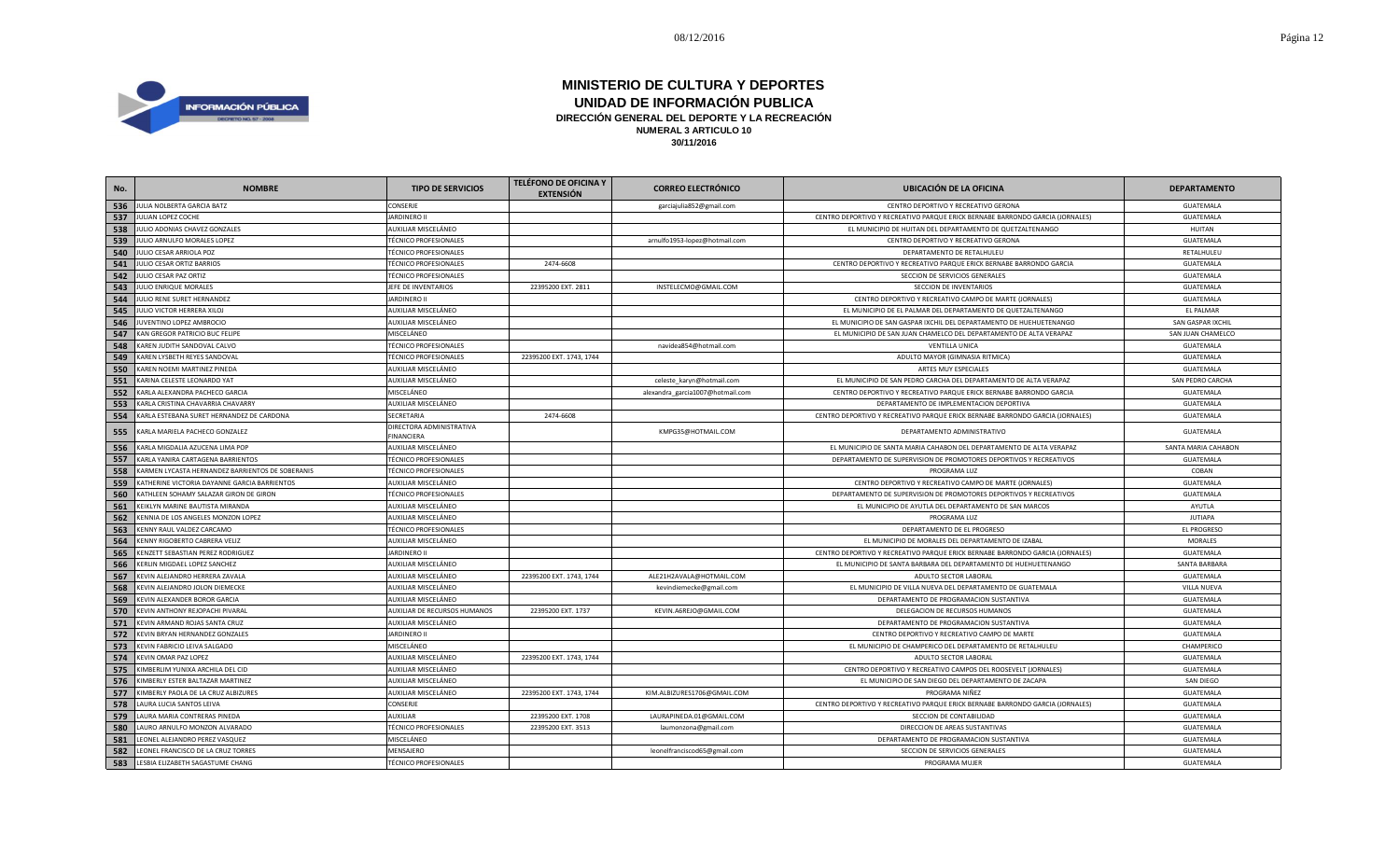

| No. | <b>NOMBRE</b>                             | <b>TIPO DE SERVICIOS</b>        | <b>TELÉFONO DE OFICINA Y</b><br><b>EXTENSIÓN</b> | <b>CORREO ELECTRÓNICO</b>    | <b>UBICACIÓN DE LA OFICINA</b>                                                | <b>DEPARTAMENTO</b>  |
|-----|-------------------------------------------|---------------------------------|--------------------------------------------------|------------------------------|-------------------------------------------------------------------------------|----------------------|
| 584 | LESBIA IRENE GORDILLO RIOS                | PROFESIONALES                   |                                                  | enegor@hotmail.es            | CENTRO DEPORTIVO Y RECREATIVO PARQUE ERICK BERNABE BARRONDO GARCIA (JORNALES) | GUATEMALA            |
| 585 | LESLIE ARLENE ARCE ORDÓÑEZ                | <b>TÉCNICO PROFESIONALES</b>    |                                                  |                              | SECCION DE SERVICIOS GENERALES                                                | GUATEMALA            |
| 586 | LESLIE MARTHA VELASQUEZ MONROY            | AUXILIAR MISCELÁNEO             |                                                  |                              | EL MUNICIPIO DE IPALA DEL DEPARTAMENTO DE CHIQUIMULA                          | <b>IPALA</b>         |
| 587 | LESLY MELISSA CASTRO ESQUIVEL             | AUXILIAR MISCELÁNEO             |                                                  |                              | EL MUNICIPIO DE QUESADA DEL DEPARTAMENTO DE JUTIAPA                           | QUESADA              |
| 588 | LESLY YANETH RODRIGUEZ FLORES             | AUXILIAR MISCELÁNEO             | 22395200 EXT. 1743, 1744                         |                              | PROGRAMA NIÑEZ                                                                | GUATEMALA            |
| 589 | LETICIA CONSUELO CASTILLO ORTEGA DE COTTO | MISCELÁNEO                      |                                                  |                              | EL MUNICIPIO DE JEREZ DEL DEPARTAMENTO DE JUTIAPA                             | JEREZ                |
| 590 | LIDIA ARGENTINA PEREN MUX                 | AUXILIAR MISCELÁNEO             |                                                  | lidiaperen@hotmail.com       | EL MUNICIPIO DE SAN PEDRO YEPOCAPA DEL DEPARTAMENTO DE CHIMALTENANGO          | SAN PEDRO YEPOCAPA   |
| 591 | LIDIA DOLORES GOMEZ SOLVAL                | MISCELÁNEO                      |                                                  |                              | EL MUNICIPIO DE SAN BERNARDINO DEL DEPARTAMENTO DE SUCHITEPEQUEZ              | SAN BERNARDINO       |
| 592 | LIDIA ELIZABETH AZURDIA ARRIAGA           | <b>TÉCNICO PROFESIONALES</b>    | 22395200 EXT. 3731                               | leazurdia@hotmail.com        | DIRECCION DE AREAS SUSTANTIVAS                                                | GUATEMALA            |
| 593 | LILIAN IVONNE MENDEZ BERGANZA             | TÉCNICO PROFESIONALES           |                                                  |                              | <b>GRUPO PIRAMIDE</b>                                                         | GUATEMALA            |
| 594 | LINA MARIA MURALLES ORELLANA              | PROFESIONALES                   |                                                  |                              | DESPACHO VICEMINISTERIAL                                                      | GUATEMALA            |
| 595 | LORENA DEL CARMEN CHAVARRIA HERNANDEZ     | <b>TÉCNICO PROFESIONALES</b>    |                                                  |                              | SECCION DE ALMACEN                                                            | GUATEMALA            |
| 596 | LORENZO ALEJANDRO HERNANDEZ NOJ           | <b>JARDINERO II</b>             |                                                  |                              | CENTRO DEPORTIVO Y RECREATIVO CAMPO DE MARTE (JORNALES)                       | GUATEMALA            |
| 597 | LOURDES ESMERALDA ARANA ORTIZ             | AUXILIAR MISCELÁNEO             |                                                  | esmeralda-keilynn@ootlook.es | SECCION DE SERVICIOS GENERALES                                                | GUATEMALA            |
| 598 | LUCAS ESTEBAN FRANCISCO                   | PINTOR II                       |                                                  |                              | SECCION DE SERVICIOS GENERALES                                                | GUATEMALA            |
| 599 | LUCY GABRIELA ORDOÑEZ LOPEZ               | AUXILIAR MISCELÁNEO             |                                                  | MAMI.3026@GMAIL.COM          | PROMOCIONES DEPORTIVAS Y ARTISTICAS                                           | GUATEMALA            |
| 600 | LUDWING AUGUSTO ANZUETO ORTIZ             | <b>TÉCNICO PROFESIONALES</b>    |                                                  | lud.ansueto@gmail.com        | CENTRO DEPORTIVO Y RECREATIVO PARQUE ERICK BERNABE BARRONDO GARCIA (JORNALES) | GUATEMALA            |
| 601 | LUIS ALBERTO FLORIAN                      | AUXILIAR MISCELÁNEO             |                                                  |                              | CENTRO DEPORTIVO Y RECREATIVO CAMPO DE MARTE                                  | GUATEMALA            |
| 602 | LUIS ALBERTO HERRERA MEJIA                | <b>TÉCNICO PROFESIONALES</b>    | 22395200 EXT. 1743, 1744                         | fiscal-21@yahoo.com          | PROGRAMA NIÑEZ                                                                | GUATEMALA            |
| 603 | LUIS ALBERTO PEREZ PEREZ                  | MISCELÁNEO                      |                                                  |                              | DEPARTAMENTO DE PROGRAMACION SUSTANTIVA                                       | GUATEMALA            |
| 604 | LUIS ALEXANDER GOMEZ MARTINEZ             | AUXILIAR MISCELÁNEO             |                                                  |                              | EL MUNICIPIO DE SANTA CRUZ BARILLAS DEL DEPARTAMENTO DE HUEHUETENANGO         | SANTA CRUZ BARILLAS  |
| 605 | LUIS ALEXANDER MORALES VAINEZ             | ENCARGADO DE NOMINAS            |                                                  | vainezluis@hotmail.com       | DELEGACION DE RECURSOS HUMANOS                                                | GUATEMALA            |
| 606 | LUIS ALFONSO TALE SAC                     | <b>JARDINERO II</b>             |                                                  |                              | CENTRO DEPORTIVO Y RECREATIVO CAMPO DE MARTE (JORNALES)                       | GUATEMALA            |
| 607 | LUIS ANTONIO ORELLANA ALDANA              | MISCELÁNEO                      |                                                  |                              | EL MUNICIPIO DE GUASTATOYA DEL DEPARTAMENTO DE EL PROGRESO                    | GUASTATOYA           |
| 608 | LUIS ARMANDO MATUTE                       | AUXILIAR MISCELÁNEO             |                                                  |                              | CENTRO DEPORTIVO Y RECREATIVO GERONA                                          | GUATEMALA            |
| 609 | UIS ARMANDO PELAEZ HERRERA                | SERVICIOS TÉCNICO PROFESIONALES |                                                  |                              | SECCION DE COMPRAS                                                            | GUATEMALA            |
| 610 | LUIS ARNOLDO CHUTA PEREN                  | <b>TÉCNICO PROFESIONALES</b>    | 22395200 EXT. 1743, 1744                         |                              | PELOTA MAYA (JUEGOS AUTOCTONOS Y TRADICIONALES)                               | GUATEMALA            |
| 611 | LUIS AUGUSTO MORALES GARCIA               | CONSERJE                        |                                                  |                              | CENTRO DEPORTIVO Y RECREATIVO PARQUE ERICK BERNABE BARRONDO GARCIA (JORNALES) | GUATEMALA            |
| 612 | LUIS EDUARDO GIRON GIRON                  | AUXILIAR MISCELÁNEO             |                                                  |                              | EL MUNICIPIO DE CHIMALTENANGO DEL DEPARTAMENTO DE CHIMALTENANGO               | ZARAGOZA             |
| 613 | LUIS EDUARDO RIOS MUÑOZ                   | <b>TÉCNICO PROFESIONALES</b>    |                                                  |                              | DELEGACION DE COMUNICACION Y DIFUSION CULTURAL                                | GUATEMALA            |
| 614 | LUIS ENRIQUE OVANDO ORTIZ                 | DELEGADO DE RECURSOS HUMANOS    |                                                  | LUISEO3020@GMAIL.COM         | DELEGACION DE RECURSOS HUMANOS                                                | GUATEMALA            |
| 615 | LUIS ESTEBAN AGUILAR JOACHIN              | MISCELÁNEO                      |                                                  |                              | EL MUNICIPIO DE EL QUETZAL DEL DEPARTAMENTO DE SAN MARCOS                     | QUETZAL              |
| 616 | LUIS ESTUARDO GUTIERREZ SANCHEZ           | AUXILIAR MISCELÁNEO             |                                                  |                              | EL MUNICIPIO DE SANTA ROSA DE LIMA DEL DEPARTAMENTO DE SANTA ROSA             | SANTA ROSA DE LIMA   |
| 617 | LUIS FELIPE PINELO ZEPEDA                 | AUXILIAR MISCELÁNEO             |                                                  |                              | EL MUNICIPIO DE SAN FRANCISCO DEL DEPARTAMENTO DE PETEN                       | SAN FRANCISCO        |
| 618 | LUIS FERNANDO MORALES GARCIA              | VIGILANCIA                      |                                                  |                              | CENTRO DEPORTIVO Y RECREATIVO PARQUE ERICK BERNABE BARRONDO GARCIA (JORNALES) | GUATEMALA            |
| 619 | LUIS GERARDO CATALAN PINZON               | ASISTENTE                       |                                                  | gcatalan@gmail.com           | CENTRO DEPORTIVO Y RECREATIVO CAMPOS DEL ROOSEVELT                            | GUATEMALA            |
| 620 | LUIS GUSTAVO ROSALES MORAN                | AUXILIAR MISCELÁNEO             | 22395200 EXT. 1723                               | ISLOROSALES7@GMAIL.COM       | DIRECCION DE INFRAESTRUCTURA FISICA                                           | GUATEMALA            |
| 621 | LUIS HUMBERTO RODRIGUEZ BRIONES           | AUXILIAR MISCELÁNEO             | 22395200 EXT. 1743, 1744                         | RODRIGUEZLUIS600@GMAIL.COM   | ADULTO MAYOR (ADULTO MAYOR)                                                   | GUATEMALA            |
| 622 | LUIS HUMBERTO VELASQUEZ RUIZ              | AUXILIAR MISCELÁNEO             |                                                  |                              | EL MUNICIPIO DE ASUNCION MITA DEL DEPARTAMENTO DE JUTIAPA                     | <b>ASUNCION MITA</b> |
| 623 | LUIS JAVIER CALDERON SAQUIC               | AUXILIAR MISCELÁNEO             |                                                  |                              | EL MUNICIPIO DE RIO HONDO DEL DEPARTAMENTO DE ZACAPA                          | <b>RIO HONDO</b>     |
| 624 | LUIS JAVIER HIGUEROS GARCIA               | AUXILIAR MISCELÁNEO             | 22395200 EXT. 1719                               | STUARDOROSALES@HOTMAIL.COM   | SECCION DE INVENTARIOS                                                        | GUATEMALA            |
| 625 | LUIS PEDRO JIMENEZ PINEDA                 | ASISTENTE                       |                                                  | draiguer@gmail.com           | DEPARTAMENTO DE SUPERVISION DE PROYECTOS DE INFRAESTRUCTURA FISICA            | GUATEMALA            |
| 626 | LUIS PEDRO ORDOÑEZ YOC                    | AUXILIAR MISCELÁNEO             |                                                  |                              | EL MUNICIPIO DE PALENCIA DEL DEPARTAMENTO DE GUATEMALA                        | PALENCIA             |
| 627 | LUIS RODOLFO ESCOBAR DUARTE               | <b>ASISTENTE</b>                |                                                  | escobard.luis@gmail.com      | DELEGACION DE RECURSOS HUMANOS                                                | GUATEMALA            |
| 628 | UIS VITELIO RODRIGUEZ AROCHE              | CONSERJE                        |                                                  |                              | SECCION DE SERVICIOS GENERALES                                                | GUATEMALA            |
| 629 | LUISA FERNANDA ARRIAGA CATAVI             | CONSEJERÍA Y ACTIVIDADES AFINES |                                                  |                              | DEPARTAMENTO DE PROGRAMACION SUSTANTIVA                                       | GUATEMALA            |
| 630 | LUISA FERNANDA VELASQUEZ                  | <b>TÉCNICO PROFESIONALES</b>    | 22395200 EXT. 1706                               | LUISAFERNANDAMCD@GMAIL.COM   | DELEGACION DE RECURSOS HUMANOS                                                | <b>GUATEMALA</b>     |
|     |                                           |                                 |                                                  |                              |                                                                               |                      |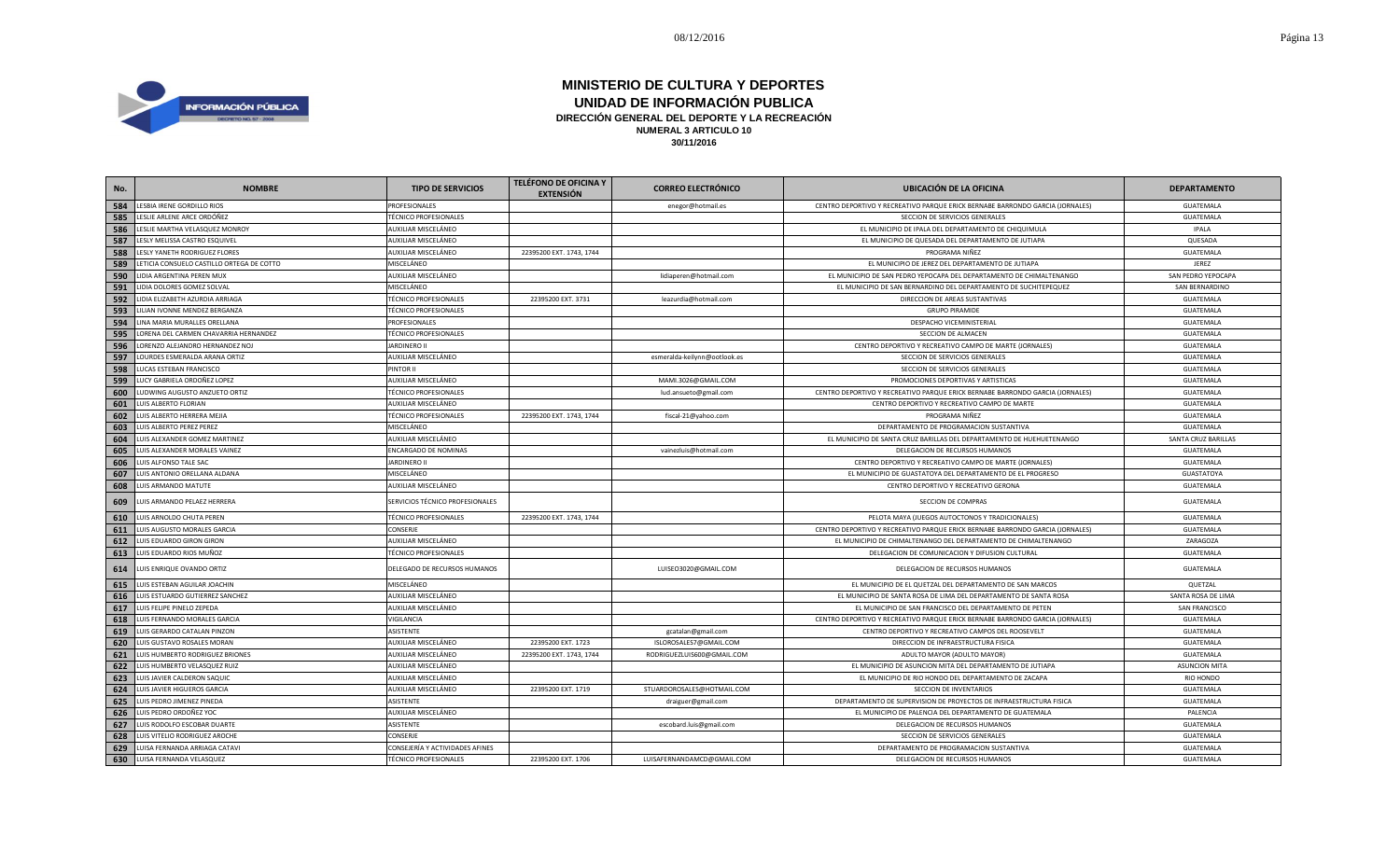

| No. | <b>NOMBRE</b>                                  | <b>TIPO DE SERVICIOS</b>         | <b>TELÉFONO DE OFICINA Y</b><br><b>EXTENSIÓN</b> | <b>CORREO ELECTRÓNICO</b>    | <b>UBICACIÓN DE LA OFICINA</b>                                                | <b>DEPARTAMENTO</b>    |
|-----|------------------------------------------------|----------------------------------|--------------------------------------------------|------------------------------|-------------------------------------------------------------------------------|------------------------|
| 631 | MACEDONIO GAMEZ MARROQUIN                      | <b>JARDINERO II</b>              | 22383030                                         |                              | CENTRO DEPORTIVO Y RECREATIVO CAMPO DE MARTE                                  | GUATEMALA              |
| 632 | MAGDA ELIZABETH LIMA GONZALEZ DE IXCOPAL       | AUXILIAR MISCELÁNEO              | 22395200 EXT. 3562                               |                              | DIRECCION GENERAL DEL DEPORTE Y LA RECREACION                                 | GUATEMALA              |
| 633 | MAGDA JEANNETTE GARCIA CHIC                    | <b>CONSERJE</b>                  |                                                  |                              | CENTRO DEPORTIVO Y RECREATIVO CAMPO DE MARTE                                  | GUATEMALA              |
| 634 | MAIDRAN YANETTE MARROQUIN CALANCHE DE BERGANZA | <b>CONSERJE</b>                  |                                                  |                              | CENTRO DEPORTIVO Y RECREATIVO CAMPO DE MARTE (JORNALES)                       | GUATEMALA              |
| 635 | MAIRA ELIZABETH VASQUEZ ORDOÑEZ                | CONSERJE                         |                                                  |                              | CENTRO DEPORTIVO Y RECREATIVO CAMPOS DEL ROOSEVELT (JORNALES)                 | GUATEMALA              |
| 636 | MANOLO ROBERTO BARRERA DEL VALLE               | AUXILIAR MISCELÁNEO              |                                                  |                              | EL MUNICIPIO DE RETALHULEU DEL DEPARTAMENTO DE RETALHULEU                     | RETALHULEU             |
| 637 | MANUEL ABRAHAM BUCUP PIRIR                     | ASISTENTE                        |                                                  | ofsercont7@gmail.com         | SECCION DE COMPRAS                                                            | GUATEMALA              |
| 638 | MANUEL ANTONIO LOPEZ OVALLE                    | <b>TÉCNICO PROFESIONALES</b>     |                                                  |                              | DEPARTAMENTO DE SUPERVISION DE PROMOTORES DEPORTIVOS Y RECREATIVOS            | GUATEMALA              |
| 639 | MANUEL CASASOLA                                | CONSERJE                         |                                                  |                              | CENTRO DEPORTIVO Y RECREATIVO CAMPO DE MARTE                                  | GUATEMALA              |
| 640 | MANUEL DE JESUS FIGUEROA FIGUEROA              | CONSERJE                         |                                                  |                              | CENTRO DEPORTIVO Y RECREATIVO GERONA                                          | GUATEMALA              |
| 641 | MANUEL DE JESUS MALIN BARRUTIA                 | <b>ENCARGADO DE BODEGA</b>       | 2474-6608                                        | MEME111719@GMAIL.COM         | CENTRO DEPORTIVO Y RECREATIVO PARQUE ERICK BERNABE BARRONDO GARCIA            | GUATEMALA              |
| 642 | MANUEL ESTUARDO SALES ESCOBAR                  | MISCELÁNEO                       |                                                  |                              | EL MUNICIPIO DE TAXISCO DEL DEPARTAMENTO DE SANTA ROSA                        | TAXISCO                |
| 643 | MANUEL MOISES RALDA REYES                      | <b>JARDINERO II</b>              |                                                  | POINT_MOY@OUTLOOCK.COM       | CENTRO DEPORTIVO Y RECREATIVO CAMPOS DEL ROOSEVELT (JORNALES)                 | GUATEMALA              |
| 644 | MARA NOEMY CORTEZ MOLINA                       | ASISTENTE                        |                                                  |                              | <b>VENTILLA UNICA</b>                                                         | GUATEMALA              |
| 645 | MARCELINO CABRERA JUAREZ                       | SUPERVISOR DE MANTENIMIENTO      | 2474-6608                                        |                              | CENTRO DEPORTIVO Y RECREATIVO PARQUE ERICK BERNABE BARRONDO GARCIA            | GUATEMALA              |
| 646 | MARCO ANTONIO DIAZ MENDEZ                      | CONSERJERÍA Y ACTIVIDADES AFINES |                                                  |                              | SECCION DE SERVICIOS GENERALES                                                | GUATEMALA              |
| 647 | MARCO ANTONIO FLORES                           | <b>TÉCNICO PROFESIONALES</b>     | 22395200 EXT. 1743, 1744                         | MARIOASD.RODRIGUEZ@GMAIL.COM | DEPARTAMENTO DE PROGRAMACION SUSTANTIVA                                       | GUATEMALA              |
| 648 | MARCO ANTONIO LUIS MENDOZA                     | AUXILIAR MISCELÁNEO              |                                                  |                              | EL MUNICIPIO DE LA DEMOCRACIA DEL DEPARTAMENTO DE HUEHUETENANGO               | LA DEMOCRACIA          |
| 649 | MARCO ANTONIO MENDEZ DIAZ                      | <b>JARDINERO II</b>              | 22395200 EXT. 3731                               |                              | CENTRO DEPORTIVO Y RECREATIVO CAMPOS DEL ROOSEVELT (JORNALES)                 | GUATEMALA              |
| 650 | MARCO ANTONIO TEJAXUN SOLLOY                   | ALBAÑIL V                        |                                                  |                              | SECCION DE SERVICIOS GENERALES                                                | GUATEMALA              |
| 651 | MARCO TULIO ASPUAC CASTELLANOS                 | PINTOR II                        |                                                  |                              | SECCION DE SERVICIOS GENERALES                                                | GUATEMALA              |
| 652 | MARCO TULIO CATALAN ZAMORA                     | <b>CONSERJE</b>                  |                                                  | MARCOTULIOCATALAN@GMAIL.COM  | SECCION DE SERVICIOS GENERALES                                                | GUATEMALA              |
| 653 | MARCO TULIO ORTIZ RIVERA                       | <b>MENSAJERO II</b>              |                                                  |                              | CENTRO DEPORTIVO Y RECREATIVO GERONA                                          | GUATEMALA              |
| 654 | MARCO TULIO RAMIREZ ROQUE                      | <b>TÉCNICO PROFESIONALES</b>     | 22395200 EXT. 1743, 1744                         |                              | PELOTA MAYA (JUEGOS AUTOCTONOS Y TRADICIONALES)                               | GUATEMALA              |
| 655 | MARCO TULIO ROSALES                            | <b>JARDINERO II</b>              |                                                  |                              | CENTRO DEPORTIVO Y RECREATIVO CAMPO DE MARTE (JORNALES)                       | GUATEMALA              |
| 656 | MARCO VINICIO RIVERA CANEK                     | PROFESIONALES                    | 2474-6608                                        | MARCO_RIVERA23@YAHOO.COM     | CENTRO DEPORTIVO Y RECREATIVO PARQUE ERICK BERNABE BARRONDO GARCIA            | GUATEMALA              |
| 657 | MARCOS OVANDO GUIT CUY                         | AUXILIAR MISCELÁNEO              |                                                  | guitcuy17@hotmail.com        | EL MUNICIPIO DE SAN JOSE CHACAYA DEL DEPARTAMENTO DE SOLOLA                   | SAN JOSE CHACAYA       |
| 658 | MARIA CANDELARIA SAY GARCIA                    | AUXILIAR MISCELÁNEO              |                                                  |                              | EL MUNICIPIO DE SANTA MARIA CHIQUIMULA DEL DEPARTAMENTO DE TOTONICAPAN        | SANTA MARIA CHIQUIMULA |
| 659 | MARIA CASIA NICOLAS ZACARIAS                   | AUXILIAR MISCELÁNEO              |                                                  |                              | EL MUNICIPIO DE SAN PEDRO SOLOMA DEL DEPARTAMENTO DE HUEHUETENANGO            | SAN PEDRO SOLOMA       |
| 660 | MARIA CRISTINA CENTENO TOBIAS DE FONSECA       | <b>TÉCNICO PROFESIONALES</b>     | 5921-4925 / 3495-8327                            | criscenfon@hotmail.com       | CENTRO DEPORTIVO Y RECREATIVO CAMPOS DEL ROOSEVELT                            | GUATEMALA              |
| 661 | MARIA DE LOS ANGELES QUIÑONEZ GIRON            | AUXILIAR MISCELÁNEO              |                                                  |                              | DEPARTAMENTO DE PROGRAMACION SUSTANTIVA                                       | GUATEMALA              |
| 662 | MARIA DEL CARMEN MENDOZA MARTINEZ              | <b>TÉCNICO PROFESIONALES</b>     |                                                  |                              | DEPARTAMENTO DE HUEHUETENANGO                                                 | HUEHUETENANGO          |
| 663 | MARIA DEL CARMEN PINEDA DONIS                  | MISCELÁNEO                       |                                                  |                              | EL MUNICIPIO DE CUILAPA DEL DEPARTAMENTO DE SANTA ROSA                        | CUILAPA                |
| 664 | MARIA DEL CARMEN VELASQUEZ MENDOZA DE SOLIS    | AUXILIAR MISCELÁNEO              |                                                  |                              | EL MUNICIPIO DE SAN SEBASTIAN DEL DEPARTAMENTO DE RETALHULEU                  | SAN SEBASTIAN          |
| 665 | MARIA DEL ROSARIO ANDRINO BLANCO DE MUÑOZ      | AUXILIAR MISCELÁNEO              | 22395200 EXT. 1722                               |                              | CENTRO DEPORTIVO Y RECREATIVO PARQUE ERICK BERNABE BARRONDO GARCIA (JORNALES) | GUATEMALA              |
| 666 | MARIA DEL ROSARIO JUAREZ PEREZ                 | <b>TÉCNICO PROFESIONALES</b>     | 22395200 EXT. 1743, 1744                         | rosariojuaez@gmail.com       | PROGRAMA NIÑEZ                                                                | GUATEMALA              |
| 667 | MARIA ELENA HERNANDEZ COROY                    | AUXILIAR MISCELÁNEO              |                                                  |                              | EL MUNICIPIO DE SAN MIGUEL PETAPA DEL DEPARTAMENTO DE GUATEMALA               | GUATEMALA              |
| 668 | MARIA ELIZABETH ARRIAZA HERNANDEZ              | <b>CONSERJE</b>                  |                                                  |                              | CENTRO DEPORTIVO Y RECREATIVO GERONA                                          | GUATEMALA              |
| 669 | MARIA ELIZABETH CHAVEZ MENDEZ                  | SECRETARIA                       | 22395200 EXT. 1720                               | lucecitaazul_57@hotmail.com  | SECCION DE INVENTARIOS                                                        | GUATEMALA              |
| 670 | MARIA ELIZABETH GARCIA MONTERROSO DE CHACON    | PROFESIONALES                    |                                                  |                              | DELEGACION DE RECURSOS HUMANOS                                                | GUATEMALA              |
| 671 | MARIA EUGENIA LIC VASQUEZ DE MANCILLA          | CONSERJE                         |                                                  |                              | CENTRO DEPORTIVO Y RECREATIVO PARQUE ERICK BERNABE BARRONDO GARCIA (JORNALES) | GUATEMALA              |
| 672 | MARIA FERNANDA ALBIZUREZ GIRON                 | AUXILIAR MISCELÁNEO              |                                                  | ferl689@hotmail.com          | PROGRAMA MIGRANTE                                                             | MALACATAN              |
| 673 | MARIA FERNANDA CASTILLO GONZALEZ               | <b>TÉCNICO PROFESIONALES</b>     |                                                  |                              | <b>EVENTOS ESPECIALES</b>                                                     | GUATEMALA              |
| 674 | MARIA GABRIELA PARADA OCHOA                    | AUXILIAR MISCELÁNEO              |                                                  |                              | PROGRAMA LUZ                                                                  | <b>VILLA NUEVA</b>     |
| 675 | MARIA GABRIELA SOTO LOPEZ DE RUIZ              | PROFESIONALES                    |                                                  |                              | SECCION DE COMPRAS                                                            | GUATEMALA              |
| 676 | MARIA JOAQUINA SOLORZANO CABRERA               | AUXILIAR MISCELÁNEO              |                                                  |                              | ARTES MUY ESPECIALES                                                          | <b>GUATEMALA</b>       |
| 677 | MARIA JOSE PAREDES CRUZ                        | AUXILIAR MISCELÁNEO              |                                                  |                              | EL MUNICIPIO DE PALIN DEL DEPARTAMENTO DE ESCUINTLA                           | PALIN                  |
| 678 | MARIA JOSE PIRIR BARRERA                       | <b>TÉCNICO PROFESIONALES</b>     | 22395200 EXT. 1743, 1744                         | mariajospb@gmail.com         | REINSERCION SOCIAL (INCLUSION Y CONVIVENCIA)                                  | GUATEMALA              |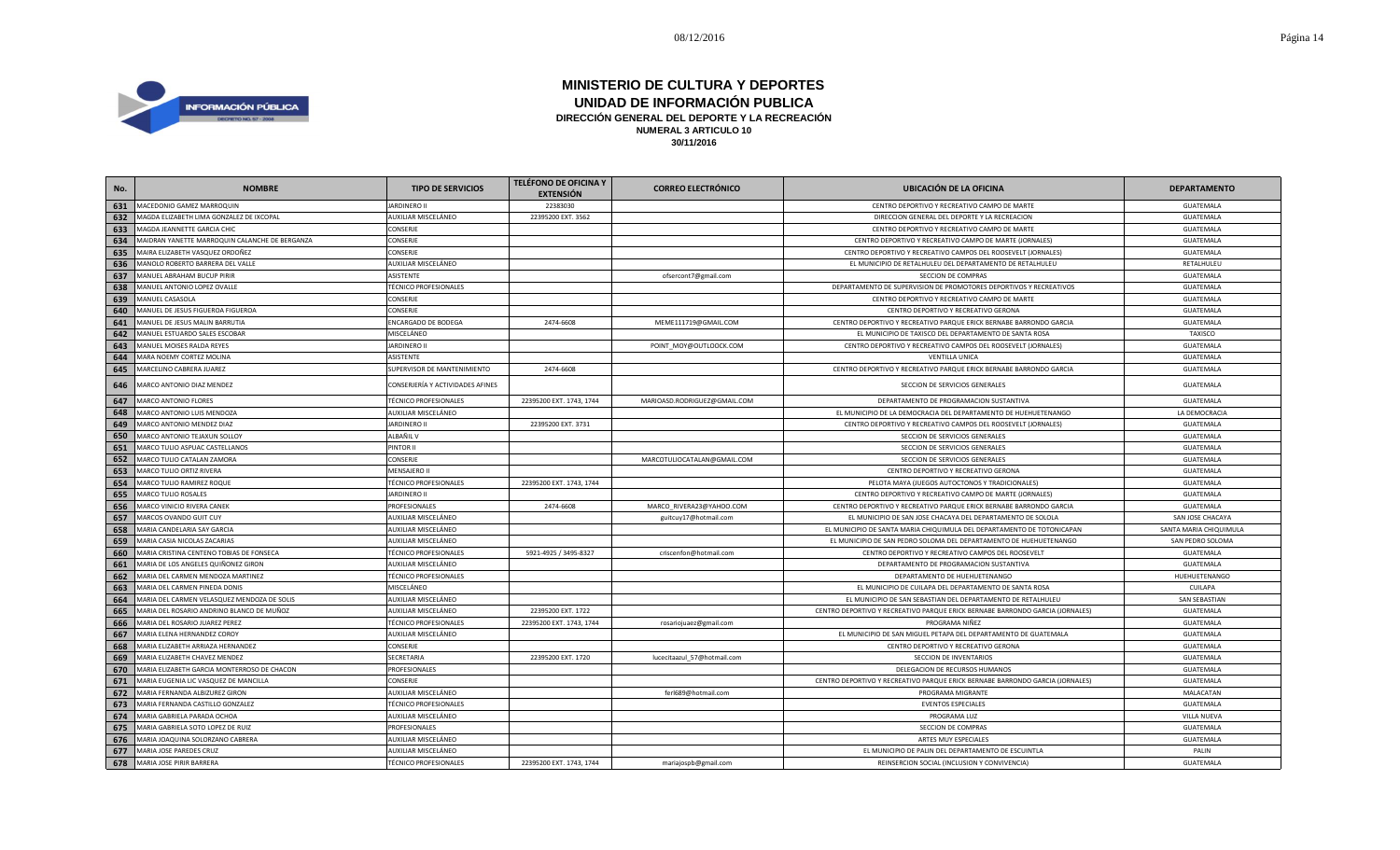

| No. | <b>NOMBRE</b>                                    | <b>TIPO DE SERVICIOS</b>     | <b>TELÉFONO DE OFICINA Y</b><br><b>EXTENSIÓN</b> | <b>CORREO ELECTRÓNICO</b>     | <b>UBICACIÓN DE LA OFICINA</b>                                                | <b>DEPARTAMENTO</b>      |
|-----|--------------------------------------------------|------------------------------|--------------------------------------------------|-------------------------------|-------------------------------------------------------------------------------|--------------------------|
| 679 | MARIA VIRGINIA VELASQUEZ PALALA                  | CONSERJE                     | 22395200 EXT. 3731                               |                               | CENTRO DEPORTIVO Y RECREATIVO PARQUE ERICK BERNABE BARRONDO GARCIA (JORNALES) | GUATEMALA                |
| 680 | MARIANA DE JESUS CASTRO MEJIA                    | AUXILIAR MISCELÁNEO          | 22395200 EXT. 1723                               |                               | DIRECCION DE INFRAESTRUCTURA FISICA                                           | GUATEMALA                |
| 681 | MARIANO PETZEY GONZALEZ                          | <b>JARDINERO II</b>          |                                                  |                               | CENTRO DEPORTIVO Y RECREATIVO CAMPO DE MARTE (JORNALES)                       | GUATEMALA                |
| 682 | MARIBEL ELUVIA GONZALEZ AGUILAR                  | MISCELÁNEO                   |                                                  |                               | EL MUNICIPIO DE CONCEPCION TUTUAPA DEL DEPARTAMENTO DE SAN MARCOS             | CONCEPCION TUTUAPA       |
| 683 | MARICARMEN DEL ROSARIO CERON MENDEZ DE REYES     | <b>TÉCNICO PROFESIONALES</b> |                                                  | marcarmen.cm@gmail.com        | DEPARTAMENTO CENTROS DEPORTIVOS Y RECREATIVOS                                 | GUATEMALA                |
| 684 | MARIELA ABIGAIL CAL QUEJ                         | AUXILIAR MISCELÁNEO          |                                                  |                               | EL MUNICIPIO DE SAN CRISTOBAL VERAPAZ DEL DEPARTAMENTO DE ALTA VERAPAZ        | SAN CRISTOBAL VERAPAZ    |
| 685 | MARILYN VIVIEN CIPRIANO MACARIO                  | AUXILIAR MISCELÁNEO          |                                                  |                               | EL MUNICIPIO DE OLINTEPEQUE DEL DEPARTAMENTO DE QUETZALTENANGO                | OLINTEPEQUE              |
| 686 | MARINA ROSARIO LAYNEZ TZUNUM                     | CONSERJE                     |                                                  |                               | CENTRO DEPORTIVO Y RECREATIVO PARQUE ERICK BERNABE BARRONDO GARCIA (JORNALES) | GUATEMALA                |
| 687 | MARIO ADOLFO LOPEZ SANCHEZ                       | <b>JARDINERO II</b>          |                                                  |                               | CENTRO DEPORTIVO Y RECREATIVO PARQUE ERICK BERNABE BARRONDO GARCIA (JORNALES) | GUATEMALA                |
| 688 | MARIO ALEJANDRO CUELLAR VASQUEZ                  | MISCELÁNEO                   |                                                  |                               | EL MUNICIPIO DE SAN MIGUEL DUEÑAS DEL DEPARTAMENTO DE SACATEPEQUEZ            | SAN MIGUEL DUEÑAS        |
| 689 | MARIO ALEXANDER LOPEZ RODRIGUEZ                  | <b>TÉCNICO PROFESIONALES</b> |                                                  |                               | DIRECCION ADMINISTRATIVA FINANCIERA                                           | GUATEMALA                |
| 690 | MARIO ALFONSO TARACENA MENDOZA                   | MISCELÁNEO                   |                                                  |                               | EL MUNICIPIO DE MALACATANCITO DEL DEPARTAMENTO DE HUEHUETENANGO               | MALACATANCITO            |
| 691 | MARIO ALFREDO GOZÁLEZ DE LEÓN                    | <b>TÉCNICO PROFESIONALES</b> |                                                  |                               | DELEGACION DE COMUNICACION Y DIFUSION CULTURAL                                | GUATEMALA                |
| 692 | MARIO ANUARIO CARRILLO LOPEZ                     | AUXILIAR MISCELÁNEO          |                                                  |                               | EL MUNICIPIO DE UNION CANTIL DEL DEPARTAMENTO DE HUEHUETENANGO                | <b>UNION CANTIL</b>      |
| 693 | MARIO ARTURO RUANO CALLEJAS                      | <b>TÉCNICO PROFESIONALES</b> | 22395200 EXT. 1743, 1744                         | arturoruano43@gmail.com       | ADULTO SECTOR LABORAL                                                         | GUATEMALA                |
| 694 | MARIO ASDRUBAL RODRIGUEZ RODRIGUEZ               | <b>TÉCNICO PROFESIONALES</b> | 22395200 EXT. 1744                               | MARIOASD.RODRIGUEZ@GMAIL.COM  | DEPARTAMENTO DE PROGRAMACION SUSTANTIVA                                       | GUATEMALA                |
| 695 | MARIO ESTUARDO ACEVEDO CHAMO                     | AUXILIAR MISCELÁNEO          |                                                  |                               | PROGRAMA LUZ                                                                  | ZACAPA                   |
| 696 | MARIO FERNANDO INTERIANO SANDOVAL                | <b>TÉCNICO PROFESIONALES</b> |                                                  | mariofer1995forever@gmail.com | DELEGACION DE SISTEMAS INFORMATICOS                                           | GUATEMALA                |
| 697 | MARIO HUMBERTO GODINEZ LARIOS                    | <b>TÉCNICO PROFESIONALES</b> | 22395200 EXT. 1743, 1744                         |                               | PELOTA MAYA (JUEGOS AUTOCTONOS Y TRADICIONALES)                               | GUATEMALA                |
| 698 | MARIO LEONEL CANIZ CONTRERAS                     | PROFESIONALES                | 22395200 EXT. 2207                               | LEONEL@CANIZYMOLINA.COM       | DELEGACION DE ASUNTOS JURICOS                                                 | GUATEMALA                |
| 699 | MARIO MENDEZ GONZALEZ                            | <b>TÉCNICO PROFESIONALES</b> |                                                  |                               | DEPARTAMENTO DE SOLOLA                                                        | SOLOLA                   |
| 700 | MARIO RAUL LOPEZ GODINEZ                         | AUXILIAR MISCELÁNEO          |                                                  |                               | EL MUNICIPIO DE SAN FRANCISCO ZAPOTITLAN DEL DEPARTAMENTO DE SUCHITEPEQUEZ    | SAN FRANCISCO ZAPOTITLAN |
| 701 | MARIO RENE GONZALEZ ARRIOLA                      | PINTOR II                    |                                                  |                               | SECCION DE SERVICIOS GENERALES                                                | GUATEMALA                |
| 702 | MARIO ROBERTO LOPEZ ALVAREZ                      | VIGILANCIA                   |                                                  |                               | CENTRO DEPORTIVO Y RECREATIVO CAMPO DE MARTE                                  | GUATEMALA                |
| 703 | MARIO ROBERTO RODRIGUEZ VICENTE                  | <b>JARDINERO II</b>          |                                                  | MARIOJUDO2010@HOTMAIL.COM     | CENTRO DEPORTIVO Y RECREATIVO PARQUE ERICK BERNABE BARRONDO GARCIA (JORNALES) | GUATEMALA                |
| 704 | MARIO RODOLFO VIELMAN GUDIEL                     | <b>TÉCNICO PROFESIONALES</b> | 5921-4925 / 3495-8327                            |                               | CENTRO DEPORTIVO Y RECREATIVO PARQUE ERICK BERNABE BARRONDO GARCIA            | GUATEMALA                |
| 705 | MARIO SAUL PALALA GRANADOS                       | VIGILANCIA                   |                                                  |                               | CENTRO DEPORTIVO Y RECREATIVO PARQUE ERICK BERNABE BARRONDO GARCIA (JORNALES) | GUATEMALA                |
| 706 | MARITZA DEL CARMEN PEREZ OCHOA DE OROZCO         | <b>TÉCNICO PROFESIONALES</b> |                                                  | perez8ao@hotmail.com          | CAPACIDADES ESPECIALES                                                        | GUATEMALA                |
| 707 | MARLEN LORENA RAMOS                              | AUXILIAR MISCELÁNEO          |                                                  |                               | EL MUNICIPIO DE QUEZALTEPEQUE DEL DEPARTAMENTO DE CHIQUIMULA                  | QUEZALTEPEQUE            |
| 708 | MARLON ANTULIO MEDINA MEDINA                     | MISCELÁNEO                   |                                                  |                               | EL MUNICIPIO DE SAN MANUEL CHAPARRON DEL DEPARTAMENTO DE JALAPA               | SAN MANUEL CHAPARRON     |
| 709 | MARLON DAYAN RIVAS RODAS                         | <b>TÉCNICO PROFESIONALES</b> |                                                  |                               | PROGRAMA JUVENTUD                                                             | GUATEMALA                |
| 710 | MARLON GABRIEL TORRES GUERRA                     | <b>SUPERVISOR</b>            | 22306963                                         | GABRIELT84@GMAIL.COM          | DEPARTAMENTO DE SUPERVISION DE PROYECTOS DE INFRAESTRUCTURA FISICA            | GUATEMALA                |
| 711 | MARLON HIRALDO WINTER ZAMORA                     | <b>TÉCNICO PROFESIONALES</b> | 22395200 EXT. 1743, 1744                         | marlonwintermcd@gmail.com     | PELOTA MAYA (JUEGOS AUTOCTONOS Y TRADICIONALES)                               | GUATEMALA                |
| 712 | MARLON RECINOS SANABRIA                          | PILOTO                       |                                                  |                               | SECCION DE SERVICIOS GENERALES                                                | GUATEMALA                |
| 713 | MARTIN AVILA PINZON                              | <b>JEFE</b>                  | 22306963                                         | INGMARTINAVILA@HOTMAIL.COM    | DEPARTAMENTO DE CONTROL DE PROYECTOS DE INFRAESTRUCTURA FISICA                | GUATEMALA                |
| 714 | MARTIN JURACAN RAXTUN                            | MISCELÁNEO                   |                                                  |                               | EL MUNICIPIO DE CONCEPCION DEL DEPARTAMENTO DE SOLOLA                         | CONCEPCION               |
| 715 | MARVIN ENRIQUE POS MALDONADO                     | MISCELÁNEO                   |                                                  |                               | EL MUNICIPIO DE ZUNILITO DEL DEPARTAMENTO DE SUCHITEPEQUEZ                    | ZUNILITO                 |
| 716 | MARVIN ESTEBAN GONZALEZ OQUELI                   | <b>TÉCNICO PROFESIONALES</b> | 22395200 EXT. 1722                               |                               | SECCION DE SERVICIOS GENERALES                                                | GUATEMALA                |
| 717 | MARVIN ESTUARDO ARTOLA CAAL                      | AUXILIAR MISCELÁNEO          |                                                  |                               | EL MUNICIPIO DE SAN MIGUEL TUCURU DEL DEPARTAMENTO ALTA VERAPAZ               | SAN MIGUEL TUCURU        |
| 718 | MARVIN ESTUARDO BELTETON ZAMORA                  | AUXILIAR MISCELÁNEO          |                                                  |                               | EL MUNICIPIO DE SAN MIGUEL CHICAJ DEL DEPARTAMENTO DE BAJA VERAPAZ            | SAN MIGUEL CHICAJ        |
| 719 | MARWIN EFRAIN CARIAS ALVAREZ                     | <b>JARDINERO II</b>          |                                                  |                               | CENTRO DEPORTIVO Y RECREATIVO PARQUE ERICK BERNABE BARRONDO GARCIA (JORNALES) | GUATEMALA                |
| 720 | MATEO BENJAMIN SAMBRANO CAVINAL                  | AUXILIAR MISCELÁNEO          |                                                  |                               | EL MUNICIPIO DE SAN JUAN COTZAL DEL DEPARTAMENTO DE QUICHE                    | SAN JUAN COTZAL          |
| 721 | MAURICIO ALEXANDER BOLAÑOS COJ                   | AUXILIAR MISCELÁNEO          |                                                  | AELLEON@GMAIL.COM             | PROMOCIONES DEPORTIVAS Y ARTISTICAS                                           | GUATEMALA                |
| 722 | MAXIMILIANO CHUB (UNICO NOMBRE Y UNICO APELLIDO) | JARDINERO II                 |                                                  |                               | CENTRO DEPORTIVO Y RECREATIVO PARQUE ERICK BERNABE BARRONDO GARCIA (JORNALES) | GUATEMALA                |
| 723 | MAYDA AZUCENA MAZARIEGOS RAMOS                   | PROFESIONALES                |                                                  |                               | SECCION DE COMPRAS                                                            | GUATEMALA                |
| 724 | MAYNOR DE JESUS HERNANDEZ HERNANDEZ              | AUXILIAR MISCELÁNEO          |                                                  |                               | EL MUNICIPIO DE CUNEN DEL DEPARTAMENTO DE QUICHE                              | <b>CUNEN</b>             |
| 725 | MAYNOR DE JESUS PULEX MATIAS                     | AUXILIAR MISCELÁNEO          |                                                  |                               | EL MUNICIPIO DE CASILLAS DEL DEPARTAMENTO DE SANTA ROSA                       | CASILLAS                 |
| 726 | MAYRA LIZETH TORRES RIOS                         | AUXILIAR MISCELÁNEO          |                                                  |                               | ARTES MUY ESPECIALES                                                          | GUATEMALA                |
|     | 727 MAYRA ROSMERY VASQUEZ MORALES                | AUXILIAR MISCELÁNEO          |                                                  |                               | EL MUNICIPIO DE SAN JOSE OJETENAM DEL DEPARTAMENTO DE SAN MARCOS              | SAN JOSE OJETENAM        |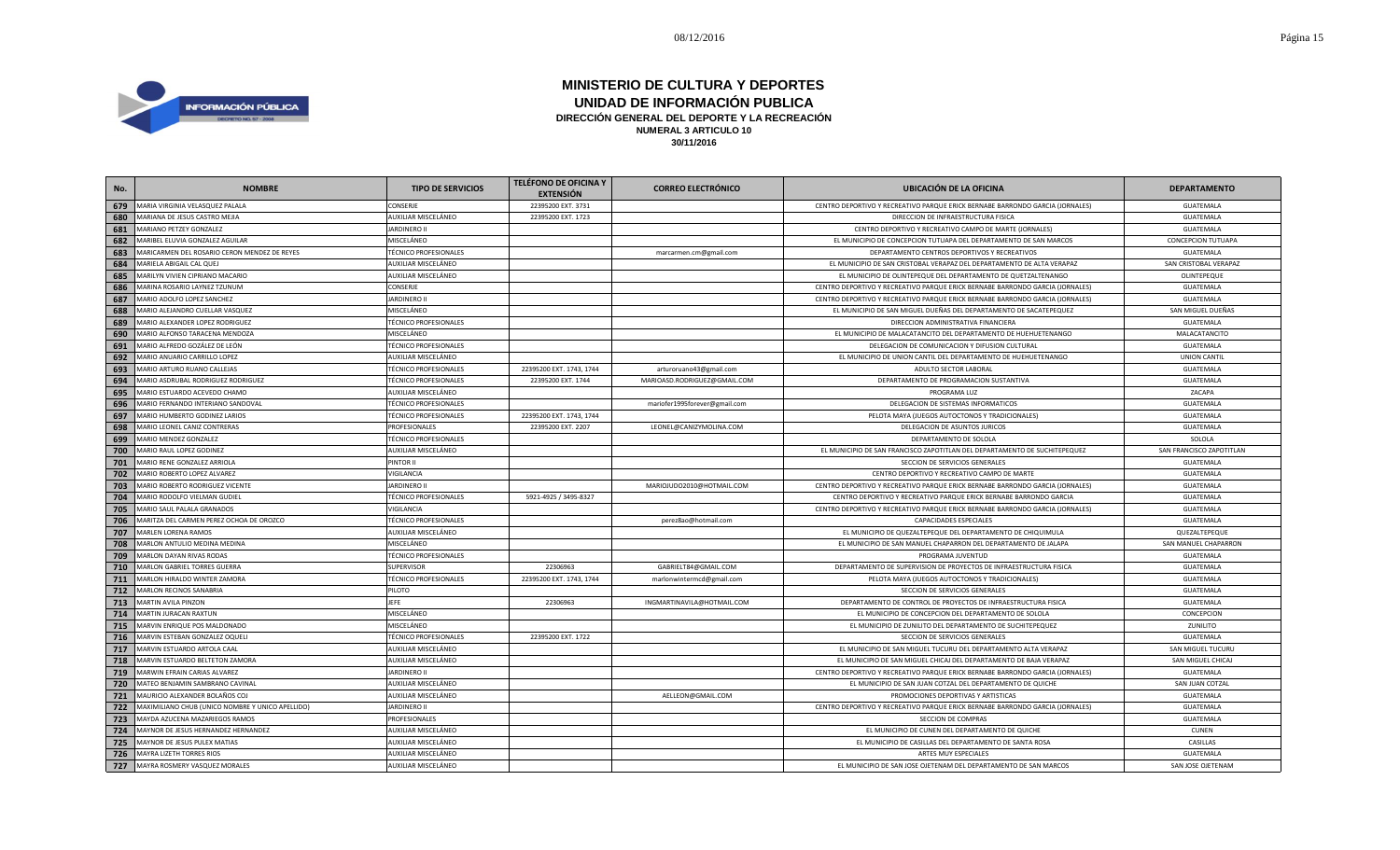

| No. | <b>NOMBRE</b>                             | <b>TIPO DE SERVICIOS</b>                        | <b>TELÉFONO DE OFICINA Y</b><br><b>EXTENSIÓN</b> | <b>CORREO ELECTRÓNICO</b>          | <b>UBICACIÓN DE LA OFICINA</b>                                                | <b>DEPARTAMENTO</b>       |
|-----|-------------------------------------------|-------------------------------------------------|--------------------------------------------------|------------------------------------|-------------------------------------------------------------------------------|---------------------------|
| 728 | MELANIE MELISSA MELIA GRIFFITH            | <b>AUXILIAR</b>                                 |                                                  | mela94meelia@gmail.com             | DELEGACION DE SISTEMAS INFORMATICOS                                           | <b>GUATEMALA</b>          |
| 729 | MELISSA IZABEL SANDOVAL DEL CID           | <b>TÉCNICO PROFESIONALES</b>                    |                                                  |                                    | <b>VENTILLA UNICA</b>                                                         | GUATEMALA                 |
| 730 | MELVI ORACIO LOPEZ LOPEZ                  | MISCELÁNEO                                      |                                                  |                                    | EL MUNICIPIO DE SAN GABRIEL DEL DEPARTAMENTO DE SUCHITEPEQUEZ                 | <b>SAN GABRIEL</b>        |
| 731 | MELVI PATRICIA CHACON ALMEDA              | <b>CONSERJE</b>                                 | 2474-6608                                        |                                    | SECCION DE SERVICIOS GENERALES                                                | GUATEMALA                 |
| 732 | MELVIN GABRIEL GARCIA ALVARADO            | ASISTENTE                                       | 22395200 EXT. 1747                               | melvingarcia2014@hotmail.com       | SECCION DE COMPRAS                                                            | <b>GUATEMALA</b>          |
| 733 | MELVIN GIOVANNI MUL ALEJA                 | MISCELÁNEO                                      |                                                  |                                    | EL MUNICIPIO DE CANTEL DEL DEPARTAMENTO DE QUETZALTENANGO                     | CANTEL                    |
| 734 | MIGUEL ALFREDO GRANADOS PIVARAL           | AUXILIAR MISCELÁNEO                             |                                                  |                                    | ARTES MUY ESPECIALES                                                          | GUATEMALA                 |
| 735 | MIGUEL ANGEL BARILLAS FELIPE              | AUXILIAR MISCELÁNEO                             |                                                  |                                    | EL MUNICIPIO DE SAN RAFAEL INDEPENDENCIA DEL DEPARTAMENTO DE HUEHUETENANGO    | SAN RAFAEL INDEPENDENCIA  |
| 736 | MIGUEL ANGEL MAYEN LOPEZ                  | <b>JARDINERO II</b>                             |                                                  |                                    | CENTRO DEPORTIVO Y RECREATIVO PARQUE ERICK BERNABE BARRONDO GARCIA (JORNALES) | <b>GUATEMALA</b>          |
| 737 | MIGUEL ANTONIO CHICOJ ARRIAGA             | MISCELÁNEO                                      |                                                  |                                    | EL MUNICIPIO DE SANTA BARBARA DEL DEPARTAMENTO DE SUCHITEPEQUEZ               | <b>SANTA BARBARA</b>      |
| 738 | MIGUEL JOSE EMILIO DE LEON MARTINEZ       | AUXILIAR MISCELÁNEO                             |                                                  | maic_m15@hotmail.com               | EL MUNICIPIO DE SAN RAFAEL PETZAL DEL DEPARTAMENTO DE HUEHUETENANGO           | SAN RAFAEL PETZAL         |
| 739 | MIGUEL JOSE GONZALEZ MENDOZA              | <b>TÉCNICO PROFESIONALES</b>                    |                                                  |                                    | <b>EVENTOS ESPECIALES</b>                                                     | GUATEMALA                 |
| 740 | MILADY CLAIRE LOPEZ ALEGRIA               | <b>ASISTENTE</b>                                | 22395200 EXT. 2206                               | LOPEZMILADY@HOTMAIL.COM            | SECCION DE COMPRAS                                                            | GUATEMALA                 |
| 741 | MILDRED ENEYDA CANEL OSORIO               | <b>TÉCNICO PROFESIONALES</b>                    |                                                  | mildred.e.canel@gmail.com          | DEPARTAMENTO ADMINISTRATIVO                                                   | GUATEMALA                 |
| 742 | MILDRED GRICELDA CASTELLANOS VALDEZ       | AUXILIAR MISCELÁNEO                             |                                                  |                                    | EL MUNICIPIO DE TACTIC DEL DEPARTAMENTO DE ALTA VERAPAZ                       | <b>TACTIC</b>             |
| 743 | MILTON ADOLFO COTILL SOSA                 | AUXILIAR MISCELÁNEO                             |                                                  |                                    | EL MUNICIPIO DE SAN MIGUEL PANAN DEL DEPARTAMENTO DE SUCHITEPEQUEZ            | SAN MIGUEL PANAN          |
| 744 | MILTON ANTONIO RIVERA AJ                  | AUXILIAR MISCELÁNEO                             |                                                  |                                    | DESPACHO VICEMINISTERIAL                                                      | GUATEMALA                 |
| 745 | MILTON OMAR BOROR GARCIA                  | MISCELÁNEO                                      |                                                  |                                    | <b>GRUPO PIRAMIDE</b>                                                         | GUATEMALA                 |
| 746 | MIRIAM AIDA ZECEÑA URZUA                  | SUBJEFE DE DEPARTAMENTO<br>SUSTANTIVO II (0000) |                                                  |                                    | CENTRO DEPORTIVO Y RECREATIVO CAMPO DE MARTE                                  | <b>GUATEMALA</b>          |
| 747 | MIRIAM ANDREA VALDEZ TRUJILLO             | AUXILIAR MISCELÁNEO                             |                                                  |                                    | ADULTO SECTOR LABORAL                                                         | GUATEMALA                 |
| 748 | MIRIAM ANGELICA VARELA ALEGRIA            | <b>TÉCNICO PROFESIONALES</b>                    | 23341783                                         |                                    | CENTRO DEPORTIVO Y RECREATIVO CAMPO DE MARTE                                  | GUATEMALA                 |
| 749 | MIRIAM ELIZABETH ELIAS                    | <b>TÉCNICO PROFESIONALES</b>                    | 22395200 EXT. 1743, 1744                         | elizabetheliasbh6@gmail.com        | PROGRAMA NIÑEZ                                                                | GUATEMALA                 |
| 750 | MIRIAM JUDITH SOSA SUAZO                  | <b>CONSERJE</b>                                 |                                                  |                                    | SECCION DE SERVICIOS GENERALES                                                | <b>GUATEMALA</b>          |
| 751 | MIRIAM YOLANDA GARCIA GOMEZ               | <b>TÉCNICO PROFESIONALES</b>                    | 22395200 EXT. 1743, 1744                         | yoli-gomez@live.com                | ADULTO SECTOR LABORAL                                                         | <b>GUATEMALA</b>          |
| 752 | MIRNA ARACELY HERNANDEZ MORALES           | <b>TÉCNICO PROFESIONALES</b>                    | 22395200 EXT. 1743, 1744                         | aracely.hernandezmorales@gmail.com | ADULTO MAYOR (ADULTO MAYOR)                                                   | <b>GUATEMALA</b>          |
| 753 | MIRNA GUILLERMINA RAFAEL LATZ             | <b>TÉCNICO PROFESIONALES</b>                    |                                                  | migui_rafael@hotmail.com           | CENTRO DEPORTIVO Y RECREATIVO PARQUE ERICK BERNABE BARRONDO GARCIA (JORNALES) | GUATEMALA                 |
| 754 | MIRNA IRASEMA SILIEZAR TELLO DE JOM       | PROCURADOR JURÍDICO                             | 22395200 EXT. 1720                               | MIRASITT2908@HOTMAIL.COM           | DELEGACION DE ASUNTOS JURICOS                                                 | GUATEMALA                 |
| 755 | MIRNA LETICIA ROSA Y ROSA                 | <b>CONSERJE</b>                                 | 22395200 EXT. 3731                               |                                    | CENTRO DEPORTIVO Y RECREATIVO PARQUE ERICK BERNABE BARRONDO GARCIA (JORNALES) | GUATEMALA                 |
| 756 | MIRNA LILIANA MARROQUIN TRIGUEROS         | <b>ASISTENTE</b>                                |                                                  | liliantrigueros2013@gmail.com      | SECCION DE SERVICIOS GENERALES                                                | GUATEMALA                 |
| 757 | MISHELLE MARIANE LOZANO GODINEZ           | AUXILIAR MISCELÁNEO                             |                                                  |                                    | EL MUNICIPIO DE FLORES COSTA CUCA DEL DEPARTAMENTO DE QUETZALTENANGO          | <b>FLORES COSTA CUCA</b>  |
| 758 | MONICA AMABILIA MENDIZABAL ACEVEDO        | <b>TÉCNICO PROFESIONALES</b>                    | 22395200 EXT. 1743, 1744                         | LUISONEA@HOTMAIL.COM               | CENTRO DEPORTIVO Y RECREATIVO PARQUE ERICK BERNABE BARRONDO GARCIA (JORNALES) | GUATEMALA                 |
| 759 | MONICA JUDITH ORTIZ SAGASTUME             | <b>TÉCNICO PROFESIONALES</b>                    | 22395200 EXT. 2219                               | ORTIZ.MONICA14@GMAIL.COM           | DELEGACION DE COMUNICACION Y DIFUSION CULTURAL                                | <b>GUATEMALA</b>          |
| 760 | MONICA LUCIA ABREGO JACOBO                | <b>TÉCNICO PROFESIONALES</b>                    | 22395200 EXT. 1738                               | MONICALUCIAABREGO@GMAIL.COM        | DEPARTAMENTO DE ARCHIVO                                                       | GUATEMALA                 |
| 761 | MONICA TERESA LOPEZ FLORES                | AUXILIAR MISCELÁNEO                             |                                                  |                                    | EL MUNICIPIO DE AMATITLAN DEL DEPARTAMENTO DE GUATEMALA                       | AMATITLAN                 |
| 762 | MYNOR ENRIQUE PEREZ POPOLA                | AUXILIAR MISCELÁNEO                             |                                                  |                                    | EL MUNICIPIO DE PATULUL DEL DEPARTAMENTO DE SUCHITEPEQUEZ                     | PATULUL                   |
| 763 | MYNOR ESTUARDO DOMINGUEZ ESTRADA          | <b>TÉCNICO PROFESIONALES</b>                    |                                                  | MYNORDOMINGUEZ2000@GMAIL.COM       | CENTRO DEPORTIVO Y RECREATIVO PARQUE ERICK BERNABE BARRONDO GARCIA (JORNALES) | GUATEMALA                 |
| 764 | MYNOR JOEL MARROQUIN RAMIREZ              | PROFESIONALES                                   |                                                  |                                    | SERVICIO CIVICO                                                               | GUATEMALA                 |
| 765 | MYNOR STEVEN ORDOÑEZ GOMEZ                | <b>TÉCNICO PROFESIONALES</b>                    | 22395200 EXT. 3731                               | mynor_steven@hotmail.com           | DELEGACION DE PLANIFICACION Y MODERNIZACION                                   | GUATEMALA                 |
| 766 | MYRNA RUTH MELENDEZ LEMUS DE LESAGE       | <b>TÉCNICO PROFESIONALES</b>                    | 22395200 EXT. 1743, 1744                         | mirnamelendezlemus@gmail.com       | ADULTO SECTOR LABORAL                                                         | GUATEMALA                 |
| 767 | NANCY CORINA TORRES MARTINEZ              | MISCELÁNEO                                      |                                                  |                                    | EL MUNICIPIO DE SAN PABLO DEL DEPARTAMENTO DE SAN MARCOS                      | <b>SAN PABLO</b>          |
| 768 | NANCY JULISSA GALICIA LAZARO              | AUXILIAR MISCELÁNEO                             |                                                  |                                    | EL MUNICIPIO DE POPTUN DEL DEPARTAMENTO DE PETEN                              | POPTUN                    |
| 769 | NANCY MABEL GONZALEZ ALVARADO DE CALDERON | AUXILIAR MISCELÁNEO                             | 23894811                                         | NANCY_210683@HOTMAIL.COM           | SECCION DE ALMACEN                                                            | <b>GUATEMALA</b>          |
| 770 | NANCY MAGNOLIA MOSCOSO OSORIO DE MARTINEZ | TÉCNICO DE ALMACÉN                              | 23894811                                         |                                    | SECCION DE ALMACEN                                                            | GUATEMALA                 |
| 771 | NANCY MARIELA MONROY VASQUEZ              | MISCELÁNEO                                      |                                                  |                                    | EL MUNICIPIO DE SAN PEDRO AYAMPUC DEL DEPARTAMENTO DE GUATEMALA               | SAN PEDRO AYAMPUC         |
| 772 | NATALI YOLANDA ISABEL MENDEZ ALMENDARES   | AUXILIAR MISCELÁNEO                             |                                                  |                                    | CENTRO DEPORTIVO Y RECREATIVO PARQUE ERICK BERNABE BARRONDO GARCIA (JORNALES) | <b>GUATEMALA</b>          |
| 773 | NEHEMIAS JONATAN SANDOVAL RABANALES       | PROFESIONALES                                   |                                                  |                                    | DEPARTAMENTO DE SAN MARCOS                                                    | <b>SAN MARCOS</b>         |
| 774 | NELSON EDUARDO ROMERO LOPEZ               | AUXILIAR MISCELÁNEO                             |                                                  |                                    | EL MUNICIPIO DE CONCEPCION CHIQUIRICHAPA DEL DEPARTAMENTO DE QUETZALTENANGO   | CONCEPCION CHIQUIRICHAAPA |
| 775 | NELSON OVANDO CARINO CHOC                 | AUXILIAR MISCELÁNEO                             |                                                  |                                    | EL MUNICIPIO DE PATZICIA DEL DEPARTAMENTO DE CHIMALTENANGO                    | PATZICIA                  |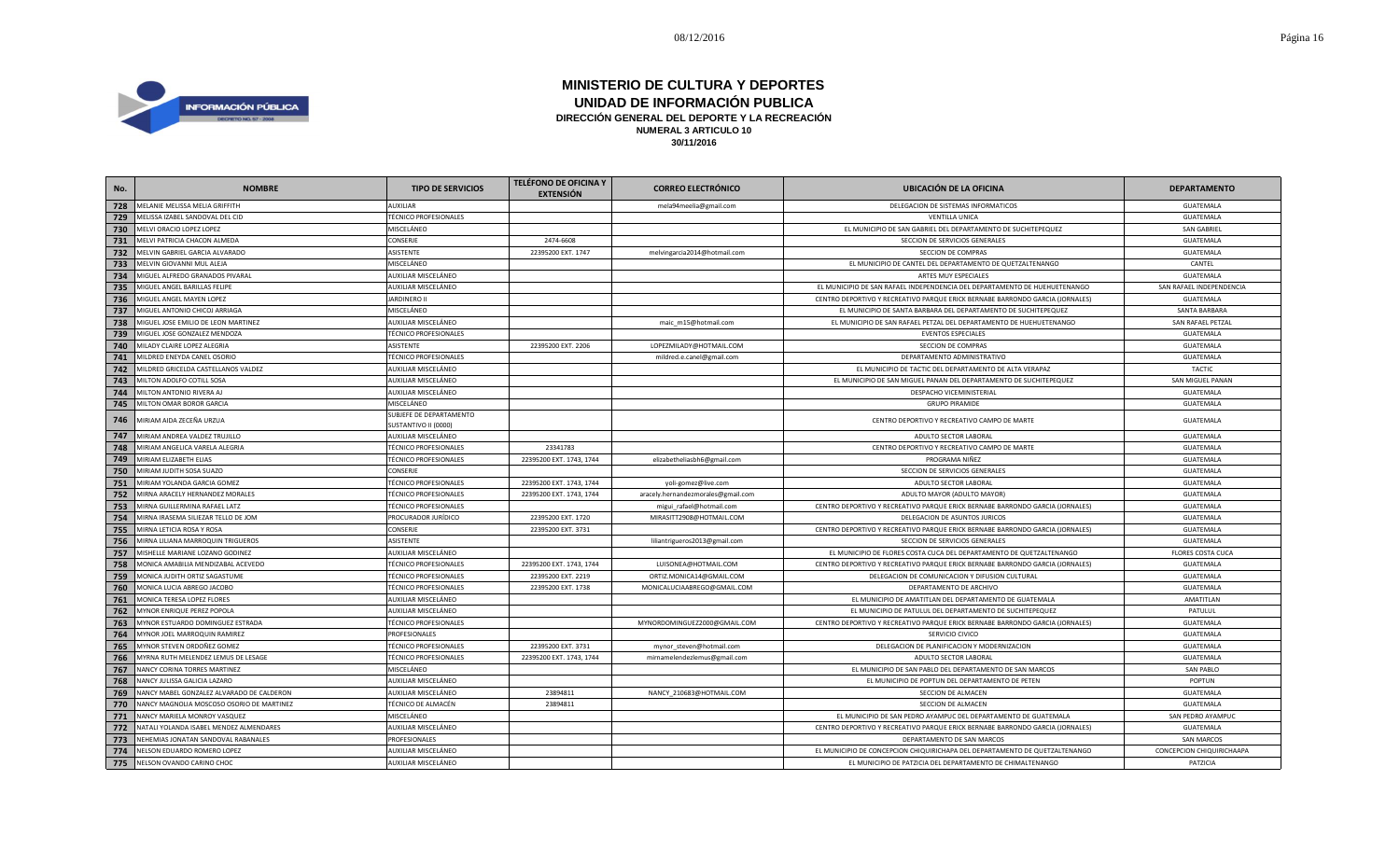

| No. | <b>NOMBRE</b>                             | <b>TIPO DE SERVICIOS</b>         | <b>TELÉFONO DE OFICINA Y</b><br><b>EXTENSIÓN</b> | <b>CORREO ELECTRÓNICO</b>  | <b>UBICACIÓN DE LA OFICINA</b>                                                | <b>DEPARTAMENTO</b>            |
|-----|-------------------------------------------|----------------------------------|--------------------------------------------------|----------------------------|-------------------------------------------------------------------------------|--------------------------------|
| 776 | NERY ELIUD ACHE GIRON                     | AUXILIAR MISCELÁNEO              |                                                  |                            | DEPARTAMENTO DE ARCHIVO                                                       | <b>GUATEMALA</b>               |
| 777 | NERY FRANCISCO BAJAN RAMOS                | AUXILIAR MISCELÁNEO              |                                                  |                            | PROGRAMA LUZ                                                                  | PROGRAMA LUZ ANTIGUA GUATEMALA |
| 778 | NERY JOEL TZIC BATZ                       | AUXILIAR MISCELÁNEO              |                                                  |                            | EL MUNICIPIO DE SAN BARTOLO DEL DEPARTAMENTO DE TOTONICAPAN                   | <b>SAN BARTOLO</b>             |
| 779 | <b>NERY MORALES ORTIZ</b>                 | CONSERJE                         |                                                  |                            | CENTRO DEPORTIVO Y RECREATIVO CAMPOS DEL ROOSEVELT (JORNALES)                 | GUATEMALA                      |
| 780 | NERY ROBERTO BARRERA PAIZ                 | <b>JARDINERO II</b>              |                                                  |                            | SECCION DE SERVICIOS GENERALES                                                | GUATEMALA                      |
| 781 | NESTOR AROLDO MORALES MORALES             | AUXILIAR MISCELÁNEO              |                                                  |                            | EL MUNICIPIO DE PALESTINA DE LOS ALTOS DEL DEPARTAMENTO DE QUETZALTENANGO     | PALESTINA DE LOS ALTOS         |
| 782 | NESTOR STIVEN LOPEZ RODAS                 | MISCELÁNEO                       |                                                  |                            | EL MUNICIPIO DE TUMBADOR DEL DEPARTAMENTO DE SAN MARCOS                       | TUMBADOR                       |
| 783 | NIDIA MARLENI GONZALEZ REYES              | <b>TÉCNICO PROFESIONALES</b>     |                                                  |                            | DIRECCION DE AREAS SUSTANTIVAS                                                | GUATEMALA                      |
| 784 | NIDIA NINNETTE SALGUERO ALVAREZ           | CONSERJE                         |                                                  |                            | CENTRO DEPORTIVO Y RECREATIVO CAMPO DE MARTE (JORNALES)                       | GUATEMALA                      |
| 785 | NILSEN ELJAER ALDANA SALAZAR              | AUXILIAR MISCELÁNEO              |                                                  |                            | EL MUNICIPIO DE CIUDAD VIEJA DEL DEPARTAMENTO DE SACATEPEQUEZ                 | CIUDAD VIEJA                   |
| 786 | NOHELIA ESPERANZA MORAN YANES DE VILLALTA | <b>TÉCNICO PROFESIONALES</b>     | 2474-6608                                        | jvillaltamoran@yahoo.com   | CENTRO DEPORTIVO Y RECREATIVO PARQUE ERICK BERNABE BARRONDO GARCIA            | GUATEMALA                      |
| 787 | NORA LIZET PEÑA AGUILAR                   | CONSERJE                         |                                                  |                            | CENTRO DEPORTIVO Y RECREATIVO PARQUE ERICK BERNABE BARRONDO GARCIA (JORNALES) | GUATEMALA                      |
| 788 | NORA YUVIZA DEL CID YANES                 | AUXILIAR MISCELÁNEO              |                                                  |                            | EL MUNICIPIO DE MONJAS DEL DEPARTAMENTO DE JALAPA                             | <b>MONJAS</b>                  |
| 789 | NORMAN CAIN HERNANDEZ PEÑA                | <b>JARDINERO II</b>              | 22395200 EXT. 3731                               |                            | CENTRO DEPORTIVO Y RECREATIVO PARQUE ERICK BERNABE BARRONDO GARCIA (JORNALES) | <b>GUATEMALA</b>               |
| 790 | NORMAN DUGLAS TELEGUARIO SOSA             | AUXILIAR MISCELÁNEO              |                                                  |                            | EL MUNICIPIO DE SANTA MARIA VISITACION DEL DEPARTAMENTO DE SOLOLA             | SANTA MARIA VISITACION         |
| 791 | NORMILDA BARRIENTOS ORELLANA              | CONSERJE                         |                                                  |                            | CENTRO DEPORTIVO Y RECREATIVO CAMPO DE MARTE (JORNALES)                       | GUATEMALA                      |
| 792 | OBDULIO PEREZ GONZALEZ                    | PEÓN VIGILANTE V                 |                                                  |                            | CENTRO DEPORTIVO Y RECREATIVO GERONA                                          | GUATEMALA                      |
| 793 | OCTAVIANO AQUINO ZEPEDA                   | MISCELÁNEO                       |                                                  |                            | EL MUNICIPIO DE SAN JUAN TECUACO DEL DEPARTAMENTO DE SANTA ROSA               | SAN JUAN TECUACO               |
| 794 | ODALIA YAMILET BARRIOS BARRIOS            | AUXILIAR MISCELÁNEO              |                                                  |                            | EL MUNICIPIO RIO BLANCO DEL DEPARTAMENTO DE SAN MARCOS                        | <b>RIO BLANCO</b>              |
| 795 | ODILIA FRANCISCA CHUC AMBROSIO            | AUXILIAR MISCELÁNEO              |                                                  |                            | EL MUNICIPIO DE TOTONICAPAN DEL DEPARTAMENTO DE TOTONICAPAN                   | TOTONICAPAN                    |
| 796 | OLGA FRANCISCA POCON GARCIA               | <b>TÉCNICO PROFESIONALES</b>     | 22395200 EXT. 1743, 1744                         | nicolaspocon1@gmail.com    | CAPACIDADES ESPECIALES                                                        | GUATEMALA                      |
| 797 | OLGA LIDIA CASTILLO GUTIERREZ             | <b>TÉCNICO PROFESIONALES</b>     | 5921-4925 / 3495-8327                            | olgacastillo1968@gmail.com | CENTRO DEPORTIVO Y RECREATIVO CAMPOS DEL ROOSEVELT                            | GUATEMALA                      |
| 798 | OLGA MARINA GONZALEZ MARIN DE STEINLE     | TÉCNICO PROFESIONALES            | 22395200 EXT. 1719                               | OLGADESTEINLE@YAHOO.COM    | CENTRO DEPORTIVO Y RECREATIVO CAMPOS DEL ROOSEVELT                            | GUATEMALA                      |
| 799 | OLGA MARINA PAZ DE GALINDO                | <b>TÉCNICO PROFESIONALES</b>     | 22383030                                         | shirleymgalindo@yahoo.com  | CENTRO DEPORTIVO Y RECREATIVO GERONA                                          | GUATEMALA                      |
| 800 | OLGA NINETH ORTIZ REYES DE SANTOS         | CONSERJERÍA Y ACTIVIDADES AFINES |                                                  |                            | CENTRO DEPORTIVO Y RECREATIVO CAMPOS DEL ROOSEVELT (JORNALES)                 | GUATEMALA                      |
| 801 | <b>OLIVER LOPEZ GONZALEZ</b>              | ASISTENTE                        |                                                  | sebastiangus16@gmail.com   | DELEGACION DE RECURSOS HUMANOS                                                | GUATEMALA                      |
| 802 | OLIVIA ESPAÑA GALLARDO                    | ASISTENTE                        |                                                  | olyespana@yahoo.com        | DEPARTAMENTO DE PROGRAMACION SUSTANTIVA                                       | GUATEMALA                      |
| 803 | ORWILLE OTILIO FLORES ZETINA              | AUXILIAR MISCELÁNEO              |                                                  |                            | EL MUNICIPIO DE SAYAXCHE DEL DEPARTAMENTO DE PETEN                            | SAYAXCHE                       |
| 804 | OSBERTO JOSE ALFREDO COLOP ALEJA          | MISCELÁNEO                       |                                                  |                            | EL MUNICIPIO DE SALCAJA DEL DEPARTAMENTO DE QUETZALTENANGO                    | SALCAJA                        |
| 805 | OSCAR EDUARDO VANEGAS MATUS               | MISCELÁNEO                       |                                                  |                            | EL MUNICIPIO DE SAN JOSE DEL DEPARTAMENTO DE PETEN                            | <b>SAN JOSE</b>                |
| 806 | OSCAR ENRIQUE SANCHEZ RIVAS               | <b>TÉCNICO PROFESIONALES</b>     |                                                  | oesanchez55@hotmail.com    | CENTRO DEPORTIVO Y RECREATIVO CAMPOS DEL ROOSEVELT                            | <b>GUATEMALA</b>               |
| 807 | OSCAR FERNANDO GARCIA AYALA               | <b>TÉCNICO PROFESIONALES</b>     | 22395200 EXT. 1719                               | OSCARAYALA89@GMAIL.COM     | DELEGACION DE SISTEMAS INFORMATICOS                                           | GUATEMALA                      |
| 808 | OSCAR FERNANDO SEGURA MORALES             | <b>TÉCNICO PROFESIONALES</b>     |                                                  |                            | DEPARTAMENTO DE CHIQUIMULA                                                    | CHIQUIMULA                     |
| 809 | OSCAR HENRY MAURICIO SHUTUC               | JEFE INTERINO                    | 22395200 EXT. 1723                               | HENMAU@GMAIL.COM           | DEPARTAMENTO DE SUPERVISION DE PROYECTOS DE INFRAESTRUCTURA FISICA            | GUATEMALA                      |
| 810 | OSCAR JOZSEF BRAN RIVAS                   | AUXILIAR MISCELÁNEO              |                                                  |                            | PROGRAMA LUZ                                                                  | SANTA CATARINA OINULA          |
| 811 | OSCAR JULIO CUMES SIMON                   | AUXILIAR MISCELÁNEO              |                                                  |                            | EL MUNICIPIO DE SAN JOSE POAQUIL DEL DEPARTAMENTO DE CHIMALTENANGO            | SAN JOSE POAQUIL               |
| 812 | OSCAR LEONEL LOPEZ HERNANDEZ              | VIGILANCIA                       |                                                  |                            | CENTRO DEPORTIVO Y RECREATIVO PARQUE ERICK BERNABE BARRONDO GARCIA (JORNALES) | GUATEMALA                      |
| 813 | OSCAR LEONEL PIXTUN CURUP                 | AUXILIAR MISCELÁNEO              |                                                  |                            | CENTRO DEPORTIVO Y RECREATIVO CAMPOS DEL ROOSEVELT (JORNALES)                 | GUATEMALA                      |
| 814 | OSCAR RENE BARREDA ALVARADO               | <b>JARDINERO II</b>              |                                                  |                            | CENTRO DEPORTIVO Y RECREATIVO CAMPOS DEL ROOSEVELT (JORNALES)                 | GUATEMALA                      |
| 815 | OSIEL ANANIAS SALCEDO AJUALIP             | <b>TÉCNICO PROFESIONALES</b>     |                                                  |                            | PELOTA MAYA (JUEGOS AUTOCTONOS Y TRADICIONALES)                               | COBAN                          |
| 816 | OSVALDO ADOLFO DUBON                      | AUXILIAR MISCELÁNEO              | 22395200 EXT. 1743, 1744                         |                            | PROMOCIONES DEPORTIVAS Y ARTISTICAS                                           | GUATEMALA                      |
| 817 | OSVALDO ISMAEL DIAZ MENDEZ                | MISCELÁNEO                       |                                                  |                            | EL MUNICIPIO DE SAN MIGUEL SIGUILA DEL DEPARTAMENTO DE QUETZALTENANGO         | SAN MIGUEL SIGUILA             |
| 818 | OTTO DANILO TOLEDO MARTINEZ               | <b>JARDINERO II</b>              |                                                  |                            | CENTRO DEPORTIVO Y RECREATIVO GERONA                                          | GUATEMALA                      |
| 819 | OTTO GERARDO KROELL MERIDA                | <b>TÉCNICO PROFESIONALES</b>     |                                                  |                            | PROGRAMA LUZ                                                                  | GUATEMALA                      |
| 820 | OTTO PABLO MENDEZ CABALLEROS              | <b>TÉCNICO PROFESIONALES</b>     | 22395200 EXT. 1743, 1744                         | ottopablomc@hotmail.com    | PELOTA MAYA (JUEGOS AUTOCTONOS Y TRADICIONALES)                               | GUATEMALA                      |
| 821 | OTTO RENE CHAVEZ ARREAGA                  | MISCELÁNEO                       |                                                  |                            | EL MUNICIPIO DE SAN MARCOS DEL DEPARTAMENTO DE SAN MARCOS                     | <b>SAN MARCOS</b>              |
| 822 | OVIDIO ANDERSON PEREZ GOMEZ               | AUXILIAR MISCELÁNEO              |                                                  |                            | EL MUNICIPIO DE TEJUTLA DEL DEPARTAMENTO DE SAN MARCOS                        | TEJUTLA                        |
|     | 823 PABLITO ALEXANDER VASQUEZ LOPEZ       | AUXILIAR MISCELÁNEO              |                                                  |                            | EL MUNICIPIO DE SAN ANTONIO HUISTA DEL DEPARTAMENTO DE HUEHUETENANGO          | SAN ANTONIO HUISTA             |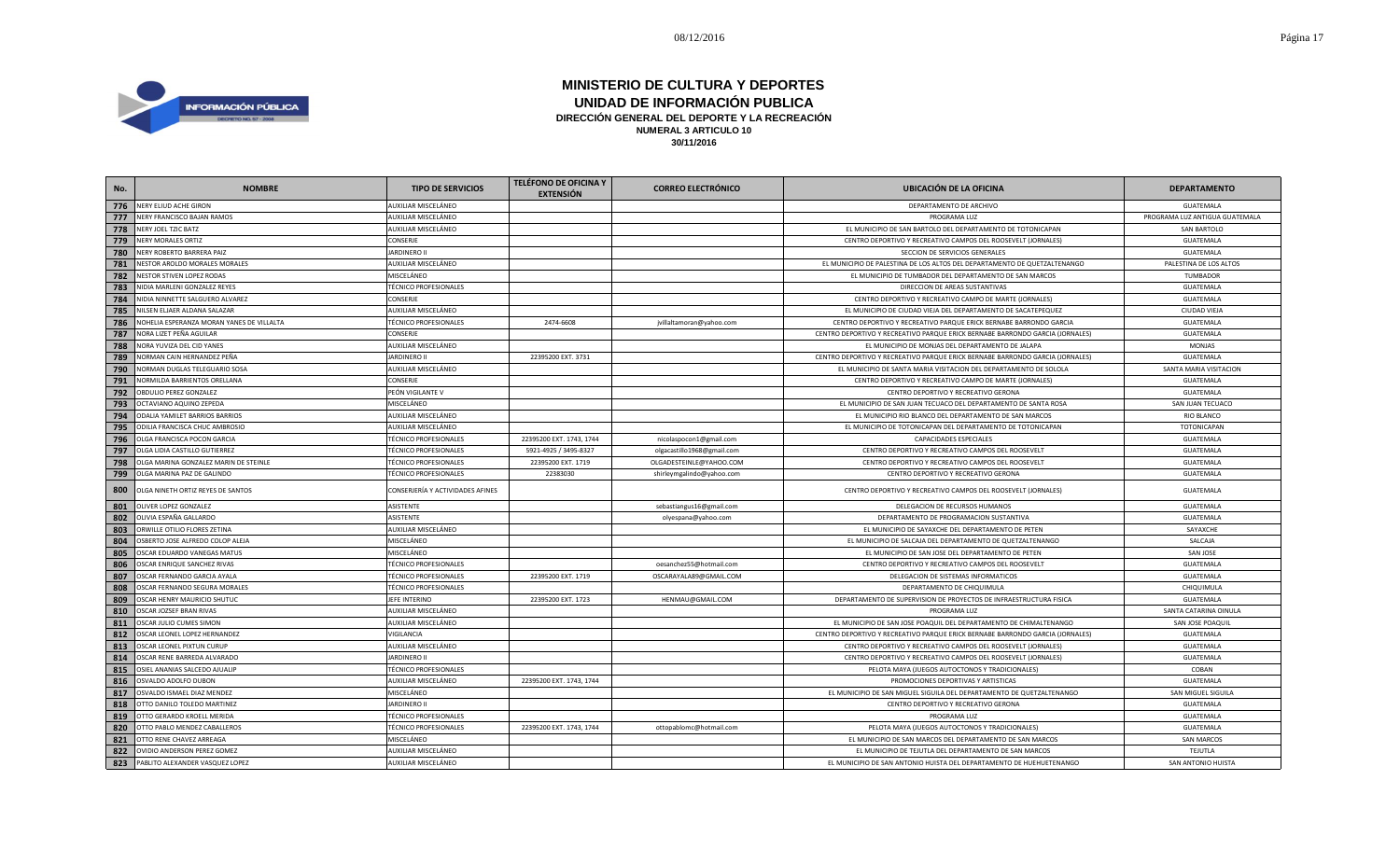

| No. | <b>NOMBRE</b>                              | <b>TIPO DE SERVICIOS</b>     | <b>TELÉFONO DE OFICINA Y</b><br><b>EXTENSIÓN</b> | <b>CORREO ELECTRÓNICO</b>       | <b>UBICACIÓN DE LA OFICINA</b>                                                | <b>DEPARTAMENTO</b>               |
|-----|--------------------------------------------|------------------------------|--------------------------------------------------|---------------------------------|-------------------------------------------------------------------------------|-----------------------------------|
| 824 | PABLO ALEJANDRO VENTURA PEREZ              | PROFESIONALES                |                                                  |                                 | DESPACHO VICEMINISTERIAL                                                      | GUATEMALA                         |
| 825 | PABLO DANIEL CHICOJ CITALAN                | AUXILIAR MISCELÁNEO          |                                                  | pdanielchicoj10@gmail.com       | DEPARTAMENTO DE PROGRAMACION SUSTANTIVA                                       | GUATEMALA                         |
| 826 | PABLO GARCIA CHIQUIVAL                     | <b>JARDINERO II</b>          |                                                  |                                 | CENTRO DEPORTIVO Y RECREATIVO PARQUE ERICK BERNABE BARRONDO GARCIA (JORNALES) | GUATEMALA                         |
| 827 | PABLO RAUL CAAL                            | AUXILIAR MISCELÁNEO          | 22395200 EXT. 1743, 1744                         |                                 | PROMOCIONES DEPORTIVAS Y ARTISTICAS                                           | GUATEMALA                         |
| 828 | PABLO ROBERTO ABRIL NORIEGA                | <b>TÉCNICO PROFESIONALES</b> | 22395200 EXT. 23341783                           | pablink18241@gmail.com          | CENTRO DEPORTIVO Y RECREATIVO CAMPO DE MARTE                                  | GUATEMALA                         |
| 829 | PATRICIA EUNICE SANTIAGO DE LEON           | PROFESIONALES                | 22395200 EXT. 3513                               | eupattysantiago@hotmail.com     | SERVICIO CIVICO                                                               | GUATEMALA                         |
| 830 | PEDRO ANTONIO PINEDA MEJIA                 | MENSAJERO II                 |                                                  |                                 | SECCION DE SERVICIOS GENERALES                                                | GUATEMALA                         |
| 831 | PEDRO DAVID MIRANDA JUAREZ                 | AUXILIAR MISCELÁNEO          |                                                  |                                 | EL MUNICIPIO DE SANTA LUCIA COTZUMALGUAPA DEL DEPARTAMENTO DE ESCUINTLA       | <b>SANTA LUCIA</b>                |
| 832 | PEDRO GASPAR ALVARADO CASIA                | PINTOR II                    |                                                  |                                 | SECCION DE SERVICIOS GENERALES                                                | GUATEMALA                         |
| 833 | PEDRO LISANDRO CALEL APEN                  | AUXILIAR MISCELÁNEO          |                                                  |                                 | EL MUNICIPIO DE SAN JUAN COMALAPA DEL DEPARTAMENTO DE CHIMALTENANGO           | SAN JUAN COMALAPA                 |
| 834 | PETRONILA BOROR SUBUYUJ                    | CONSERJE                     | 23341783                                         |                                 | SECCION DE ALMACEN                                                            | GUATEMALA                         |
| 835 | PIETRO ESTUARDO ZEA LOBOS                  | <b>TÉCNICO PROFESIONALES</b> |                                                  | ZEAPIETRO@YAHOO.COM             | CENTRO DEPORTIVO Y RECREATIVO PARQUE ERICK BERNABE BARRONDO GARCIA            | GUATEMALA                         |
| 836 | PRISCILLA MARIE MENDEZ CORTEZ DE ILLESCAS  | <b>TÉCNICO PROFESIONALES</b> |                                                  |                                 | DELEGACION DE RECURSOS HUMANOS                                                | GUATEMALA                         |
| 837 | PROSPERO DAVID CASTRO PEREZ                | AUXILIAR MISCELÁNEO          |                                                  |                                 | PROGRAMA LUZ                                                                  | GUATEMALA                         |
| 838 | QUENDRA YOMIRA ESCOBAR GARCIA              | AUXILIAR MISCELÁNEO          |                                                  |                                 | EL MUNICIPIO DE SAN JOSE ACATEMPA DEL DEPARTAMENTO DE JUTIAPA                 | SAN JOSE ACATEMPA                 |
| 839 | RÁFAEL CRISANTO GALEANO XOL                | <b>TÉCNICO PROFESIONALES</b> |                                                  |                                 | SECCION DE SERVICIOS GENERALES                                                | GUATEMALA                         |
| 840 | RAFAEL CUBUR BURRION                       | SUPERVISOR                   | 22306963                                         | RAFCING07@YAHOO.COM             | DEPARTAMENTO DE SUPERVISION DE PROYECTOS DE INFRAESTRUCTURA FISICA            | GUATEMALA                         |
| 841 | RAFAEL OLIVA CASASOLA                      | AUXILIAR MISCELÁNEO          |                                                  | rafaelolivacasasola@gmail.com   | EL MUNICIPIO DE GUALAN DEL DEPARTAMENTO DE ZACAPA                             | GUALAN                            |
| 842 | RAFAELA CANEL CULAJAY                      | PROFESIONALES                |                                                  | ligdarafaelacanel@hotmail.com   | DELEGACION DE ASUNTOS JURICOS                                                 | GUATEMALA                         |
| 843 | RAMIRO LUCAS VELASQUEZ                     | CONSERJE                     |                                                  |                                 | CENTRO DEPORTIVO Y RECREATIVO CAMPO DE MARTE (JORNALES)                       | GUATEMALA                         |
| 844 | REBECA BALBINA ESCOBAR CASTILLO            | AUXILIAR                     | 22395200 EXT. 1708                               | REBEKSCOBAR@YAHOO.COM           | CENTRO DEPORTIVO Y RECREATIVO CAMPO DE MARTE (JORNALES)                       | GUATEMALA                         |
| 845 | REGINA MONTEPEQUE CARIAS                   | CONSERJE                     |                                                  |                                 | CENTRO DEPORTIVO Y RECREATIVO PARQUE ERICK BERNABE BARRONDO GARCIA (JORNALES) | GUATEMALA                         |
| 846 | REINA MAELY CORADO Y CORADO                | <b>TÉCNICO PROFESIONALES</b> | 22395200 EXT. 1744                               | reinacorado@hotmail.com         | DEPARTAMENTO DE PROGRAMACION SUSTANTIVA                                       | GUATEMALA                         |
| 847 | RENATO BERNARDO GONZALEZ MENDEZ            | <b>JARDINERO II</b>          |                                                  |                                 | CENTRO DEPORTIVO Y RECREATIVO CAMPOS DEL ROOSEVELT (JORNALES)                 | GUATEMALA                         |
| 848 | RENE MORAN JOM                             | VIGILANCIA                   |                                                  |                                 | CENTRO DEPORTIVO Y RECREATIVO CAMPOS DEL ROOSEVELT (JORNALES)                 | GUATEMALA                         |
| 849 | RICARDO ALEJANDRO ANLEU MONTOYA            | AUXILIAR MISCELÁNEO          |                                                  |                                 | ARTES MUY ESPECIALES                                                          | GUATEMALA                         |
| 850 | RICARDO ERNESTO MONTENEGRO MENDEZ          | ADMINISTRADOR                | 5921-4925 / 3495-8327                            | RMONTENEGROMENDEZ@YAHOO.ES      | CENTRO DEPORTIVO Y RECREATIVO CAMPOS DEL ROOSEVELT                            | GUATEMALA                         |
| 851 | RICHARD ANTHONY MURALLES DIAZ              | <b>TÉCNICO PROFESIONALES</b> | 22395200 EXT. 1743, 1744                         |                                 | MIMOS RECREATIVOS                                                             | GUATEMALA                         |
| 852 | RIGOBERTO JACINTO BORJA                    | VIGILANCIA                   |                                                  |                                 | CENTRO DEPORTIVO Y RECREATIVO CAMPO DE MARTE                                  | GUATEMALA                         |
| 853 | RIGOBERTO MA CASTILLO                      | PROFESIONALES                | 22395200 EXT. 1747                               | RIGO.MA@HOTMAIL.COM             | DELEGACION DE ASUNTOS JURICOS                                                 | GUATEMALA                         |
| 854 | ROBERTO CARLOS SAMAYOA ALVAREZ             | MISCELÁNEO                   |                                                  |                                 | SECCION DE INVENTARIOS                                                        | GUATEMALA                         |
| 855 | ROBERTO DE LEON GUEVARA                    | <b>TÉCNICO PROFESIONALES</b> | 22395200 EXT. 1743, 1744                         |                                 | ADULTO MAYOR (ADULTO MAYOR)                                                   | GUATEMALA                         |
| 856 | ROBERTO HERNANDEZ BARZANALLANA             | <b>TÉCNICO PROFESIONALES</b> |                                                  |                                 | CENTRO DEPORTIVO Y RECREATIVO CAMPOS DEL ROOSEVELT                            | GUATEMALA                         |
| 857 | ROBERTO JUAREZ SALES                       | JARDINERO II                 |                                                  |                                 | CENTRO DEPORTIVO Y RECREATIVO PARQUE ERICK BERNABE BARRONDO GARCIA (JORNALES) | GUATEMALA                         |
| 858 | ROBIN DAYCONI LOPEZ ROLDAN                 | AUXILIAR MISCELÁNEO          |                                                  |                                 | EL MUNICIPIO DE SANTA ANA HUISTA DEL DEPARTAMENTO DE HUEHUETENANGO            | SANTA ANA HUISTA                  |
| 859 | RODOLFO ESTUARDO IBAÑEZ CABRERA            | JEFE                         | 22395200 EXT. 1708                               | ESTUARDOIBAÑEZCABRERA@GMAIL.COM | SECCION DE CONTABILIDAD                                                       | GUATEMALA                         |
| 860 | RODRIGO EMMANUEL CAMEY MUÑOZ               | CONSERJE                     |                                                  |                                 | DEPARTAMENTO DE PROGRAMACION SUSTANTIVA                                       | GUATEMALA                         |
| 861 | RODUEL ELEOREB CASTRO PEREZ                | AUXILIAR MISCELÁNEO          |                                                  |                                 | PROGRAMA LUZ                                                                  | GUATEMALA                         |
| 862 | ROGER ALBERTO LEMUS MALDONADO              | AUXILIAR MISCELÁNEO          | 22395200 EXT. 1700                               |                                 | DELEGACION DE RECURSOS HUMANOS                                                | GUATEMALA                         |
| 863 | ROMEO MANUEL ESCOBAR CASTILLO              | <b>DIRECTOR</b>              |                                                  | ROMEOESCOBAR08@GMAIL.COM        | DIRECCION DE AREAS SUSTANTIVAS                                                | GUATEMALA                         |
| 864 | RONY ENRIQUE ORTIZ DE LEON                 | <b>TÉCNICO PROFESIONALES</b> |                                                  |                                 | SECCION DE SERVICIOS GENERALES                                                | GUATEMALA                         |
| 865 | RONY FRANCISCO MANFREDO CAMAS              | AUXILIAR MISCELÁNEO          |                                                  |                                 | PROGRAMA LUZ                                                                  | SAN PEDRO SACATEPEQUEZ SAN MARCOS |
| 866 | ROSA ALMA JEANETH GARCIA PACHECO           | AUXILIAR MISCELÁNEO          |                                                  |                                 | EL MUNICIPIO DE SANTA MARIA CHIQUIMULA DEL DEPARTAMENTO DE TOTONICAPAN        | SANTA MARIA CHIQUIMULA            |
| 867 | ROSA AMPARO DEL BUSTO FERNANDEZ DE MORALES | <b>JEFE</b>                  |                                                  |                                 | DEPARTAMENTO DE PROGRAMACION SUSTANTIVA                                       | GUATEMALA                         |
| 868 | ROSA ANGELICA TIÑO LEMUS DE GOMEZ          | AUXILIAR                     | 22395200 EXT. 1722                               | austindanielark@gmail.com       | CENTRO DEPORTIVO Y RECREATIVO CAMPO DE MARTE                                  | GUATEMALA                         |
| 869 | ROSA CONSUELO MORATAYA DE OCHOA            | <b>TÉCNICO PROFESIONALES</b> |                                                  |                                 | CENTRO DEPORTIVO Y RECREATIVO PARQUE ERICK BERNABE BARRONDO GARCIA (JORNALES) | GUATEMALA                         |
| 870 | ROSA EDIXEL BARRERA GARCIA                 | <b>TÉCNICO PROFESIONALES</b> |                                                  |                                 | DEPARTAMENTO DE SANTA ROSA                                                    | <b>SANTA ROSA</b>                 |
| 871 | ROSA ELVIRA LIC VASQUEZ DE PICON           | CONSERJE                     |                                                  | rosalic2009@gmail.com           | DESPACHO VICEMINISTERIAL                                                      | GUATEMALA                         |
| 872 | ROSA JUVENTINA MORALES ARAGON              | <b>JEFE</b>                  | 22510818                                         | ROSAMORALESARAGON@GMAIL.COM     | DEPARTAMENTO DE IMPLEMENTACION DEPORTIVA                                      | GUATEMALA                         |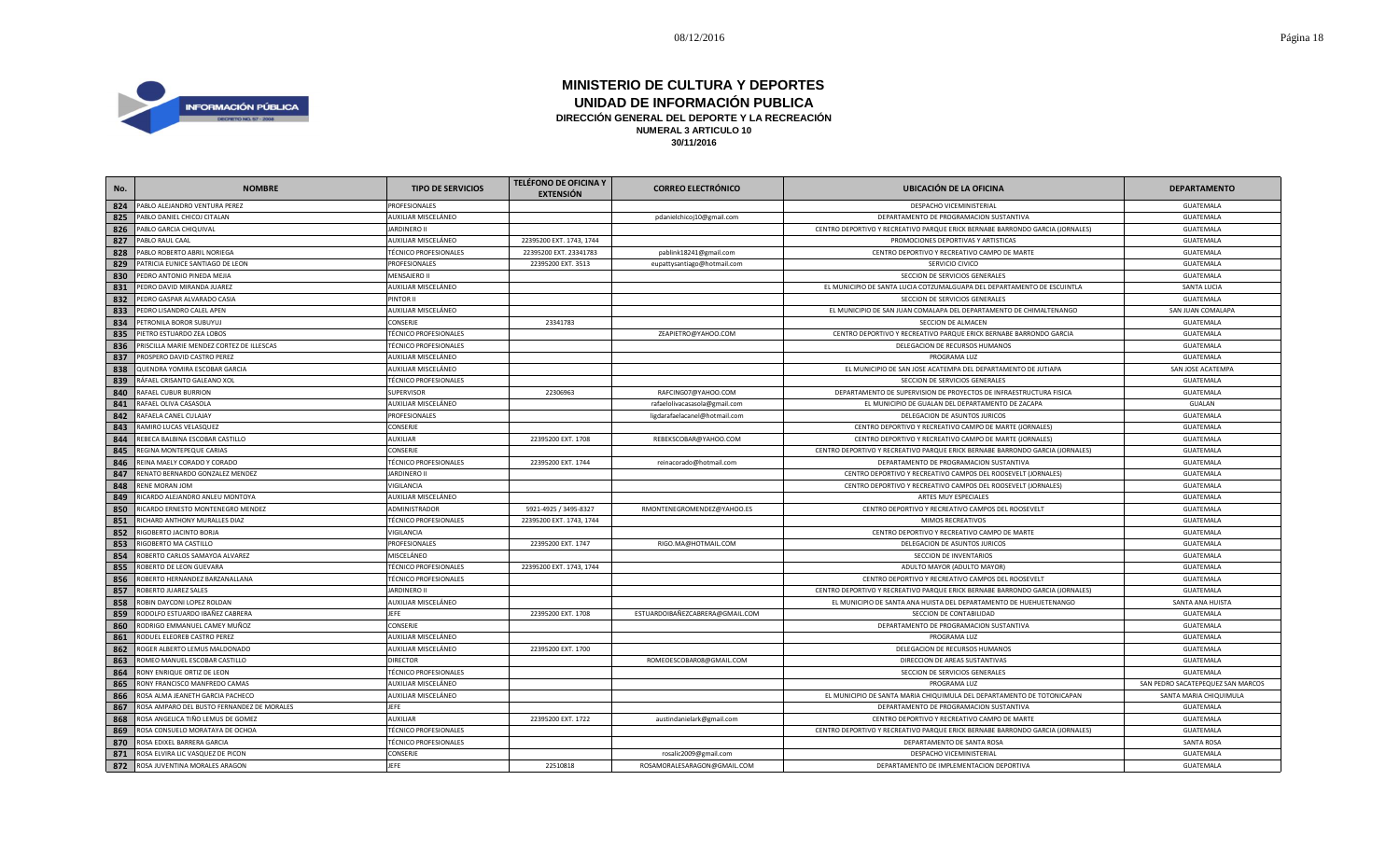

| No. | <b>NOMBRE</b>                               | <b>TIPO DE SERVICIOS</b>                     | <b>TELÉFONO DE OFICINA Y</b><br><b>EXTENSIÓN</b> | <b>CORREO ELECTRÓNICO</b>    | <b>UBICACIÓN DE LA OFICINA</b>                                                | <b>DEPARTAMENTO</b>         |
|-----|---------------------------------------------|----------------------------------------------|--------------------------------------------------|------------------------------|-------------------------------------------------------------------------------|-----------------------------|
| 873 | ROSA LAURA GARCIA RODRIGUEZ                 | AUXILIAR MISCELÁNEO                          |                                                  |                              | PROGRAMA LUZ                                                                  | GUATEMALA                   |
| 874 | ROSA LINDA ESTRADA HERRERA DE GONZALEZ      | TÉCNICO PROFESIONALES                        |                                                  |                              | DELEGACION DE ASUNTOS JURICOS                                                 | GUATEMALA                   |
| 875 | ROSARIO ABIGAIL PU LAYNEZ                   | CONSERJE                                     |                                                  |                              | CENTRO DEPORTIVO Y RECREATIVO PARQUE ERICK BERNABE BARRONDO GARCIA (JORNALES) | <b>GUATEMALA</b>            |
| 876 | ROSSELIN ESMERALDA LOPEZ YAX                | MISCELÁNEO                                   |                                                  |                              | EL MUNICIPIO DE ZUNILITO DEL DEPARTAMENTO DE SUCHITEPEQUEZ                    | ZUNILITO                    |
| 877 | ROYER CONSTANTINO DE LEON ALVAREZ           | <b>JARDINERO II</b>                          |                                                  |                              | CENTRO DEPORTIVO Y RECREATIVO CAMPO DE MARTE                                  | GUATEMALA                   |
| 878 | RUBELSY MIGUEL ESMAYLIN SOHOM GARCIA        | AUXILIAR MISCELÁNEO                          |                                                  |                              | EL MUNICIPIO DE SAN PEDRO LA LAGUNA DEL DEPARTAMENTO DE SOLOLA                | SAN PEDRO LA LAGUNA         |
| 879 | RUBEN ALEJANDRO ARAGON SANCHEZ              | AUXILIAR MISCELÁNEO                          |                                                  |                              | EL MUNICIPIO DE CABAÑAS DEL DEPARTAMENTO DE ZACAPA                            | CABAÑAS                     |
| 880 | RUBEN ALEJANDRO ORELLANA GUERRA             | MISCELÁNEO                                   |                                                  |                              | EL MUNICIPIO DE JALAPA DEL DEPARTAMENTO DE JALAPA                             | <b>JALAPA</b>               |
| 881 | RUBEN ANIBAL LOPEZ RIVAS                    | <b>JARDINERO II</b>                          |                                                  |                              | CENTRO DEPORTIVO Y RECREATIVO PARQUE ERICK BERNABE BARRONDO GARCIA (JORNALES) | GUATEMALA                   |
| 882 | <b>IUBEN MARTINEZ VARGAS</b>                | TÉCNICO PROFESIONALES                        | 22395200 EXT. 1743, 1744                         | vargasf6@hotmail.com         | FESTIVALES DEPORTIVOS Y RECREATIVOS                                           | GUATEMALA                   |
| 883 | RUDDY O'BRYAN LOPEZ BARILLAS                | AUXILIAR MISCELÁNEO                          |                                                  |                              | EL MUNICIPIO DE SANTA CATARINA PINULA DEL DEPARTAMENTO DE GUATEMALA           | SANTA CATARINA PINULA       |
| 884 | <b>RUDY ANDRES GAITAN JIMENEZ</b>           | AUXILIAR MISCELÁNEO                          | 22395200 EXT. 1723                               | FGAITANJIMENEZ@GMAIL.COM     | DIRECCION DE INFRAESTRUCTURA FISICA                                           | GUATEMALA                   |
| 885 | RUPERTA MARISSA TIÑO ZACARIAS               | <b>TÉCNICO PROFESIONALES</b>                 |                                                  |                              | DESPACHO VICEMINISTERIAL                                                      | GUATEMALA                   |
| 886 | RUPERTO CANTE MARTINEZ                      | JARDINERO II                                 |                                                  |                              | CENTRO DEPORTIVO Y RECREATIVO CAMPO DE MARTE (JORNALES)                       | GUATEMALA                   |
| 887 | RUTH BETSABE TUCUBAL TUN DE RAMON           | ASISTENTE                                    | 22395200 EXT. 1723                               | blessing_andemi@hotmail.com  | DEPARTAMENTO DE CONTROL DE PROYECTOS DE INFRAESTRUCTURA FISICA                | GUATEMALA                   |
| 888 | SALVADOR ALVARADO GALIEGO                   | PILOTO                                       |                                                  | esmeralda-keilynn@ootlook.es | SECCION DE SERVICIOS GENERALES                                                | GUATEMALA                   |
| 889 | SALVADOR DIAZ QUIROA                        | DELEGADO DE PLANIFICACIÓN Y<br>MODERNIZACIÓN |                                                  |                              | DELEGACION DE PLANIFICACION Y MODERNIZACION                                   | GUATEMALA                   |
| 890 | SALVADOR PEREZ DEL CID                      | TÉCNICO PROFESIONALES                        | 22395200 EXT. 1708                               | SALVAPE301@GMAIL.COM         | SECCION DE CONTABILIDAD                                                       | GUATEMALA                   |
| 891 | SALVADOR RAMIREZ CRISTAL                    | AUXILIAR MISCELÁNEO                          |                                                  |                              | EL MUNICIPIO DE SANTIAGO ATITLAN DEL DEPARTAMENTO DE SOLOLA                   | SANTIAGO ATITLAN            |
| 892 | SAMUEL MOISES GONZALEZ ARRIOLA              | PINTOR II                                    |                                                  |                              | SECCION DE SERVICIOS GENERALES                                                | GUATEMALA                   |
| 893 | SANDRA ELIZABETH PELAEZ CARDENAS DE BONILLA | MISCELÁNEO                                   |                                                  |                              | EL MUNICIPIO DE SAN RAFAEL PIE DE LA CUESTA DEL DEPARTAMENTO DE SAN MARCOS    | SAN RAFAEL PIE DE LA CUESTA |
| 894 | SANDRA LETICIA CAIXON TOLCHA                | MISCELÁNEO                                   |                                                  |                              | EL MUNICIPIO DE SANTA BARBARA DEL DEPARTAMENTO DE SUCHITEPEQUEZ               | SANTA BARBARA               |
| 895 | SANDRA MARIBEL AJXUP AVILA                  | AUXILIAR MISCELÁNEO                          |                                                  |                              | EL MUNICIPIO DE MOMOSTENANGO DEL DEPARTAMENTO DE TOTONICAPAN                  | MOMOSTENANGO                |
| 896 | SANDRA ZORAIDA VARGAS HERNANDEZ             | <b>TÉCNICO PROFESIONALES</b>                 |                                                  |                              | DIRECCION DE AREAS SUSTANTIVAS                                                | <b>GUATEMALA</b>            |
| 897 | SANTOS CORADO Y CORADO                      | MISCELÁNEO                                   |                                                  |                              | EL MUNICIPIO DE ZAPOTITLAN DEL DEPARTAMENTO DE JUTIAPA                        | ZAPOTITLAN                  |
| 898 | SAYRA VIVIANA JACINTO PORTILLO DE TOCAY     | CONSERJE                                     |                                                  |                              | SECCION DE SERVICIOS GENERALES                                                | GUATEMALA                   |
| 899 | SEBASTIAN ALONZO GARCIA                     | AUXILIAR MISCELÁNEO                          |                                                  |                              | EL MUNICIPIO DE SAN MATEO IXTATAN DEL DEPARTAMENTO DE HUEHUETENANGO           | SAN MATEO IXTATAN           |
| 900 | SELVIN DE JESUS MORALES PASCUAL             | TÉCNICO PROFESIONALES                        | 22395200 EXT. 1743, 1744                         | selvinmorales48@gmail.com    | PROGRAMA JUVENTUD                                                             | GUATEMALA                   |
| 901 | <b>ELVIN LEONEL RIVERA</b>                  | TÉCNICO PROFESIONALES                        |                                                  |                              | SECCION DE SERVICIOS GENERALES                                                | GUATEMALA                   |
| 902 | SELVYN BAVINTON SOLARES ESPINOZA            | <b>TÉCNICO PROFESIONALES</b>                 | 22395200 EXT. 1743, 1744                         |                              | PELOTA MAYA (JUEGOS AUTOCTONOS Y TRADICIONALES)                               | GUATEMALA                   |
| 903 | ELVYN EDUARDO ARDON                         | ASISTENTE                                    |                                                  | selvynardon@gmail.com        | DELEGACION DE RECURSOS HUMANOS                                                | GUATEMALA                   |
| 904 | SERGIO ABELARDO CHINCHILLA PALALA           | <b>JARDINERO I</b>                           | 22395200 EXT. 3731                               |                              | CENTRO DEPORTIVO Y RECREATIVO CAMPO DE MARTE                                  | GUATEMALA                   |
| 905 | ERGIO ALEJANDRO SERRANO COLINDRES           | AUXILIAR MISCELÁNEO                          | 22395200 EXT. 1747                               |                              | SECCION DE COMPRAS                                                            | GUATEMALA                   |
| 906 | SERGIO ALEJANDRO SETT GONZALEZ              | PROFESIONALES                                |                                                  |                              | DIRECCION DE INFRAESTRUCTURA FISICA                                           | GUATEMALA                   |
| 907 | SERGIO AUGUSTO MORALES RODRIGUEZ            | ALBAÑIL V                                    |                                                  |                              | SECCION DE SERVICIOS GENERALES                                                | GUATEMALA                   |
| 908 | SERGIO ESTUARDO IBOY GATICA                 | <b>JARDINERO II</b>                          |                                                  |                              | CENTRO DEPORTIVO Y RECREATIVO PARQUE ERICK BERNABE BARRONDO GARCIA (JORNALES) | GUATEMALA                   |
| 909 | SHEILA GABRIELA GARCIA SOTO                 | SECRETARIA                                   | 22395200 EXT. 1750                               | PRETTY17GARCIA@GMAIL.COM     | SECCION DE CONTABILIDAD                                                       | GUATEMALA                   |
| 910 | SHEYLA MARIA CASTRO QUIÑONEZ                | <b>DIRECTOR</b>                              | 22395200 EXT. 1744                               | sheylacastro1@gmail.com      | CENTRO DEPORTIVO Y RECREATIVO CAMPO DE MARTE                                  | GUATEMALA                   |
| 911 | SIGRID CAROLA PACHECO AGUILAR DE QUINTEROS  | AUXILIAR MISCELÁNEO                          |                                                  |                              | EL MUNICIPIO DE IZTAPA DEL DEPARTAMENTO DE ESCUINTLA                          | <b>IZTAPA</b>               |
| 912 | SILVIA PATRICIA ALVAREZ ORTIZ               | PROFESIONALES                                |                                                  |                              | DELEGACION DE RECURSOS HUMANOS                                                | GUATEMALA                   |
| 913 | SINDY CAROLINA CORTEZ ROJAS                 | SECRETARIA                                   | 22395200 EXT. 3513                               |                              | CENTRO DEPORTIVO Y RECREATIVO PARQUE ERICK BERNABE BARRONDO GARCIA            | GUATEMALA                   |
| 914 | SINDY ROXANA LOPEZ CASTILLO                 | AUXILIAR MISCELÁNEO                          |                                                  |                              | EL MUNICIPIO DE HUEHUETENANGO DEL DEPARTAMENTO DE HUEHUETENANGO               | HUEHUETENANGO               |
| 915 | SONIA NINETH CASTELLANOS MONZON DE HURTARTE | TÉCNICO PROFESIONALES                        | 22395200 EXT. 1700                               | CASTMONSONIA@HOTMAIL.COM     | DEPARTAMENTO DE ARCHIVO                                                       | GUATEMALA                   |
| 916 | SONIA YOLANDA PEREZ GIRON DE ASCHEMBREMER   | SECRETARIA                                   | 22395200 EXT. 1706                               | SONI.GIRON@HOTMAIL.COM       | DIRECCION ADMINISTRATIVA FINANCIERA                                           | GUATEMALA                   |
| 917 | STEVEN ANTONIO ECHEVERRIA LEMUS             | ASISTENTE                                    | 22395200 EXT. 1720                               | SSTEV26@GMAIL.COM            | SECCION DE COMPRAS                                                            | GUATEMALA                   |
| 918 | STEVEN AUGUSTO LOYO CRUZ                    | MISCELÁNEO                                   |                                                  |                              | EL MUNICIPIO DE ZACAPA DEL DEPARTAMENTO DE ZACAPA                             | ZACAPA                      |
| 919 | TANIA ESTHER HERNANDEZ HIDALGO              | AUXILIAR MISCELÁNEO                          |                                                  |                              | ARTES MUY ESPECIALES                                                          | GUATEMALA                   |
| 920 | TERESA MANUELA DIAZ PEREZ                   | CONSERJE                                     |                                                  |                              | SECCION DE SERVICIOS GENERALES                                                | GUATEMALA                   |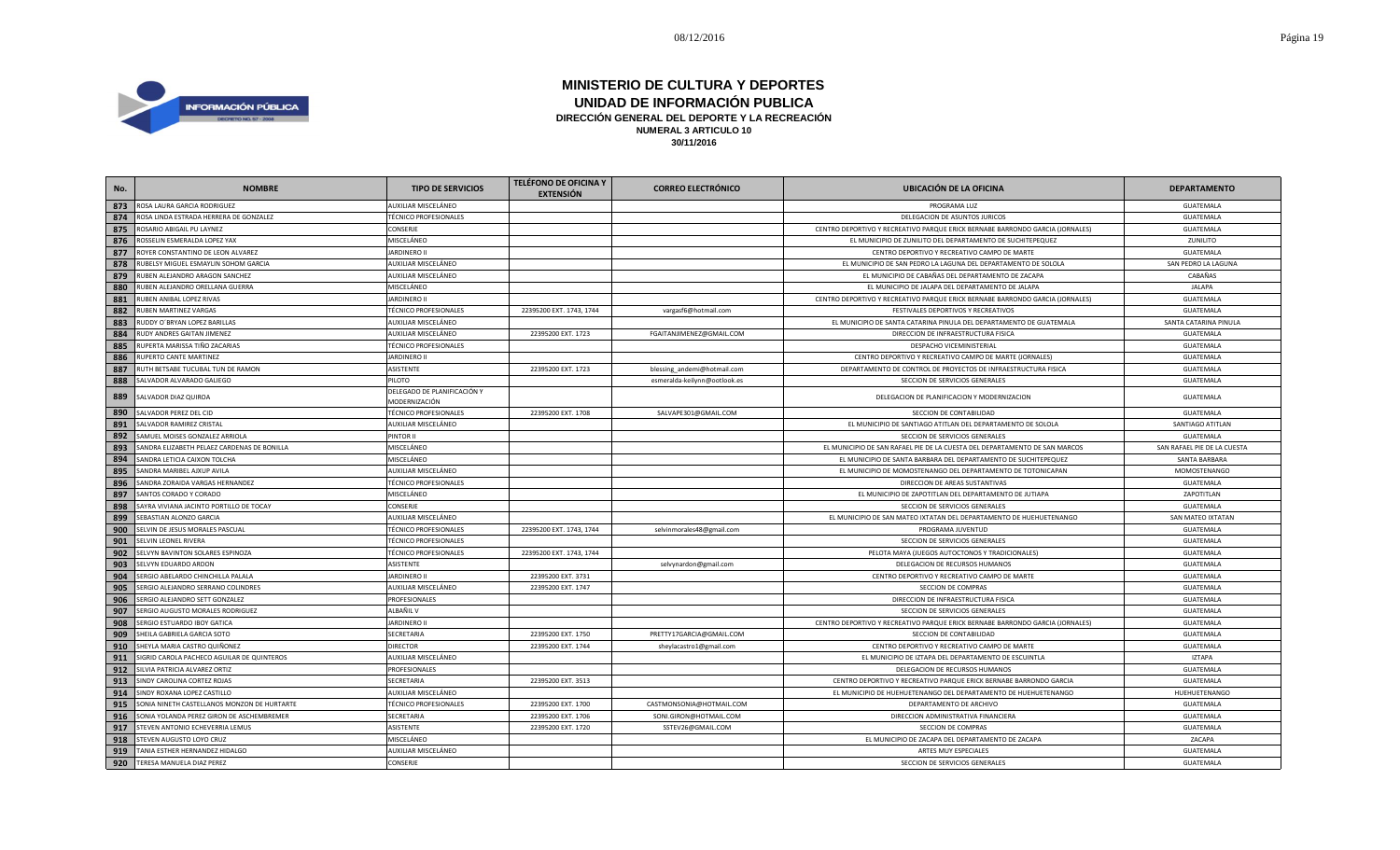

| No. | <b>NOMBRE</b>                                 | <b>TIPO DE SERVICIOS</b>         | <b>TELÉFONO DE OFICINA Y</b><br><b>EXTENSIÓN</b> | <b>CORREO ELECTRÓNICO</b> | <b>UBICACIÓN DE LA OFICINA</b>                                                | <b>DEPARTAMENTO</b>         |
|-----|-----------------------------------------------|----------------------------------|--------------------------------------------------|---------------------------|-------------------------------------------------------------------------------|-----------------------------|
| 921 | THELMA JEANNETTE JUAREZ MALDONADO DE MURALLES | <b>TÉCNICO PROFESIONALES</b>     | 2474-6608                                        | tjmuralles@gmail.com      | CENTRO DEPORTIVO Y RECREATIVO PARQUE ERICK BERNABE BARRONDO GARCIA            | <b>GUATEMALA</b>            |
| 922 | TOMAS EZEQUIEL COBO PEREZ                     | AUXILIAR MISCELÁNEO              |                                                  |                           | EL MUNICIPIO DE NEBAJ DEL DEPARTAMENTO DE QUICHE                              | NEBAJ                       |
| 923 | UBALDO MARTIN ZAPETA IXCAQUIC                 | MISCELÁNEO                       |                                                  |                           | EL MUNICIPIO DE PATZITE DEL DEPARTAMENTO DE QUICHE                            | SANTA CRUZ DEL QUICHE       |
| 924 | UBALDO ONECIMO DE LEON FUENTES                | <b>HERRERO IV</b>                | 22395200 EXT. 3731                               |                           | CENTRO DEPORTIVO Y RECREATIVO CAMPO DE MARTE                                  | GUATEMALA                   |
| 925 | ULMARIA VASQUEZ VALDEZ DE MENCHU              | <b>TÉCNICO PROFESIONALES</b>     | 22395200 EXT. 1743, 1744                         | mayademenchu@yahoo.com    | ADULTO MAYOR (TAI-CHI)                                                        | GUATEMALA                   |
| 926 | URIEL ESAU CIFUENTES OCHOA                    | AUXILIAR MISCELÁNEO              |                                                  |                           | EL MUNICIPIO DE SAN ANDRES VILLA SECA DEL DEPARTAMENTO DE RETALHULEU          | SAN ANDRES VILLA SECA       |
| 927 | VELVET ROSSANA PAZ PEREZ                      | AUXILIAR MISCELÁNEO              |                                                  |                           | EL MUNICIPIO DE SAN FELIPE DEL DEPARTAMENTO DE RETALHULEU                     | <b>SAN FELIPE</b>           |
| 928 | VICTOR ALFONSO ESTEBAN FRANCISCO              | AUXILIAR MISCELÁNEO              | 22395200 EXT. 1747                               |                           | DEPARTAMENTO DE ARCHIVO                                                       | GUATEMALA                   |
| 929 | VICTOR ENRIQUE ALVAREZ OVIEDO                 | <b>TÉCNICO PROFESIONALES</b>     |                                                  |                           | CENTRO DEPORTIVO Y RECREATIVO PARQUE ERICK BERNABE BARRONDO GARCIA            | GUATEMALA                   |
| 930 | VICTOR HUGO CABRERA PEREZ                     | CONSERJE                         |                                                  |                           | SECCION DE SERVICIOS GENERALES                                                | GUATEMALA                   |
| 931 | VICTOR MANUEL CONTRERAS TURCIOS               | <b>TÉCNICO PROFESIONALES</b>     |                                                  | victorgoal@ootlook.com    | DELEGACION DE SISTEMAS INFORMATICOS                                           | GUATEMALA                   |
| 932 | VICTOR MANUEL MENDEZ VASQUEZ                  | <b>JARDINERO II</b>              |                                                  |                           | SECCION DE SERVICIOS GENERALES                                                | GUATEMALA                   |
| 933 | VICTOR MANUEL PEREZ RAMIREZ                   | VIGILANCIA                       |                                                  |                           | CENTRO DEPORTIVO Y RECREATIVO CAMPOS DEL ROOSEVELT (JORNALES)                 | GUATEMALA                   |
| 934 | VICTOR MANUEL PICON GARCIA                    | <b>GUARDIÁN</b>                  | 22383030                                         | VICTOR-PICON@GMAIL.COM    | CENTRO DEPORTIVO Y RECREATIVO PARQUE ERICK BERNABE BARRONDO GARCIA (JORNALES) | GUATEMALA                   |
| 935 | VICTOR MANUEL ROSALES BALDIZON                | CONSERJERÍA Y ACTIVIDADES AFINES |                                                  |                           | CENTRO DEPORTIVO Y RECREATIVO PARQUE ERICK BERNABE BARRONDO GARCIA (JORNALES) | GUATEMALA                   |
| 936 | VICTOR MENDOZA MENDOZA                        | AUXILIAR MISCELÁNEO              |                                                  |                           | EL MUNICIPIO DE AGUACATAN DEL DEPARTAMENTO DE HUEHUETENANGO                   | AGUACATAN                   |
| 937 | VICTORIA ELISA TRUJILLO RUANO                 | MISCELÁNEO                       |                                                  |                           | EL MUNICIPIO DE CONGUACO DEL DEPARTAMENTO DE JUTIAPA                          | CONGUACO                    |
| 938 | VICTORIANO OSORIO XITUMUL                     | VIGILANTE                        | 2474-6608                                        |                           | CENTRO DEPORTIVO Y RECREATIVO PARQUE ERICK BERNABE BARRONDO GARCIA            | GUATEMALA                   |
| 939 | VILMA ARACELY LOPEZ MONTERROSO                | CONSERJE                         |                                                  |                           | CENTRO DEPORTIVO Y RECREATIVO PARQUE ERICK BERNABE BARRONDO GARCIA (JORNALES) | GUATEMALA                   |
| 941 | VINICIO ENRIQUE EBERT COYOY                   | MISCELÁNEO                       |                                                  |                           | EL MUNICIPIO DE MALACATAN DEL DEPARTAMENTO DE SAN MARCOS                      | MALACATAN                   |
| 942 | VINSY CLARISA LARIOS OXLAJ                    | AUXILIAR MISCELÁNEO              | 22395200 EXT. 1743, 1744                         |                           | PROGRAMA NIÑEZ                                                                | GUATEMALA                   |
| 943 | VIRGINIA ISABEL SOLIS LOPEZ                   | AUXILIAR MISCELÁNEO              |                                                  |                           | <b>GRUPO PIRAMIDE</b>                                                         | GUATEMALA                   |
| 944 | VIVIAN IRENE ARENAS VIELMAN                   | AUXILIAR MISCELÁNEO              |                                                  |                           | EL MUNICIPIO DE JOCOTENANGO DEL DEPARTAMENTO DE SACATEPEQUEZ                  | <b>JOCOTENANGO</b>          |
| 945 | WALDEMAR PINEDA MEJIA                         | MENSAJERO II                     |                                                  |                           | SECCION DE SERVICIOS GENERALES                                                | GUATEMALA                   |
| 946 | WALFRED NEFTALI SAZO MANZO                    | <b>TÉCNICO PROFESIONALES</b>     |                                                  | wallyns2006@hotmail.com   | DELEGACION DE PLANIFICACION Y MODERNIZACION                                   | GUATEMALA                   |
| 947 | WALTER AROLDO ALECIO SOSA                     | <b>ELECTRICISTA I</b>            | 22395200 EXT. 3731                               | WALTER.ALECIO@HOTMAIL.COM | CENTRO DEPORTIVO Y RECREATIVO CAMPOS DEL ROOSEVELT (JORNALES)                 | GUATEMALA                   |
| 948 | WALTER EDUARDO FLORES ESPADA                  | CONSERJE                         |                                                  |                           | CENTRO DEPORTIVO Y RECREATIVO PARQUE ERICK BERNABE BARRONDO GARCIA (JORNALES) | GUATEMALA                   |
| 949 | WALTER EDUARDO FUENTES YAT                    | PINTOR II                        |                                                  |                           | SECCION DE SERVICIOS GENERALES                                                | <b>GUATEMALA</b>            |
| 950 | WALTER MANUEL LOPEZ PEREZ                     | AUXILIAR MISCELÁNEO              |                                                  |                           | EL MUNICIPIO DE POCHUTA DEL DEPARTAMENTO DE CHIMALTENANGO                     | POCHUTA                     |
| 951 | WALTER NEFTALI RAMOS SAMAYOA                  | <b>JARDINERO II</b>              |                                                  |                           | CENTRO DEPORTIVO Y RECREATIVO CAMPOS DEL ROOSEVELT (JORNALES)                 | GUATEMALA                   |
| 952 | WALTER ROSENDO GONZALEZ GARCIA                | <b>JEFE</b>                      |                                                  | WRGG@GMAIL.COM            | DEPARTAMENTO FINANCIERO                                                       | GUATEMALA                   |
| 953 | WANDA KARINA RUCAL FLORES                     | CONSERJE                         | 2474-6608                                        |                           | CENTRO DEPORTIVO Y RECREATIVO PARQUE ERICK BERNABE BARRONDO GARCIA (JORNALES) | GUATEMALA                   |
| 954 | WENDY ANDREA CACACHO CASTELLANOS              | <b>TÉCNICO PROFESIONALES</b>     |                                                  |                           | DELEGACION DE SISTEMAS INFORMATICOS                                           | GUATEMALA                   |
| 955 | WENDY IVON QUIÑONEZ MACHORRO                  | <b>TÉCNICO PROFESIONALES</b>     |                                                  | wendyiv54@gmail.com       | DELEGACION DE RECURSOS HUMANOS                                                | GUATEMALA                   |
| 956 | WILIAN OMAR MEJIA CHUN                        | MISCELÁNEO                       |                                                  |                           | EL MUNICIPIO DE FLORES DEL DEPARTAMENTO DE PETEN                              | <b>FLORES</b>               |
| 957 | WILLIAM DANIEL GUACHIAC GUARCHAJ              | AUXILIAR MISCELÁNEO              |                                                  |                           | EL MUNICIPIO DE NAHUALA DEL DEPARTAMENTO DE SOLOLA                            | NAHUALA                     |
| 958 | WILLIAM ELIAS CERIA YOXON                     | <b>TÉCNICO PROFESIONALES</b>     |                                                  |                           | DEPARTAMENTO DE SOLOLA                                                        | SOLOLA                      |
| 959 | WILLIAM JOSUE ELIAS MORALES                   | AUXILIAR MISCELÁNEO              |                                                  |                           | EL MUNICIPIO DE SANSARE DEL DEPARTAMENTO EL PROGRESO                          | SANSARE                     |
| 960 | WILLIAM JOSUE HAS SOLIS                       | PROFESIONALES                    | 22395200 EXT. 1720                               | WILLYHAS@HOTMAIL.COM      | DELEGACION DE ASUNTOS JURICOS                                                 | GUATEMALA                   |
| 961 | WILLIAMS ROLANDO ORTIZ MEJICANOS              | <b>TÉCNICO PROFESIONALES</b>     |                                                  |                           | SECCION DE COMPRAS                                                            | GUATEMALA                   |
| 962 | WILMAR AZZARI ROBLERO GONZALEZ                | AUXILIAR MISCELÁNEO              |                                                  |                           | EL MUNICIPIO DE TECTITAN DEL DEPARTAMENTO DE HUEHUETENANGO                    | TECTITAN                    |
| 963 | WILMER SALVADOR FLORES ALVARADO               | AUXILIAR MISCELÁNEO              |                                                  |                           | EL MUNICIPIO DE SAN CRISTOBAL ACASAGUATLAN DEL DEPARTAMENTO EL PROGRESO       | SAN CRISTOBAL ACASAGUASTLAN |
| 964 | WILSON CESAR ROBLERO DIAZ                     | MISCELÁNEO                       |                                                  |                           | EL MUNICIPIO DE IXCHIGUAN DEL DEPARTAMENTO DE SAN MARCOS                      | <b>IXCHIGUAN</b>            |
| 965 | WILSON GERARDO RIVERA ESCOBAR                 | AUXILIAR MISCELÁNEO              |                                                  |                           | PROGRAMA MIGRANTE                                                             | AYUTLA                      |
| 966 | WILVER EDGARDO LOPEZ ZUÑIGA                   | MISCELÁNEO                       |                                                  |                           | EL MUNICIPIO DEL ESTOR DEL DEPARTAMENTO DE IZABAL                             | <b>ESTOR</b>                |
| 967 | WILVIN CARLITO MARTINEZ RAMOS                 | AUXILIAR MISCELÁNEO              |                                                  |                           | EL MUNICIPIO DE NENTON DEL DEPARTAMENTO DE HUEHUETENANGO                      | <b>NENTON</b>               |
| 968 | YACKELYN MISHEL CHACON GUZMAN                 | AUXILIAR MISCELÁNEO              |                                                  |                           | EL MUNICIPIO DE SANTA CATARINA BARAHONA DEL DEPARTAMENTO DE SACATEPEQUEZ      | SANTA CATARINA BARAHONA     |
| 969 | YADIRA SUCELY CASASOLA GUERRA                 | MISCELÁNEO                       |                                                  |                           | EL MUNICIPIO DE CHIQUIMULA DEL DEPARTAMENTO DE CHIQUIMULA                     | CHIQUIMULA                  |
|     |                                               |                                  |                                                  |                           |                                                                               |                             |